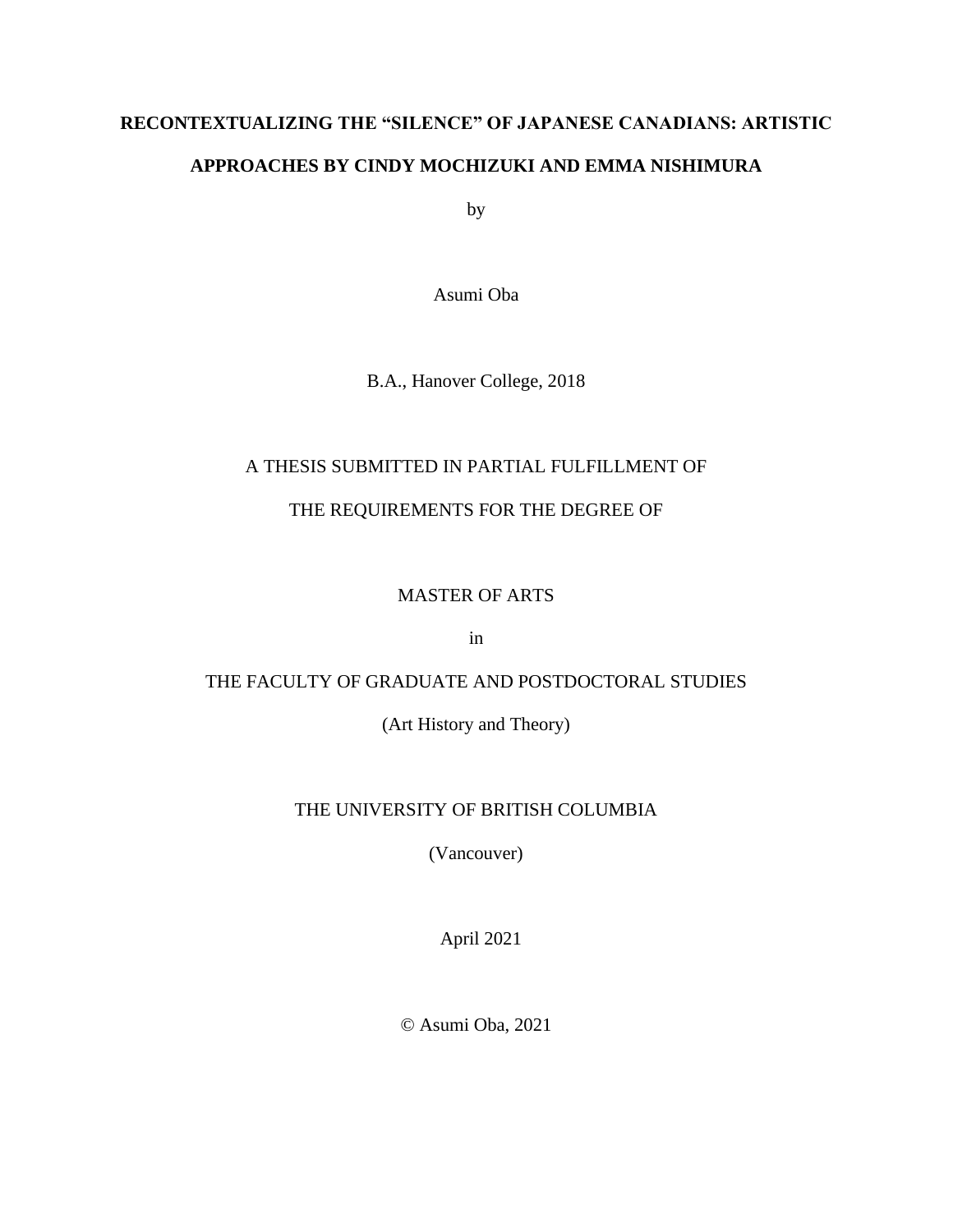The following individuals certify that they have read, and recommend to the Faculty of Graduate and Postdoctoral Studies for acceptance, the thesis entitled:

Recontextualizing the "Silence" of Japanese Canadians: Artistic Approaches by Cindy Mochizuki and Emma Nishimura

| submitted by | Asumi Oba                    | in partial fulfillment of the requirements for |
|--------------|------------------------------|------------------------------------------------|
|              | the degree of Master of Arts |                                                |
| in           | Art History and Theory       |                                                |

### **Examining Committee:**

Dr. Ignacio Adriasola, Assistant Professor, Dept. Art History, Visual Art & Theory. **Supervisor** 

Dr. Erin Silver, Assistant Professor, Dept. Art History, Visual Art & Theory. Faculty Associate at the Institute for Gender, Race, Sexuality and Social Justice.

Supervisory Committee Member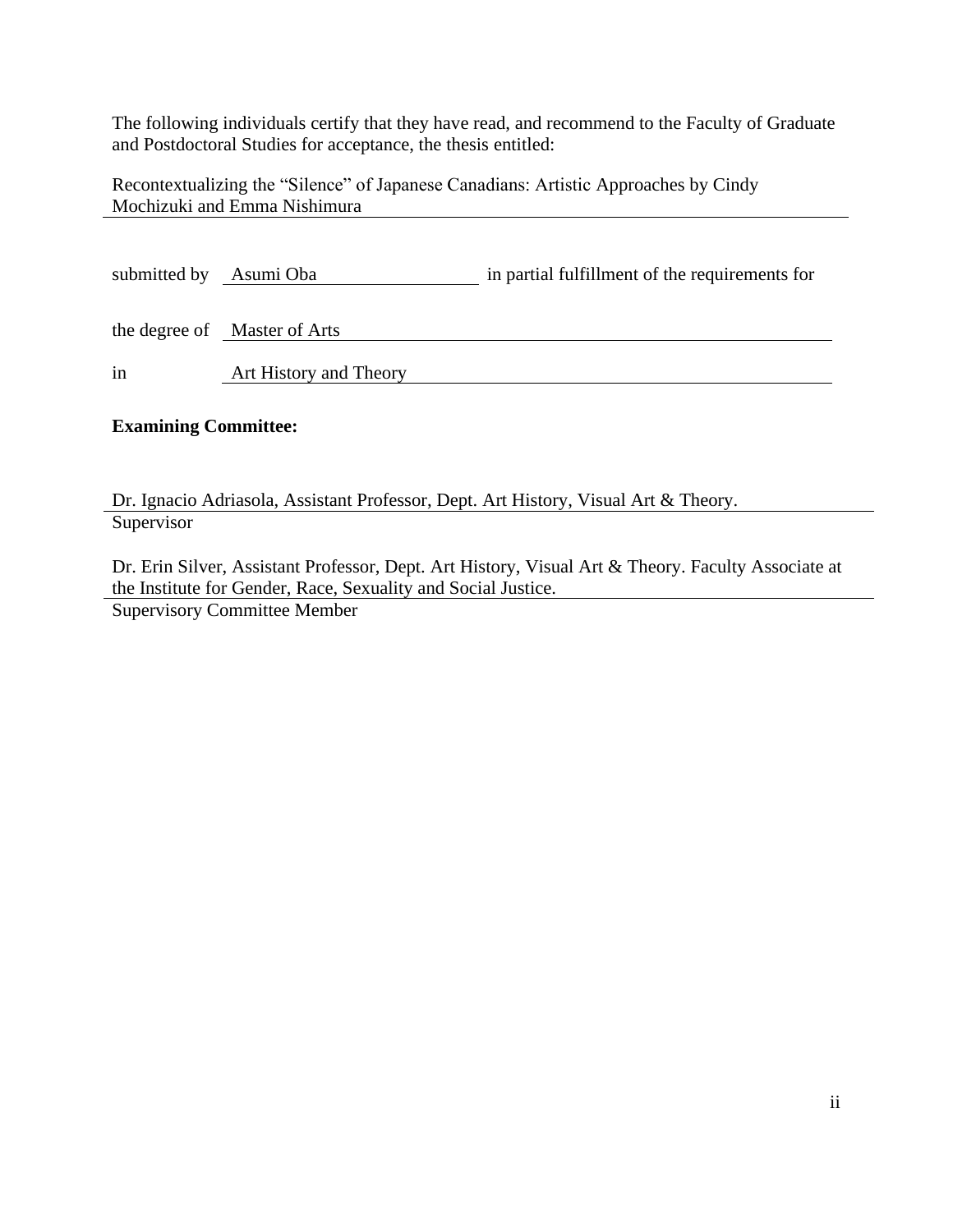#### **Abstract**

In the context of Japanese Canadian and Japanese American studies, the silence of the Second World War internment survivors is one of the most frequently discussed topics. This thesis explores the significant use of silence by two Japanese Canadian artists, Cindy Mochizuki and Emma Nishimura. With the impactful use of silence, Mochizuki's *Sue Sada Was Here* and Nishimura's *An Archive of Rememory* successfully interrupt the official narrative told in museums, which often silences the histories of ethnocultural minority groups in Canada.

The Japanese Canadian community is not solely responsible for their collective silence. Rather, as Mona Oikawa suggests, social amnesia is actively produced by the nation state and bystanders. Both artists' works successfully resist social amnesia and the erasure of memory enacted through the official discourse on reparation through their effective use of silence in their works. In Mochizuki's site-specific single-channeled video installation *Sue Sada Was Here*, performers' verbal silence strengthens their power of haunting, backed by the heavily layered sound and speeches of a writer Muriel Kitagawa. Building on Avery F. Gordon's discussion on ghosts' haunting, I argue this work successfully haunted the exhibition visitors, who might have felt being questioned their silence as bystanders. Nishimura heeds the silent memories through re-enacting her grandmother's wartime experience in making *An Archive of Rememory.* By folding photo-intaglio prints of family photographs into bundle-shaped sculptures, Nishimura rejects the homogenization of Japanese Canadian history and the reasons for their silence. This representation of silent memories achieves what Janet Wolff and Luc Boltanski's discussed as an adequate emotional proximity, which is required for the represented memory of pain to create a politically productive relationship with its witness.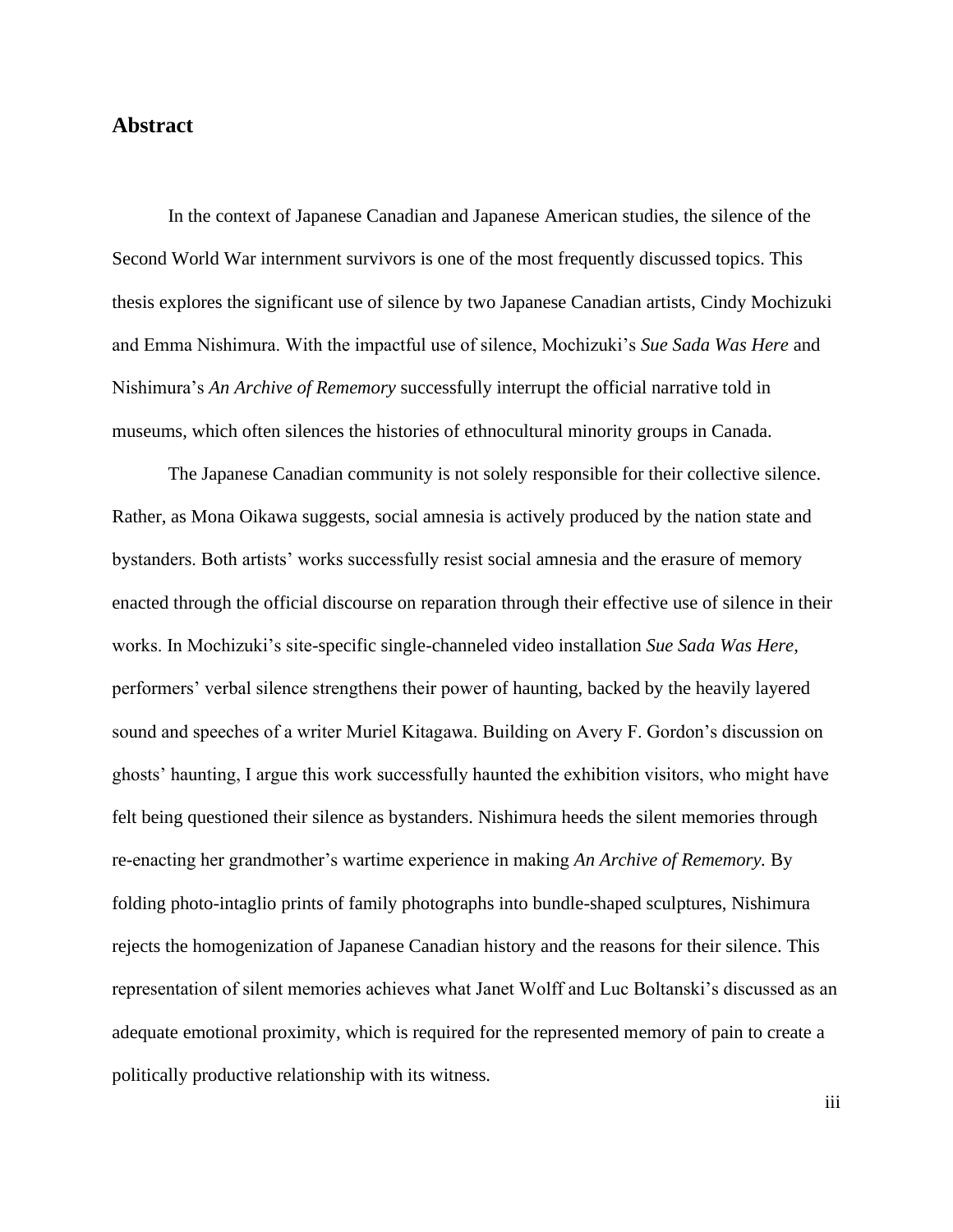Although scholars often prioritize speech over silence, silence is also an impactful communication tool. Both artists' own listening to their grandparents' silence, as well as the silence embodied in their works, demonstrates how the withholding of speech can mobilize the observers. It is more the task of observers to practice their listening and determine how they can ethically react to the silence of others.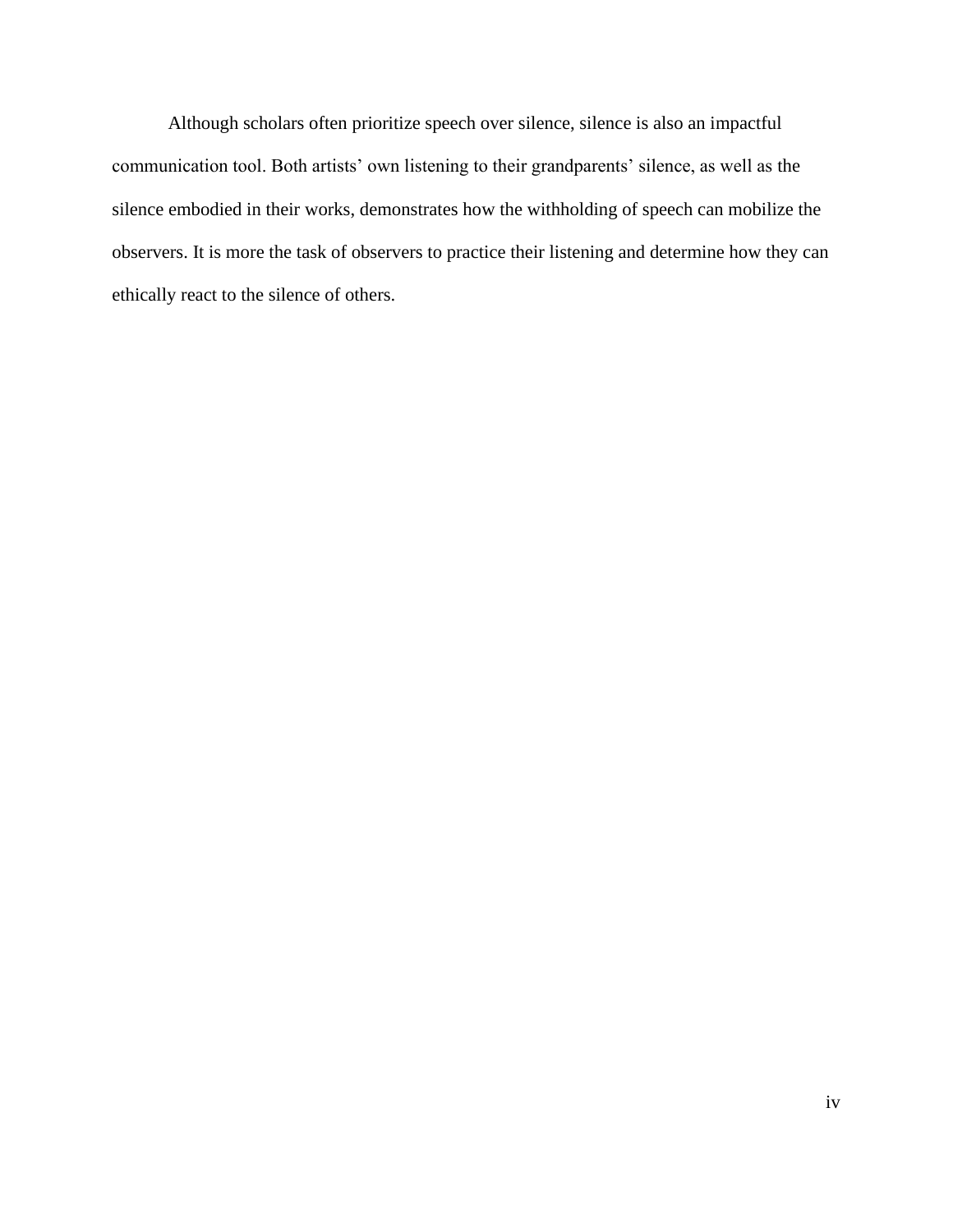## **Lay Summary**

Two contemporary artworks, Cindy Mochizuki's *Sue Sada Was Here* and Emma Nishimura's *An Archive of Rememory* show how individuals can heed and ethically respond to silence: both artists examine the unspoken memories of the wartime internment of Japanese Canadians. Although scholars often prioritize speech over silence, the other's silence is an impactful communication tool. By demonstrating how silence can be embodied by the performing bodies, both artists effectively use silence as a vehicle of communication. In museums, both works successfully challenge the collective silence of the history of Japanese Canadian internment while respecting the survivors' silence. Memories can be transmitted through silence without breaking into speech, and it is more the task of observers to determine how they can react to the silence.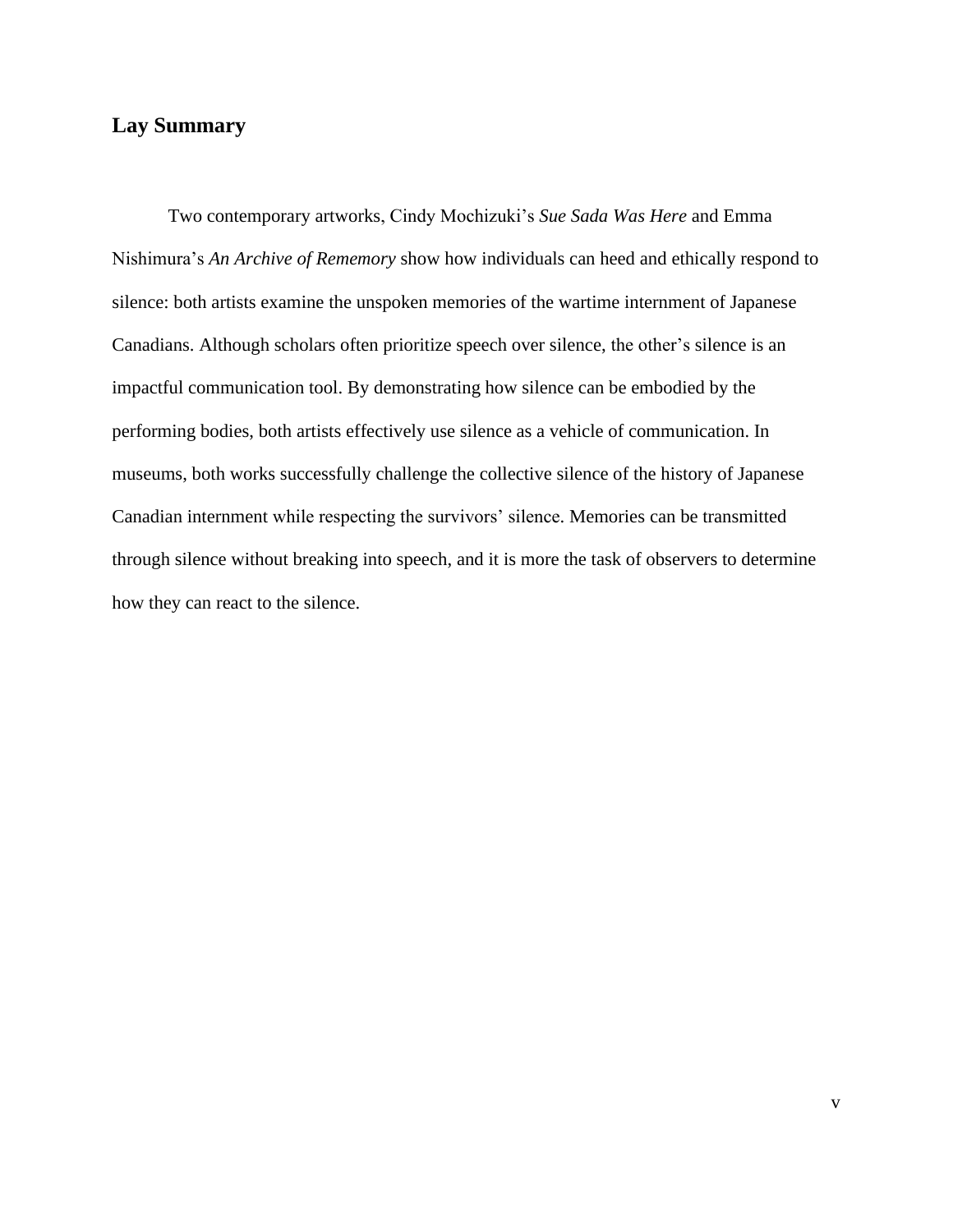## **Preface**

This thesis is original, unpublished, independent work by the author, Asumi Oba.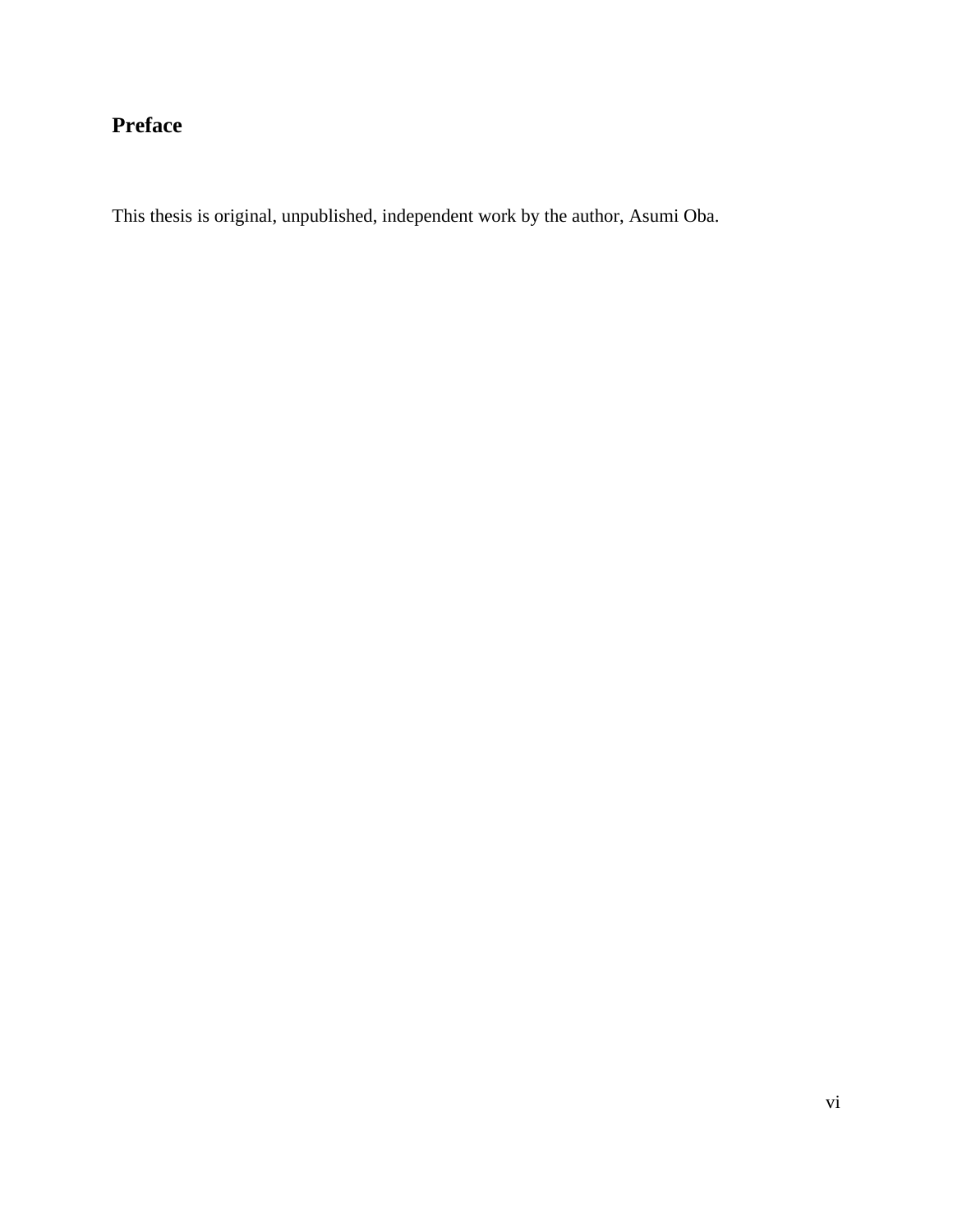## **Table of Contents**

| Chapter 1: Questions About Who Speaks and Who Eradicates Speech 18 |  |
|--------------------------------------------------------------------|--|
|                                                                    |  |
|                                                                    |  |
|                                                                    |  |
|                                                                    |  |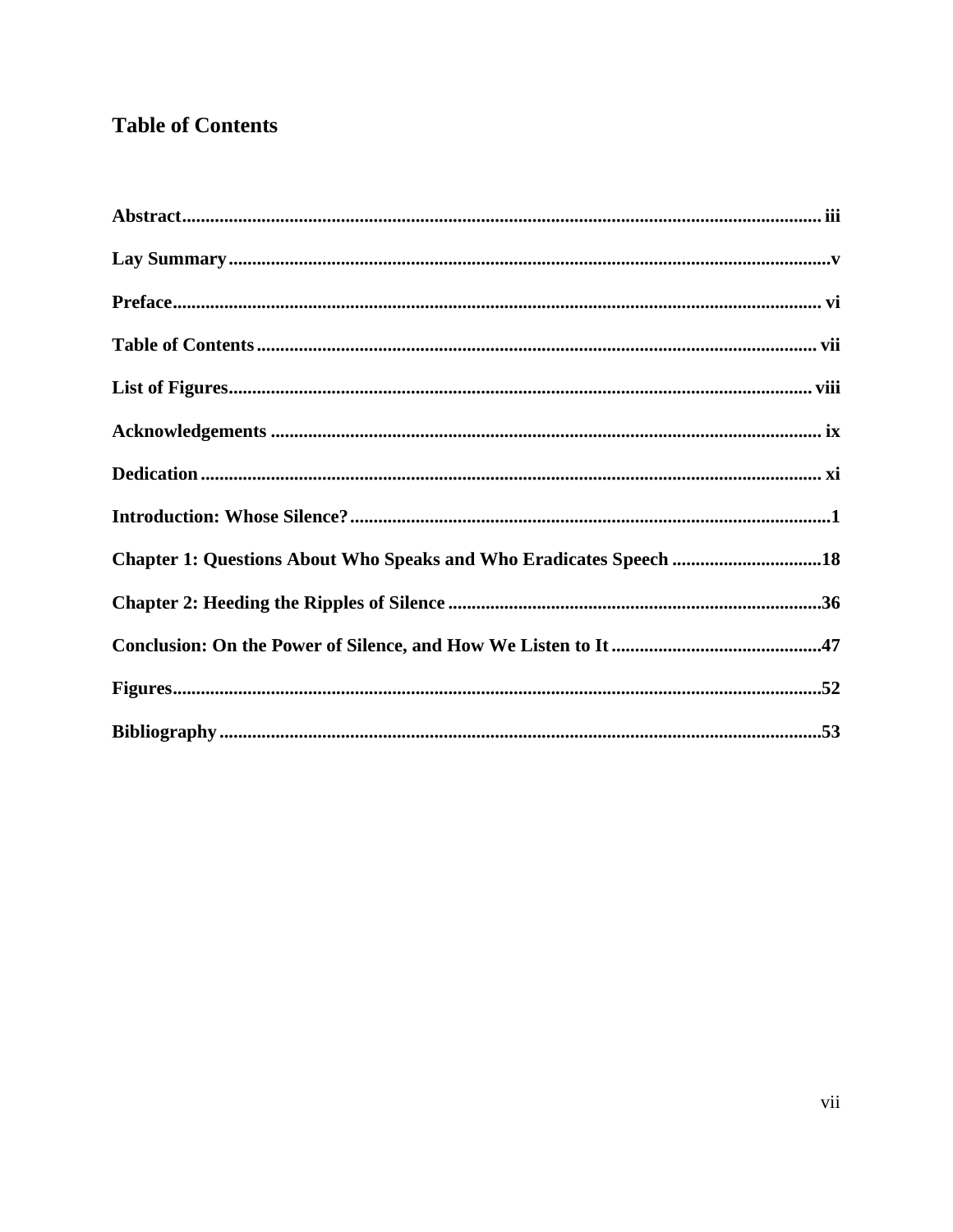## **List of Figures**

Figure 1. *Sue Sada Was Here*, Cindy Mochizuki. Installation view from *Memories of the Future III* curated by Katherine Dennis, Roedde House, Vancouver, B.C. (2018) Photo: Rachel Topham Photography. ................................................................................................................................. 52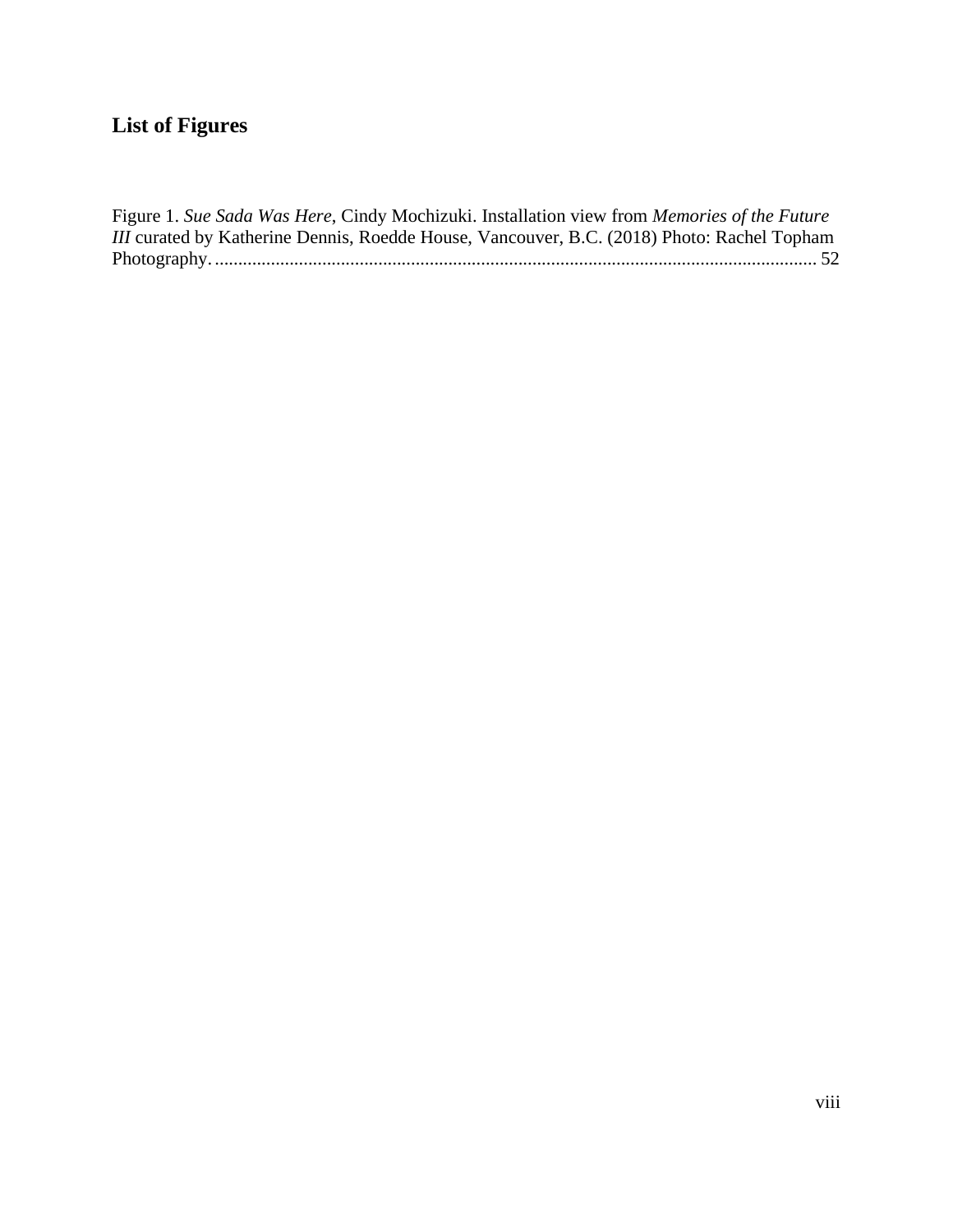#### **Acknowledgements**

This thesis was written on the Traditional, Ancestral, and Unceded Territories of the Coast Salish Peoples including the territories of xwməθkwəy̓ əm (Musqueam), Skwxwú7mesh (Squamish), Stó:lō and Səlílwətaʔ/Selilwitulh (Tsleil- Waututh) Nations. Although the land acknowledgement is not enough to change the social structure that we live in, I am extremely indebted to this land and every steward of this place for making available to me important lifelessons, both inside and outside academia.

Here, I express my gratitude to every faculty, staff, and colleague who has guided and supported my learning in the Department of Art History, Visual Art & Theory. I especially thank my supervisor, Dr. Ignacio Adriasola, for your continuous care, guidance, and inspiration. I would not have been able to complete this program without your mentorship. I would also like to thank my second reader, Erin Silver for your tremendous support, encouragement, and trust in my research. I would also like to thank our Graduate Adviser, T'ai Smith for your incredible amount of care and thoughts onto every graduate student in this program.

I am grateful to the University of British Columbia's funding support through its Faculty of Arts Graduate Award and International Tuition Award. I am also grateful to St. John's College, for offering me a safe residence and support system. I also thank for the college's financial support to my professional development through Charles CC Wong Memorial Fellowship and George Shen Fellowship.

I am also thankful to the faculties in the Asian Studies Department, especially to Dr. Sharalyn Orbaugh and Dr. Hyung-Gu Lynn for your inputs in the early stage of my research development.

ix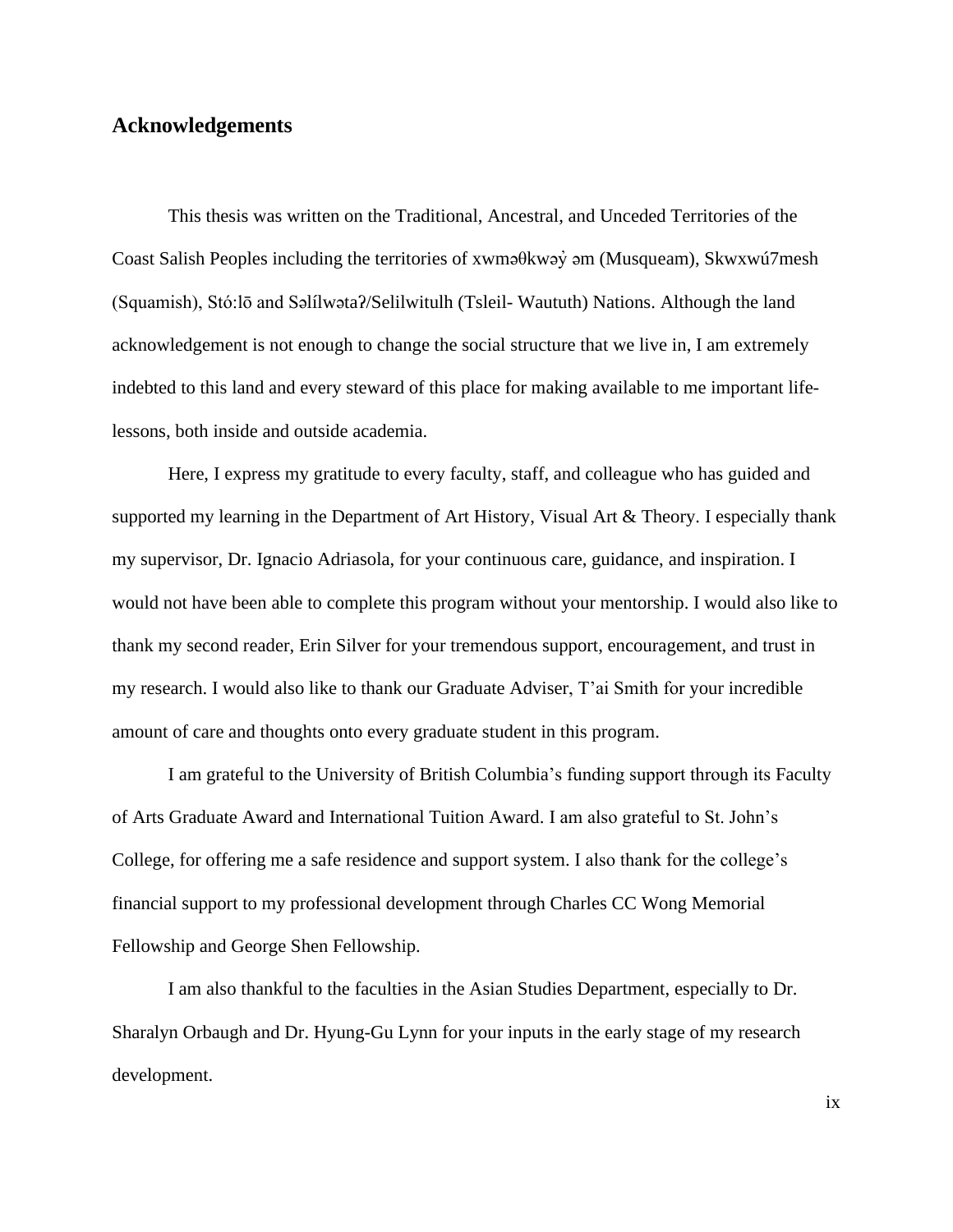I am extremely thankful to the artists, Cindy Mochizuki, and Emma Nishimura for your generous responses and suggesting me helpful resources. I have continuously been encouraged by your community-oriented art and writings in this difficult time, and your works will continue to inspire people both in and beyond your network.

I am also grateful to Laura Saimoto at the Vancouver Japanese Language School and Japanese Hall for your generous introduction to the local Japanese Canadian history and embodied knowledge. Thank you for inviting me to be a part of conversation with wonderful Sue Miyamoto and Wendy Yoshida.

I would also like to thank Dr. John T. Teramoto, Naomi Sawada, Dr. Xiaolong Wu, and Dr. Mandy J. Wu for your guidance, support, and mentorship over the past years.

I am also thankful for everyone whom I got to know and become friends in Vancouver. Thank you for your brilliant thoughts, generosity, and enthusiasm, which have often shaped my energy into the right direction of my life.

Last but not least, I am extremely grateful to my beloved parents, Hiromi and Naoshige for your relentless support in my academic and personal growth. Thank you for accepting me as who I am and for always supporting my life decisions.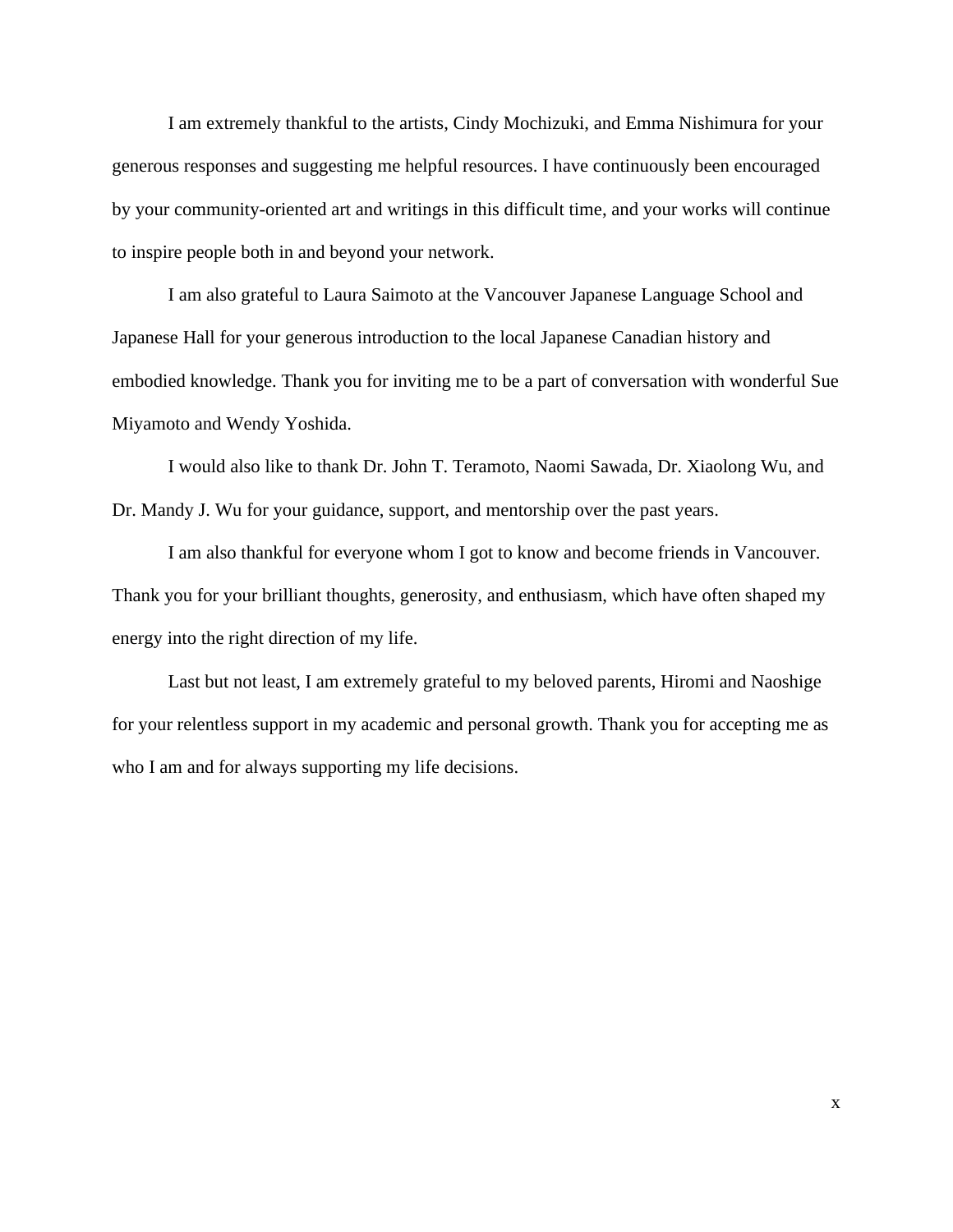## **Dedication**

This thesis is dedicated to my grandparents; Yajūrō, Setsuko, Akira, and Toshie. I also dedicated this thesis to my aunt Tomomi, who passed away shortly after I was accepted to this master's program. The strength that you have shown aspires me to become a better version of myself. Thank you for your continuous love, honesty, and support. I am proud to be your granddaughter and niece.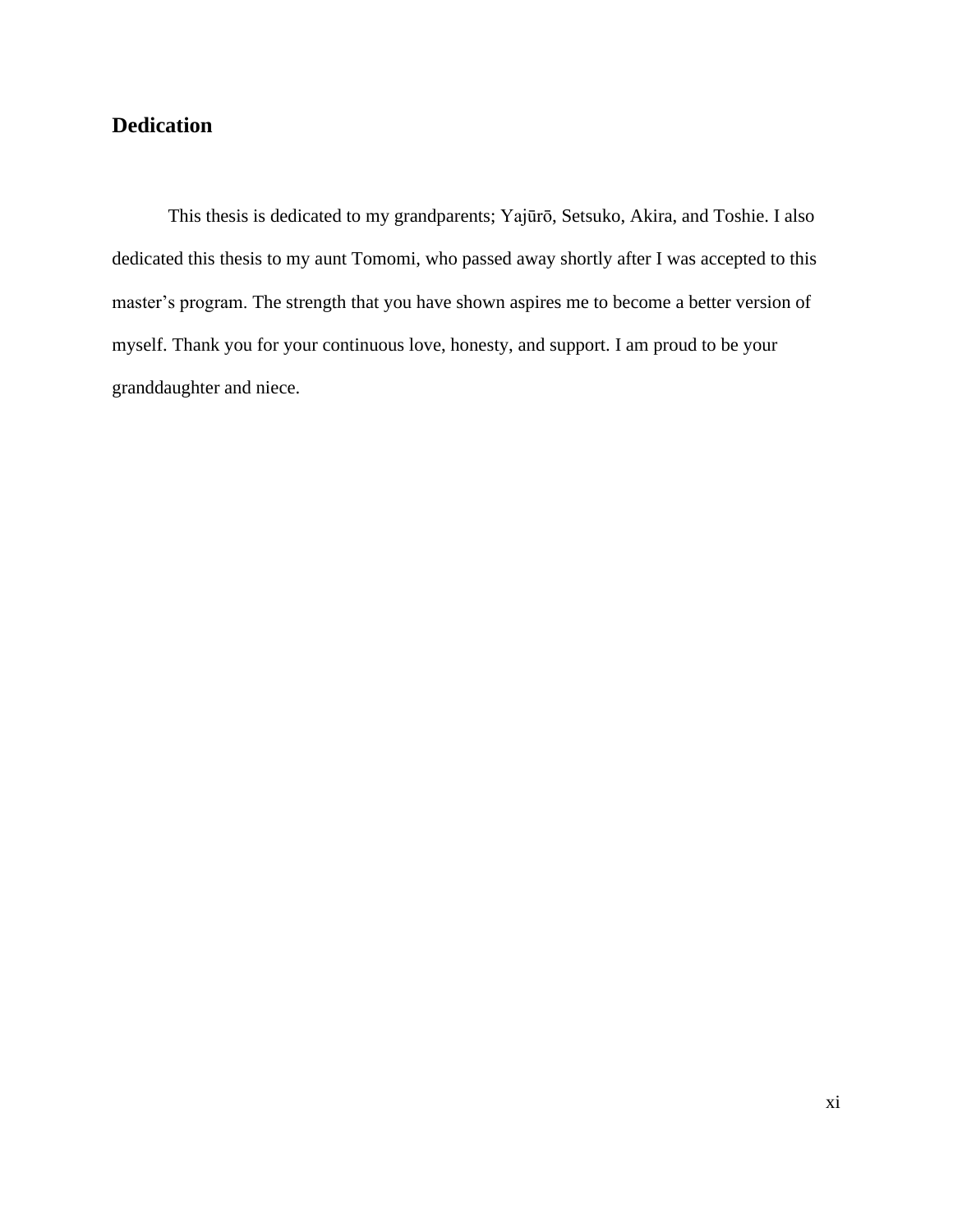### **Introduction: Whose Silence?**

Either explicitly or not, various contemporary Japanese Canadian artists have dealt with the notion of silence, or more specifically, the power of not speaking in their performance and installation works. For instance, Jon Sasaki a Toronto-based Yonsei artist (a fourth-generation descendant of Japanese immigrants) conducted a performance titled *We first need a boat for the rising tide to lift us* in July 2019. Standing in middle of Fraser River delta near Steveston, where Sasaki's grandfather used to fish until the Canadian Navy confiscated his boat in 1941, Sasaki tries to build a wooden boat with traditional Japanese boatbuilding tools, which he had no previous experience working with. Through his improvised actions in the moving body of water, Jon Sasaki symbolically re-enacted his grandfather's wartime experience and performed the lost maritime knowledge in his family due to the government's uprooting of Japanese Canadian population in the Second World War. Watching the video recording of this performance, one notes Sasaki does not speak during this act; his mind is fully occupied by the complex task at hand. There is no room for any verbal information to be added to this video recording: no explanatory subtitles, voice-overs, nor any background music needed. His tense facial expression and the unstable gestures of using unfamiliar tools, convey his physical and emotional experience to his viewers.

Similarly, Vancouver-based multimedia artist Cindy Mochizuki directed an experimental dance film, titled *Sue Sada Was Here* (2018)*.* Exhibited as a single-channel video installation, *Sue Sada Was Here* depicts the performers silence and their intricate gestures. This artwork was commissioned for a site-specific exhibition, *Memories of the Future III*, which was held in a historic house museum, Roedde House in Vancouver's West End neighborhood in Fall 2018.

1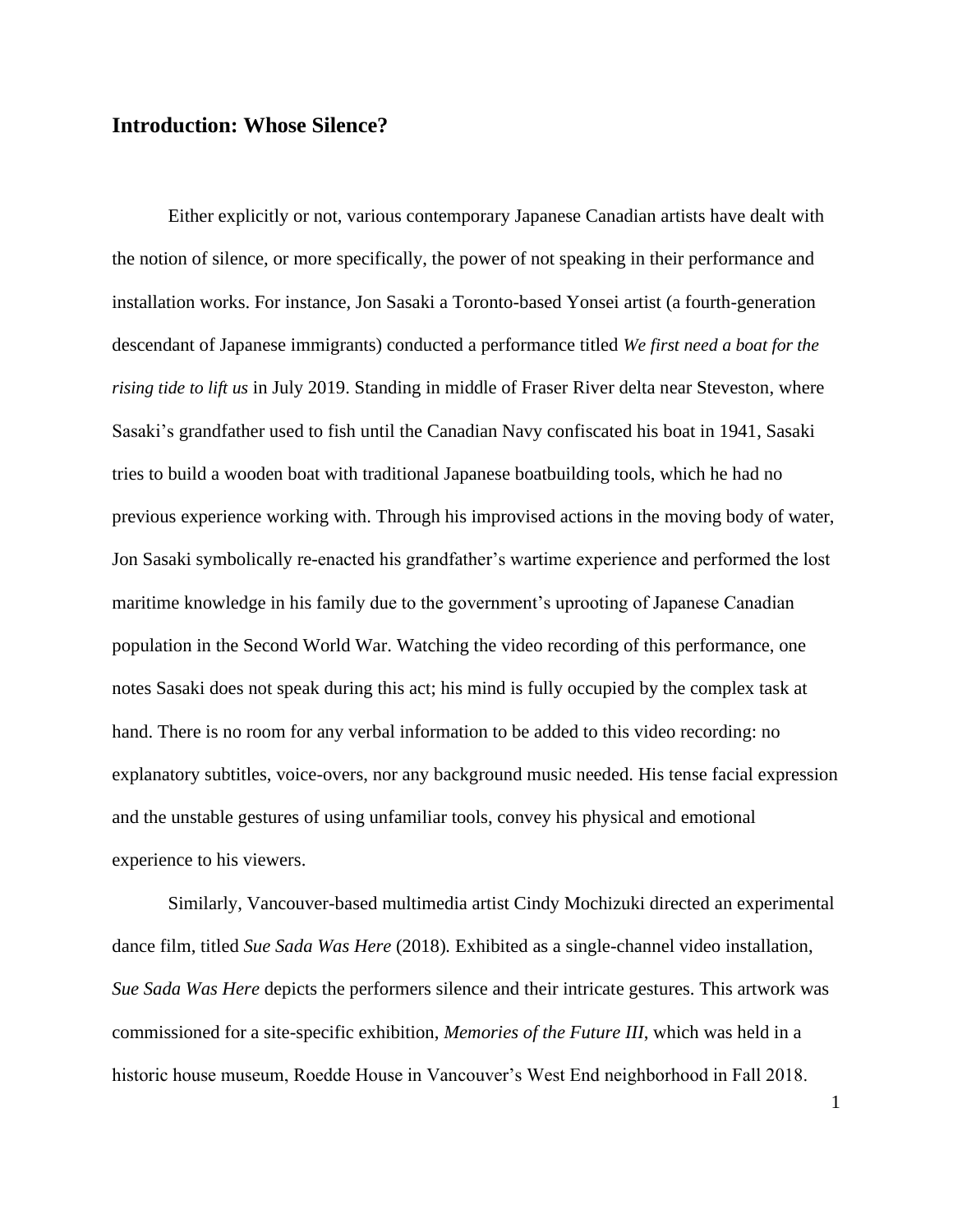Wearing period costume and hairstyles that resemble the fashion styles of Japanese Canadian women around the Second World War period, ten Japanese Canadian women, whose ages ranged from eight to 85, performed an experimental dance piece inside Roedde House. At times, the choreography mimicked domestic work that historically was associated with femininity, such as organizing teacups, plates, and books on a dining table. In other sequences, performers formed an intergenerational chain by leaning against each other, while keeping the books interspersed between their bodies. Throughout the film, performers did not speak a single word. Stating that those performers "return to embody Sue Sada" inside the house, the artist notes, "The performers use books as objects of print history that can omit histories of violence and colonialism. The books are also seen as objects on the edge of being 'ghosted' out, their significance wavering in comparison to the ubiquitous power of social media and digital technology." <sup>1</sup> Both unspeaking bodies and books metaphorize silent ghosts, who withhold dense knowledge and are doomed to disappear with the passage of time. However, as Avery Gordon argues in *Ghostly Matters*, ghosts appear at places where they do not belong, to demand people's attention: their haunting points out something needs to be done.<sup>2</sup> What is behind this performed silence? What does this silence point to?

As a Sansei, or third-generation descendant of Japanese immigrants, Mochizuki's practice addresses the history of Japanese Canadians, including the stories of the artist's own family members. Mochizuki's paternal grandparents were part of the over 22,000 Japanese

<sup>&</sup>lt;sup>1</sup> Cindy Mochizuki, "Memories of the Future III Opening September 25 - November 18," artist website, Cindy Mochizuki, September 21, 2018, https://www.cindymochizuki.com/cindysblog/2018/9/21/memories-of-the-future-iii-opening-september-25-november-18.

<sup>2</sup> Avery F. Gordon, *Ghostly Matters: Haunting and the Sociological Imagination* (Minneapolis: University of Minnesota Press, 2008), xvi.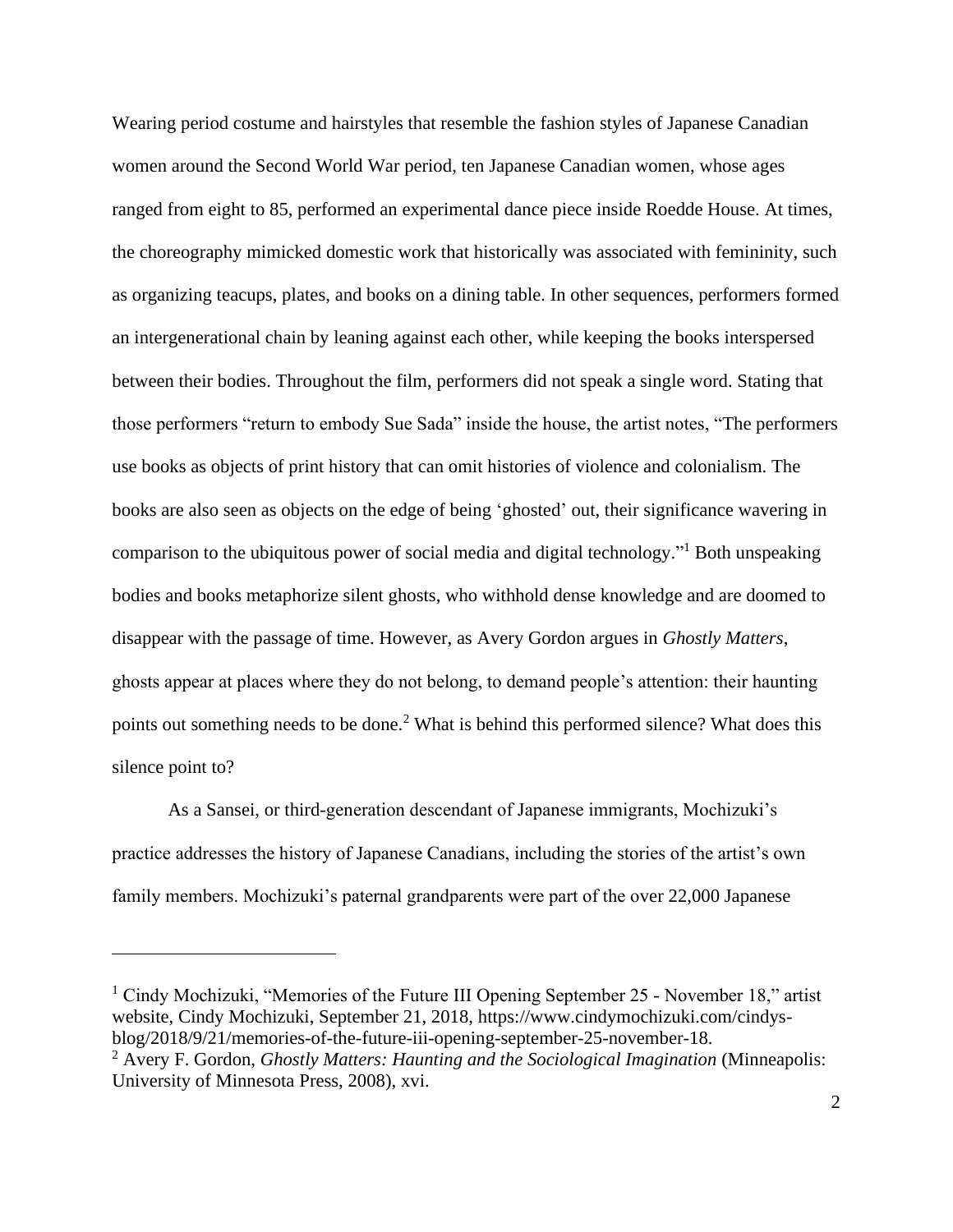Canadians, whom the government uprooted from the West Coast during the Second World War. They were sent to makeshift camps in inland BC, and the property they left behind, which the government secured the protection of, was sold without consent. "My grandmother never spoke about that history, so I would never get it in a very linear way," Mochizuki says. "It would be maybe in snippets — it would maybe be in what she didn't say, and maybe what she left behind. For me it's like I'm a bit of a detective trying to figure out or piece together something."<sup>3</sup> Mochizuki's choice of heeding the silence, similarly with Jon Sasaki's performance, is different from breaking the silence of internment survivors, which a number of preexisting publications on Japanese Canadian history have often aimed to.

Joy Kogawa's *Obasan*, the award-winning Japanese Canadian novel, begins with this famous phrase, "There is a silence that cannot speak. There is a silence that will not speak."<sup>4</sup> In the context of Japanese Canadian and Japanese American studies, silence is indeed one of the most frequently discussed topics. A large body of literature specifically addresses the silence of the internment survivors, who mainly consists of Issei, the first-generation Japanese immigrants who suffered internment as adults, and their children, the second-generation Nisei, who were interned in their childhood or early adulthood. The impact of these survivors' silence on the current generations' understanding of Nikkei identity—this is to say, as descendants of Japanese immigrants—is incalculable.

<sup>3</sup> Cindy Mochizuki, interviewed by Milena Salazar, "This Artist's Haunting Work Tells Her Grandmother's History, from Internment Camp to WWE Fandom," *CBC Arts*, November 2, 2017, https://www.cbc.ca/arts/exhibitionists/this-artist-s-haunting-work-tells-her-grandmother-shistory-from-internment-camp-to-wwe-fandom-1.4383994.

<sup>4</sup> Joy Kogawa, *Obasan*, Puffin Classics (Toronto: Penguin Random House Canada, 2014), 1.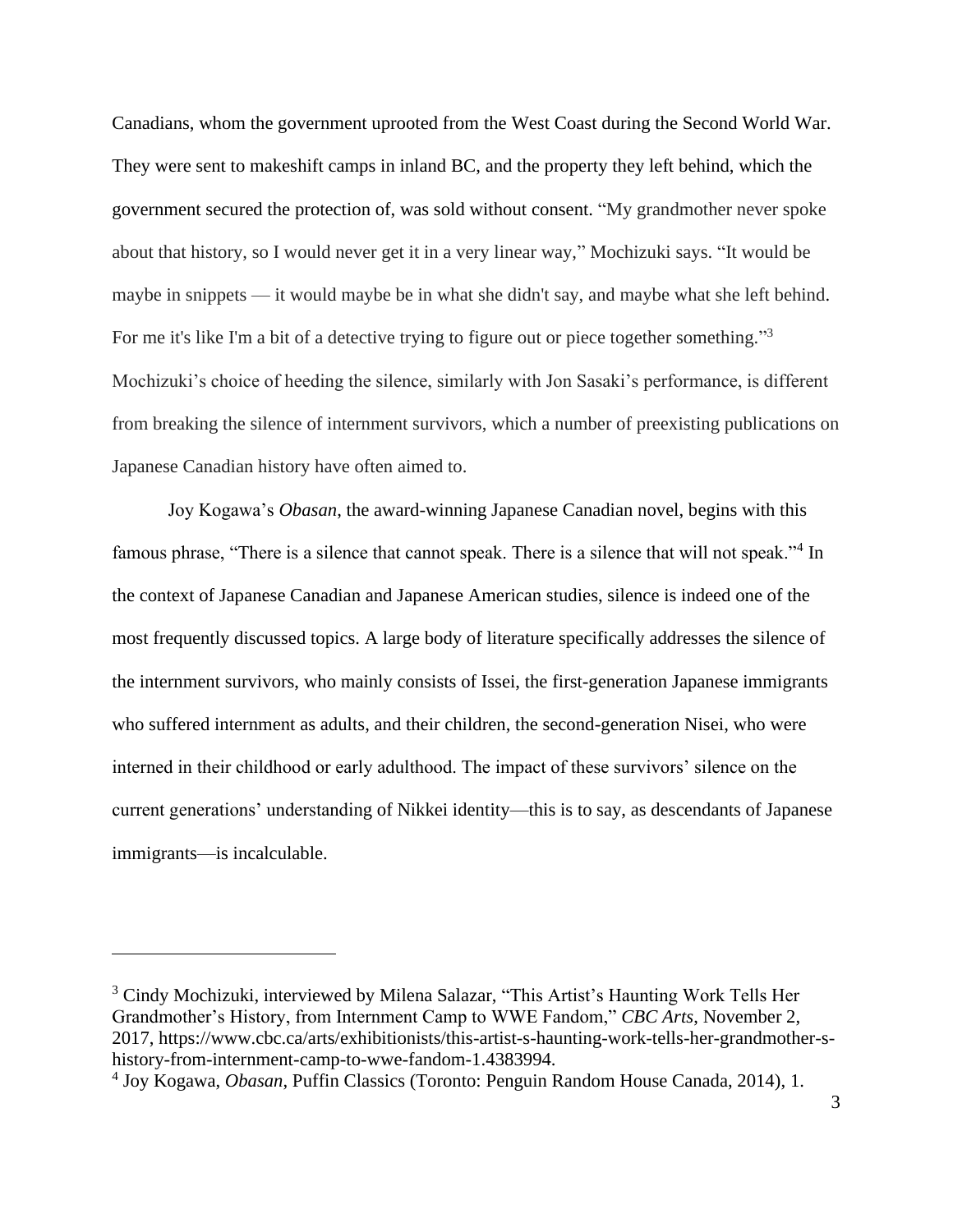In this thesis, I will explore the significant use of silence by two Japanese Canadian artists, Cindy Mochizuki and Emma Nishimura. Both Mochizuki's *Sue Sada Was Here* and Nishimura's *An Archive of Rememory* (2016-ongoing), depict people withholding speech. I argue that withholding is a powerful communication tool that draw observers' attention to what is reserved in speech. Although there is a lot of sound and speech used in *Sue Sada Was Here*, Mochizuki herself, as well as her performers, express their messages through what they do not voice. This site-specific film installation also questions the silence of its viewers as they go through the exhibition site. Nishimura's *An Archive of Rememory* rejects homogenization of Japanese Canadian history and the reasons for their collective silence through individualized representation of each wartime story. Nishimura also shows how a story multiplies itself though the process of its transmission, and how the meaning of the same story can vary depending on its receiver. Repetitiveness in making of *An Archive of Rememory* sculptures allows Nishimura to re-enact her paternal grandmother's internment experience, where Japanese Canadian community made and wore tailored outfits as a silent resistance to government injustice. Both artists' aim to draw a cohesive yet diverse picture of Japanese Canadian history, which the nation fragmented through its political violence. Both art installations, with their impactful use of silence, successfully interrupt the official narratives told in museums, which often silences the histories of ethnocultural minority groups in Canada.

In the global history of colonialism, state-led discrimination of its ethnocultural minority populations is not exclusive to Canada. In national museums, colonial countries exhibit objects that they have rooted from the colonized countries without mentioning the history of colonial violence. As Eva Mackey suggests, although Canada has successfully promoted its image of benevolent and ethnically inclusive country through settler and cultural colonialism, it has also

4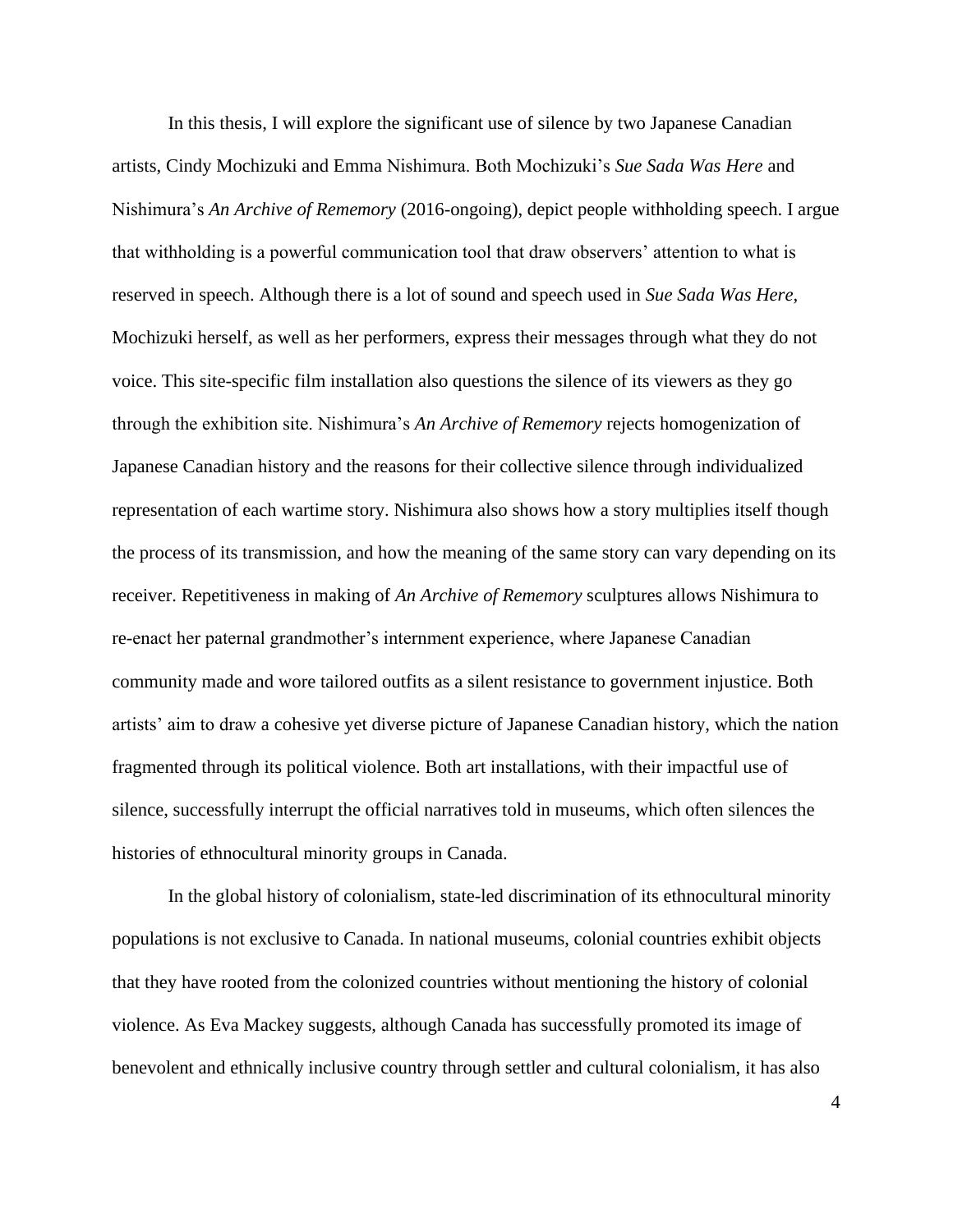suppressed its various minority populations.<sup>5</sup> This well-promoted image of Canada as racially inclusive country suppresses critical voices against the nation's history of colonial violence, as well as its ongoing cultural colonialism and injustice to the ethnocultural minority populations. The long-hauling effect of the internment on Japanese Canadian community was tremendous although it is not often discussed in Canadian public discourse.

According to Augie Fleras and John Lock Kunz, the mainstream media often portrait Indigenous populations, racial minorities, refugees, and immigrants as "problem people," who remain outside the imagined community of Canada.<sup>6</sup> Many Canadian politicians have also legitimized their race-based discrimination against non-white populations, exemplified by the legislations including the Indian Act, the Chinese head tax, the Chinese Exclusion Act, and the War Measures Act. Imperial Japan's attack on Pearl Harbor in December 1941 was the excuse Ian Mackenzie, the representative of British Columbia in Canada's wartime cabinet, used to conduct the dispossession of Japanese Canadian population backed by strong public support from BC citizens.<sup>7</sup> The incarceration of Japanese Canadians was not a random event of collective wartime hysteria. It was the result of the systematic elimination of non-white, non-European "problem people" to achieve the much longed for ideal of a "white man's country."

Under this widespread exclusionary climate, Japanese immigrants to North America and their children came under a constant pressure to justify their presence in the adoptive countries, while at the same time pledging their loyalty to Imperial Japan. Japanese emigration to United

<sup>5</sup> Eva Mackey, *House of Difference: Cultural Politics and National Identity in Canada*, Sussex Studies in Culture and Communication (London: Routledge, 1999), 16.

<sup>6</sup> Augie Fleras and Jean Lock Kunz, *Media and Minorities: Representing Diversity in a Multicultural Canada*, (Toronto: Thompson Educational Publishing, 2001), 145-147.

<sup>7</sup> Jordan Stanger-Ross, ed., *Landscapes of Injustice: A New Perspective on the Internment and Dispossession of Japanese Canadians* (Montreal: McGill-Queen's University Press, 2020), 4.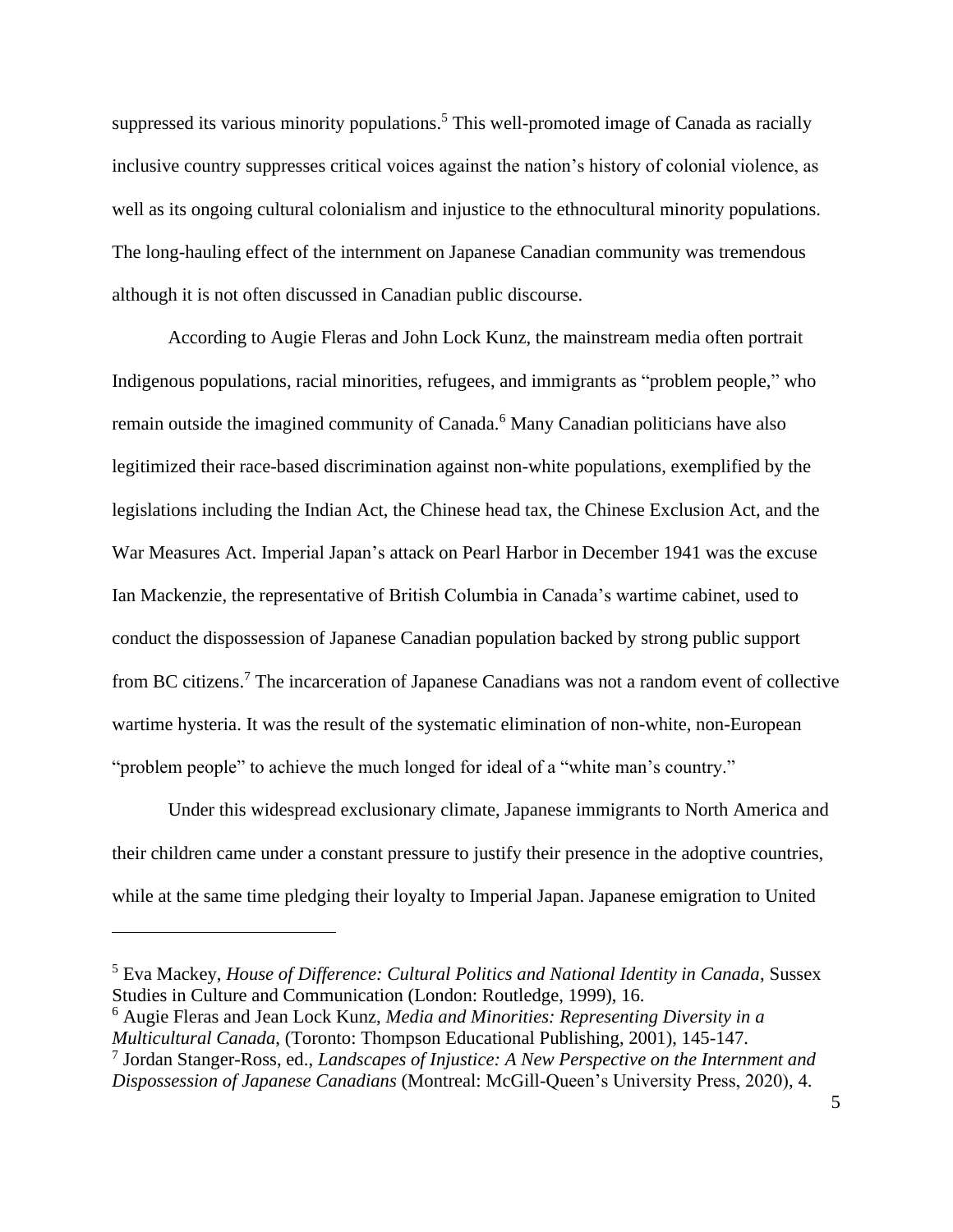States, especially to Hawaii, started in 1860s. Many Issei worked in the primary industry, as their labour cost was cheaper relative to the European and Chinese workers. The first Japanese immigrant to Canada, Manzo Nagano also worked in the fishing and logging industries after his arrival to the New Westminster in 1877. By 1914, the permanent Japanese settlers in Canada exceeded 10,000. Prewar Japan recognized the oversea descendants of those Japanese emigrants as imperial subjects, who "were under intense pressure to support and defend" the country's aggressive expansion under the pan-Asian ideology, an imperialist war of aggression carried out under the pretense of bringing peace to Asia.<sup>8</sup> Meanwhile, Japanese immigrants strived to belong to the adoptive countries. Not only through providing their labour, under the Anti-Asian exclusionary climate, Nikkeijin, or people of Japanese descent, had to prove their cultural assimilability and their worth to the white settler-dominated society. Especially Nisei children, raised in a bicultural environment, were highly conscious about the politics of belonging. For instance, at a Japanese language school in Vancouver in 1921, a grade-six student wrote:

These days, the Japanese suffer from exclusion. How can we prevent this? First of all, we mustn't do things that will aggravate white people. ...When we go to the school grounds, we should play a lot with white children. That's what I always do. This way, the white children will like us, the teachers will like us, and we will learn English better. When we

<sup>8</sup> Daniel Lachapelle Lemire, "Bittersweet Memories: Narratives of Japanese Canadian Children's Experiences before the Second World War and the Politics of Redress," *BC Studies; Vancouver*, no. 192 (Winter 2016/17): 86, 88.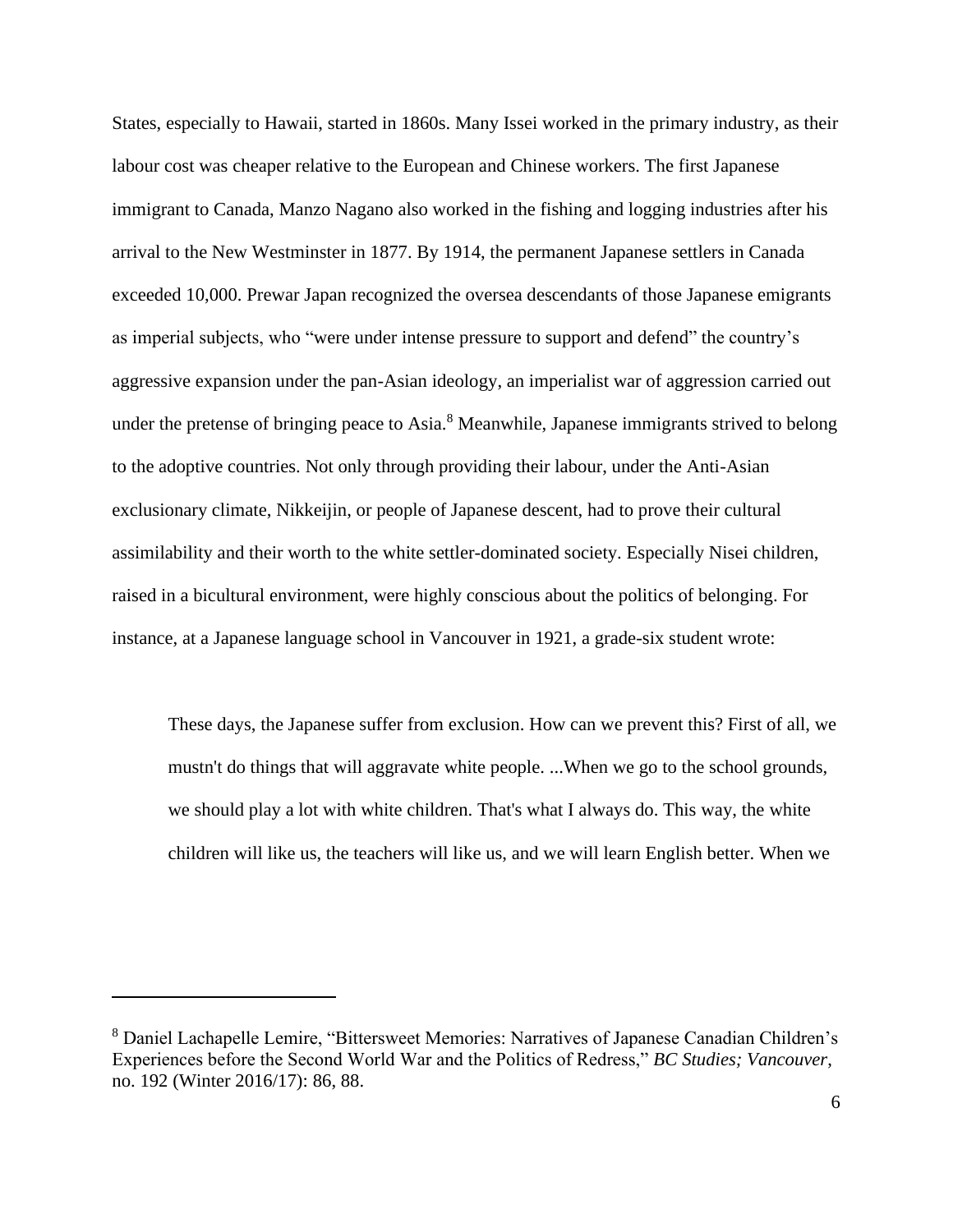go to school, if we listen to what the teacher says and do everything better than white children, the teacher will like us and so will the white children.<sup>9</sup>

Similarly, being a ten-year old boy in 1939, Alfie Kamitakahama remembers his Issei mother preparing care packages to both Japanese and Canadian armies at requests from both countries.<sup>10</sup> According to Azuma Eiichiro, this in-betweenness, or the dual national identity of Nikkeijin, has often been overlooked by many academics.<sup>11</sup> The nations' uprooting of Nikkeijin, therefore, was received as a betrayal, as the communities had been making a constant effort to assimilate to a white dominant culture to prove their worth to belong to the adoptive country.

As a theoretical framework, I will build my argument based on Janet Wolff's analysis on Holocaust aesthetics and Luc Boltanski's human responses to others' suffering. In *The Aesthetics of Uncertainty*, Wolff argues that comparing to the realist presentation of the traumatic event, such as documentary photographs of gas chambers, abstracted figurative paintings such as *Charred Journal* series by Morris Louis and *Buchenwald Pit* by Rico Lebrun are more appropriate to express the memory of traumatic events.<sup>12</sup> Following Saul Friedlander's notion of "allusive realism," Wolff views abstract paintings as having "the drive to indirection and

<sup>9</sup> *Nippon Kyōritsu Go-Gakkō, Gakkō Katei Tsūshin* [(Vancouver) Japanese Language School, School Newsletter], 1 (December 1921), 12, MS 106, Tsutae and Hanako Sato Fonds, NNM, quoted in Lemire, "Bittersweet Memories," 86.

<sup>&</sup>lt;sup>10</sup> Alfie Kamitakahama, interview by Susanne Tabata, "Ohanashi The Storty of Our Elders," Nikkei National Museum & Cultural Centre*,* YouTube Video, 42:45, November 10, 2017. https://www.youtube.com/watch?v=Ac7WYsaVQMU&list=PL3wWo2WfQlOfTrlW0BSxv\_Sro xAUegxkI&index=6.

<sup>11</sup> Azuma Eiichiro, *Between Two Empires: Race, History, and Transnationalism in Japanese America* (New York: Oxford University Press, 2005), 4-7.

<sup>12</sup> Janet Wolff, *The Aesthetics of Uncertainty* (New York: Columbia University Press, 2008), 53- 57.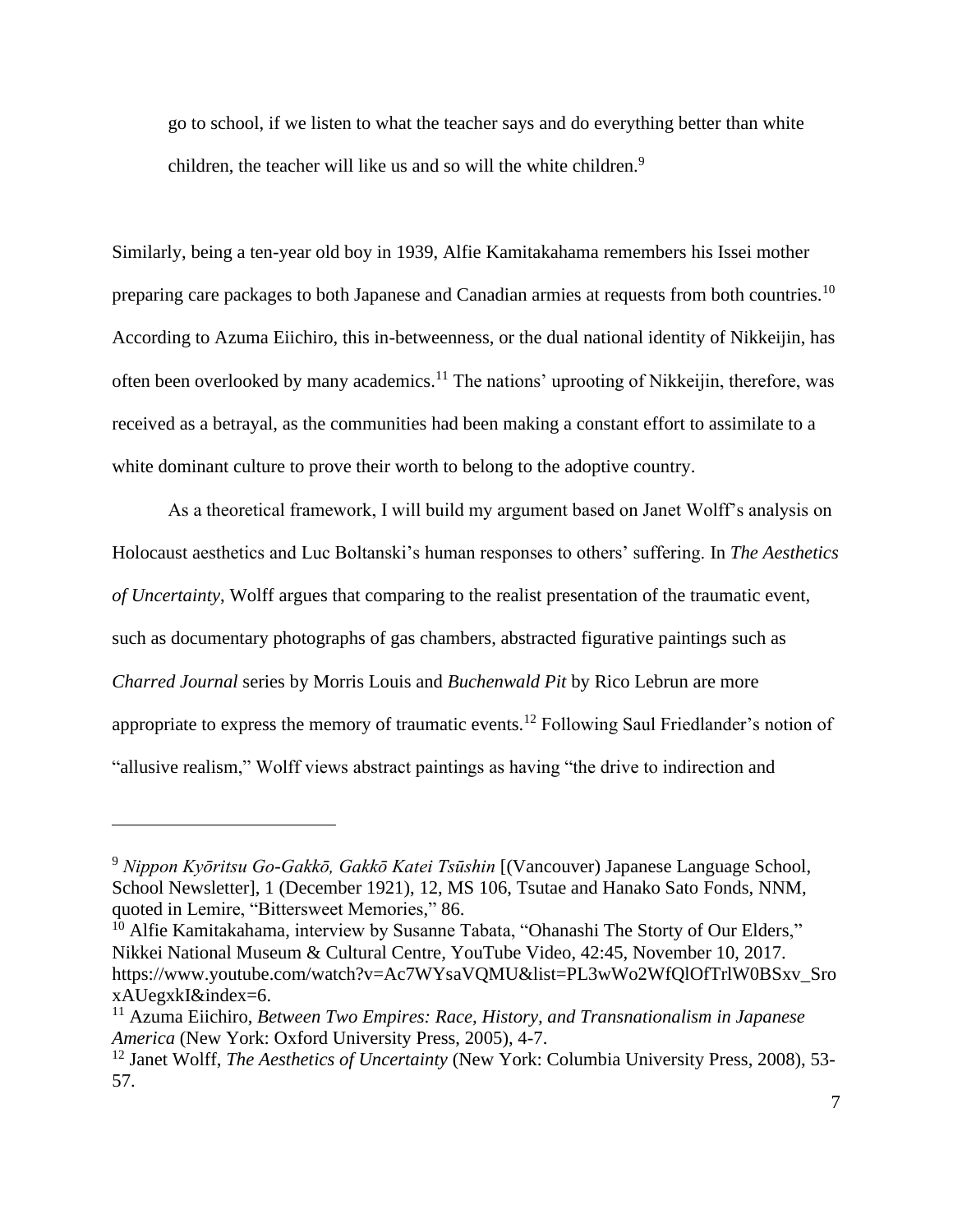complexity," as "a response to the recognition of the inadequacy of art to comprehend (in both senses) the Holocaust."<sup>13</sup> At the same time, according to Wolff, allusive realism also has "an insistence on the dialogic participation of the viewer, whose active engagement is thereby guaranteed."<sup>14</sup> Sparing itself from becoming the source of re-traumatization, or producing a pornography of violence, abstracted figurative painting can be an effective tool for Holocaust survivors to build a constructive relationship with the audience, who may not be familiar with this part of history. This argument overlaps with philosopher Luc Boltanski's analysis on the artistic representation of pain; a politically productive relationship requires a distance between the represented pain of others and those who witnesses the other's pain.<sup>15</sup> According to both scholars, artistic representation of traumatic memories would likely to draw a constructive discussion from viewers by setting an adequate emotional distance between the subject and object.

Building on Wolff and Luc Boltanski's insights, I would like to see how the silence, or a power of withholding, is practiced in Mochizuki and Nishimura's selected artworks. As Kris Acheson points out, there is a lack of literature on silence in comparison to that of speech.<sup>16</sup> According to Wiesław Oleksy, the concept of performativity, or the power of language to change the world, has been inspirational to the diverse fields of scholars including in linguistics, law,

 $13$  Ibid., 64, 68.

 $14$  Ibid, 68.

<sup>15</sup> Luc Boltanski, *Distant Suffering: Morality, Media, and Politics*, trans. Graham Burchell (Cambridge: Cambridge University Press, 1999), 121-123.

<sup>&</sup>lt;sup>16</sup> Kris Acheson, "Silence as Gesture: Rethinking the Nature of Communicative Silences," *Communication Theory* 18, no. 4 (November 2008): 536-37.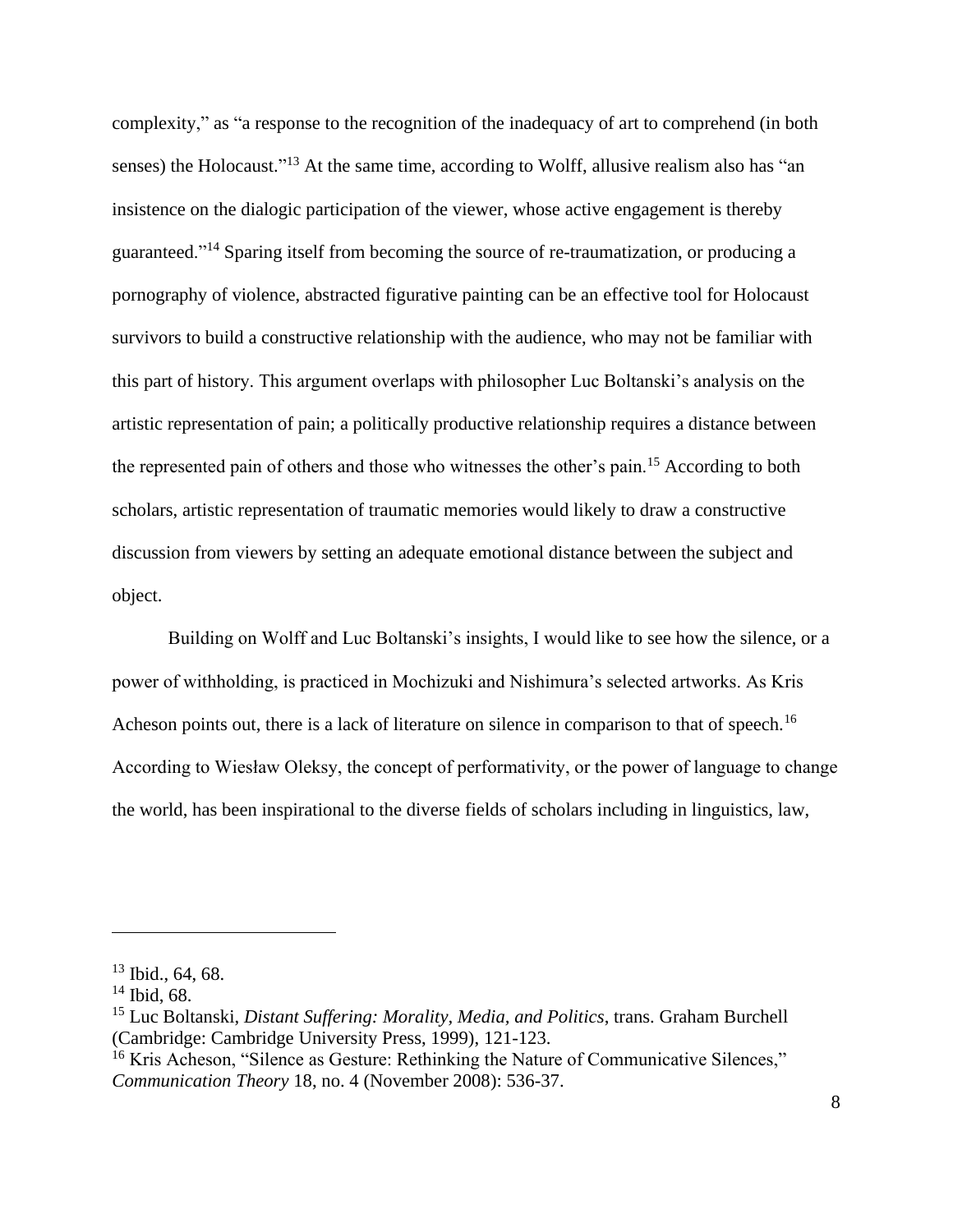economics, and gender studies.<sup>17</sup> Distinguishing performative utterances from other constructive utterances which operate mainly as describers of the world, John L. Austin focused on the external function of speech, in terms of "how the speakers use utterances to achieve intended communicative and social goals."<sup>18</sup> Overshadowed by the literature on utterances, the relative lack of interest in silence may coincide with the conventional view on silence as "simply the void in which speech occurs, the background or field that frames speech" in scholarship.<sup>19</sup> Acheson rejects this view on silence by stating that the silence can also be "produced in reference to something, expressed by someone, and directed toward someone."<sup>20</sup> Deriving from Merleau-Ponty's idea of language as a gesture, Acheson sees silence as also a gesture: as same as speech, silence can be communicative, as it "produces emotional and physical symptoms in our phenomenal bodies, both when we encounter it and when we ourselves produce it."<sup>21</sup> Ultimately, the silence, as a communication tool, also has a power of changing the world, as same as any performative speech does.

Mochizuki's *Sue Sada Was Here* and Nishimura's *An Archive of Rememory* attract visitors' attention to the verbal silence expressed by their subject matter, although they achieve this not through the abstraction of figure. What remains in silence differs in the two artworks; ultimately, however, the performed silence in both works creates what Wolff and Luc Boltanski call a politically meaningful relationship with its observers. Borrowing from Acheson's idea

<sup>17</sup> Wiesław Oleksy, "Performativity Revisited: J. L. Austin and His Legacy," in *Memory, Identity and Cognition: Explorations in Culture and Communication*, ed. Jacek Mianowski, Michał Borodo, and Paweł Schreiber, Second Language Learning and Teaching (New York: Springer International Publishing, 2019), 120.

 $18$  Ibid., 117.

<sup>&</sup>lt;sup>19</sup> Acheson, "Silence as Gesture," 536.

 $20$  Ibid., 542.

<sup>21</sup> Ibid., 547.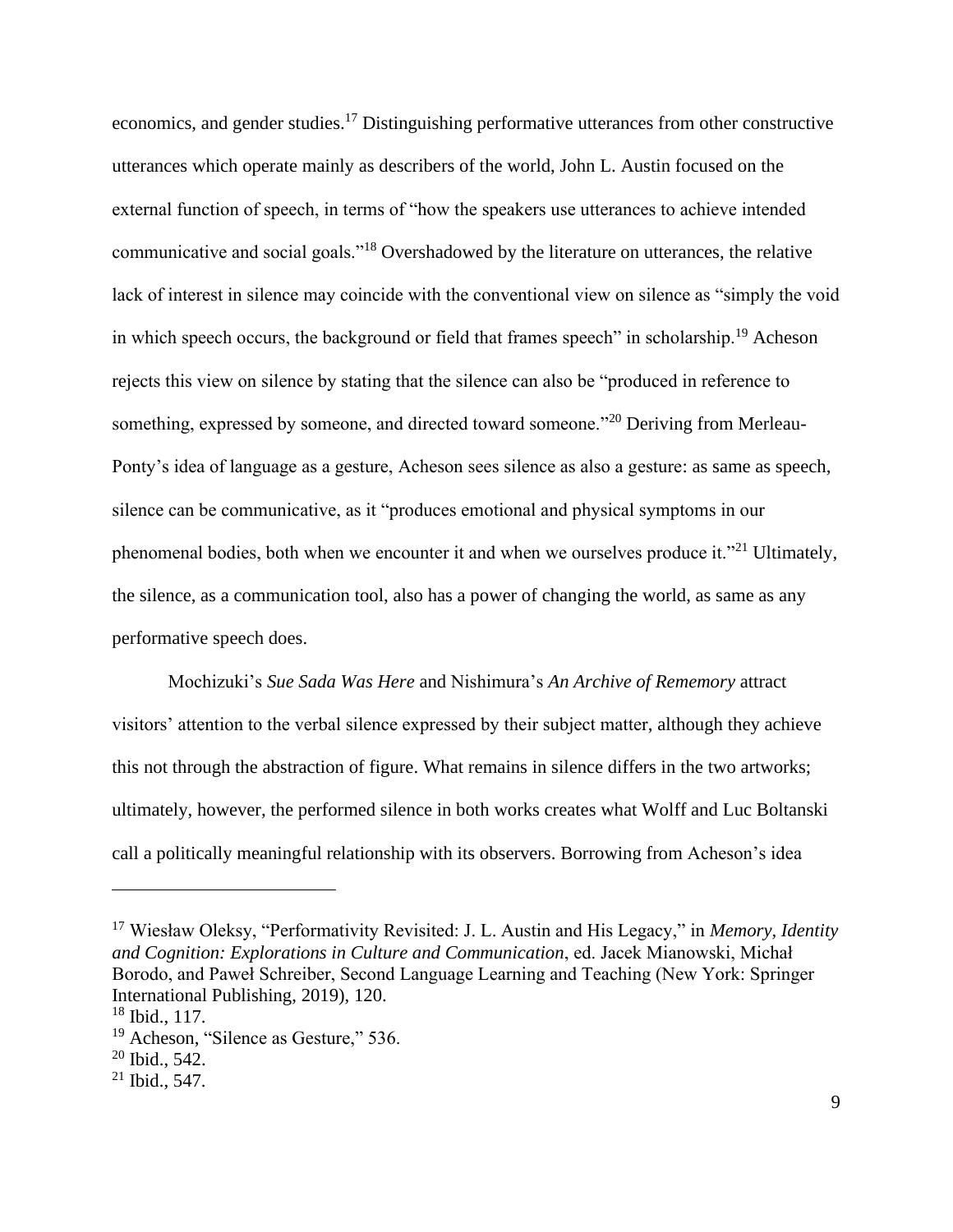discussed above, I see the silence embodied in both of these artworks as communicative. As performance scholar Diana Taylor notes, although linear speech and writing have often been prioritized over other forms of knowledge-making, "We learn and transmit knowledge through embodied action, through cultural agency, and by making choices. Performance, for me, functions as an episteme, a way of knowing, not simply an object of analysis."<sup>22</sup> The speechsilence binary traps colonized subjects from inserting their views into the conventional system of knowledge production, which phenomenon is famously highlighted by Gayatri C. Spivak's remark that the subalterns cannot speak.<sup>23</sup> Resonating with Taylor and Acheson's arguments, I see the field of art as a space where the silence of historically underrepresented communities can reclaim their power as knowledge-making, because artworks can be a vehicle of non-verbal communication. As Michel Foucault mentioned, it is up to observers how they address the unspoken memories that were communicated to them: "There is no binary division to be made between what one says and what one does not say; we must try to determine the different ways of not saying things, how those who can and those who cannot speak of then are distributed, which type of discourse is authorized, or which form of discretion is required in either case."<sup>24</sup> Heeding the unspoken memories of internment survivors, Nishimura and Mochizuki, along with many other artists and researchers, have grappled with how to communicate the collective memory of internment without breaking the verbal silence of the survivors.

<sup>22</sup> Diana Taylor, *The Archive and the Repertoire: Performing Cultural Memory in the Americas* (Durham, NC: Duke University Press, 2003), xvi.

<sup>23</sup> Gayatri Chakravarty Spivak, "Can the Subaltern Speak?," in *Colonial Discourse and Post-Colonial Theory*, ed. Patrick Williams and Laura Chrisman, 1st ed. (London: Routledge, 2015), 104.

<sup>24</sup> Michael Foucault, *The History of sexuality: An Introduction*, trans. Robert Hurley (New York: Vintage Books, 1990), 27.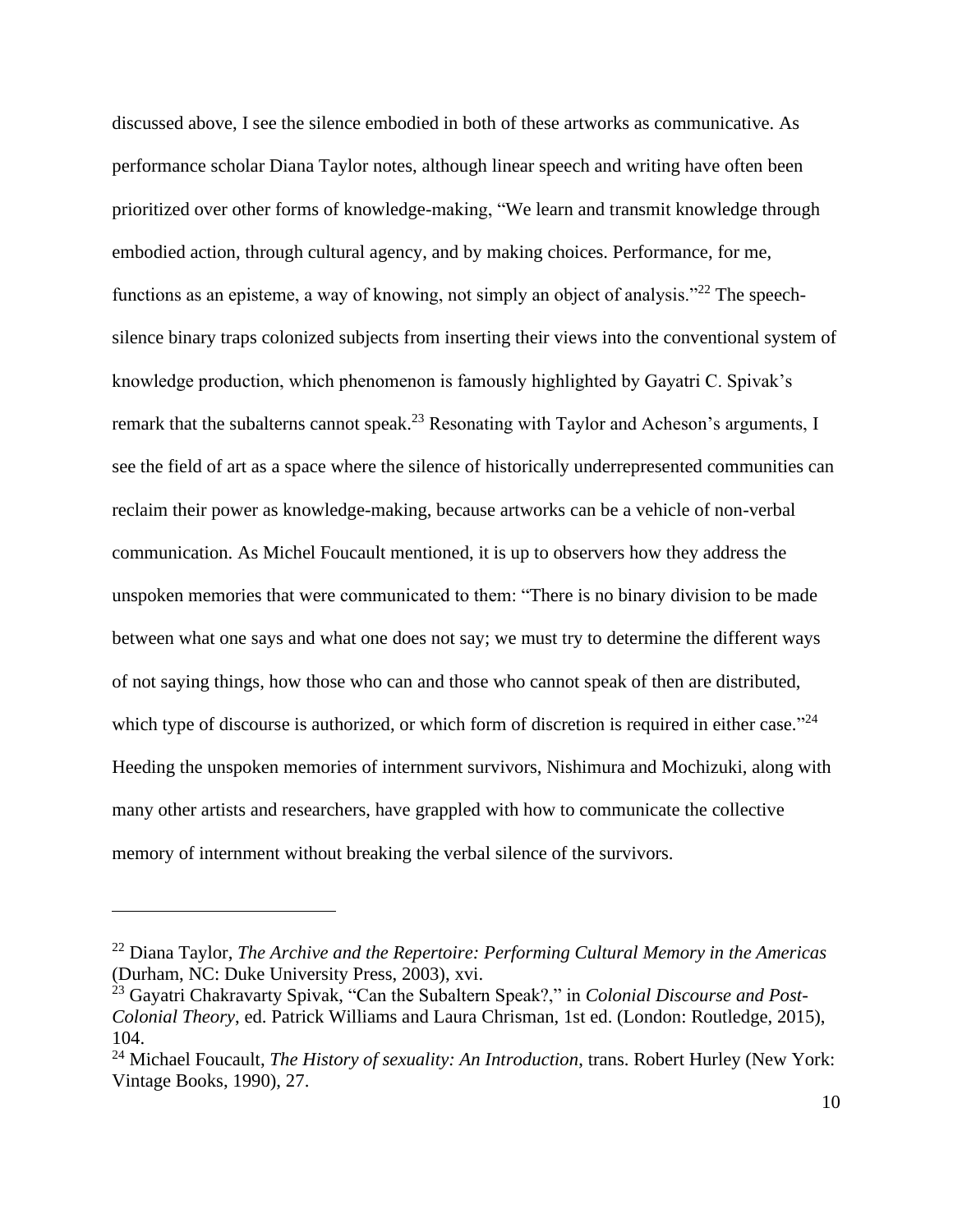In this thesis, I will analyze the role that silence plays in Mochizuki and Nishimura's art installations. The two installations use silence differently. In *Sue Sada Was Here*, contrasted by Mochizuki's voice reciting Kitagawa's writings and other non-diegetic sound, two groups' silence are highlighted; one is a silence of Japanese Canadian women, who have embodied experiences of living in a racialized and gendered discourse, and another is the silence of exhibition visitors as bystanders of others' suffering from cultural colonialism and social injustices. The former group's silence haunts the exhibition location, one of Vancouver's historic sites, Roedde House Museum. In *An Archive of Rememory*, the silence enfolded inside bundleshaped sculptures, accompanied by the fragmented images of Japanese Canadian family photographs, suggest the inaccessibility of others' memories. Nishimura's repetitive act in her artmaking process, both printing and folding the prints into bundles, similarly with Jon Sasaki's performance, respects the resilience of Japanese Canadian internment survivors, who have adapted themselves to the difficult reality with tremendous efforts to keep their life looking as normal as it could be. Both artists practice their own listening to the silenced past of Japanese Canadians. Looking at their selected artworks as an outcome of the artists' listening to the community's silence, these two artworks convey different messages to the museum visitors through different uses of silence.

Before moving to the discussion of the artworks, I would like to articulate two premises that reinforce the social silence about the history of Japanese Canadian internment. One is the common discourse that Japanese Canadian community is solely responsible for this collective silence, and another is the idea of reparation as the end of the Japanese Canadians' struggle with

11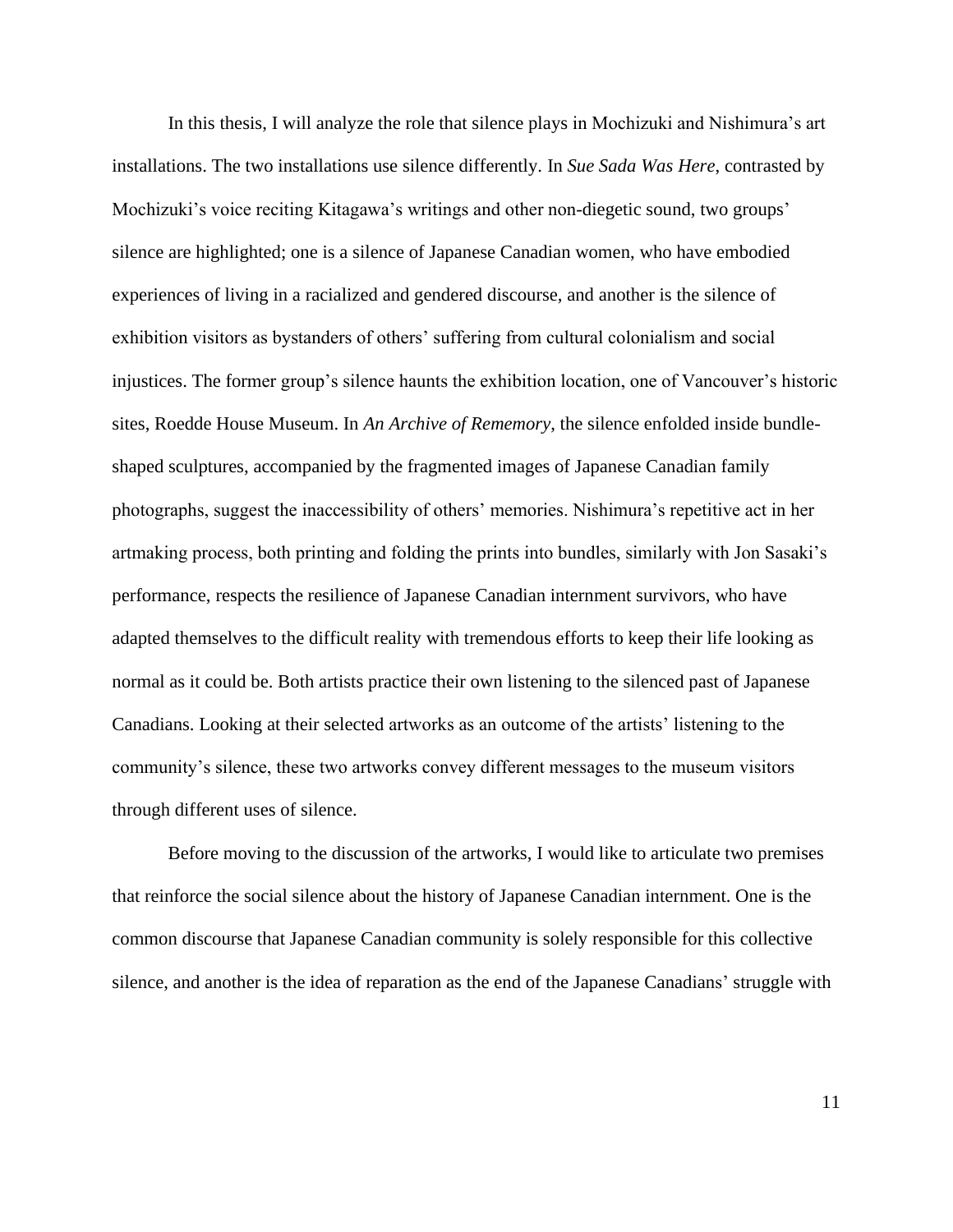racial exclusion.<sup>25</sup> Both of these myths discourage the conversation about Japanese Canadian internment to happen in public spaces. Many internment survivors in fact did not speak about their wartime experiences. It was emotionally unbearable for some survivors to narrate their experiences. In other occasions, silencing of their wartime experiences was the deliberate choice of protecting their younger generations from knowing what have happened to their family and their properties that were left behind in BC. Some families even stopped talking in Japanese in home after the internment, so that their children will better assimilate themselves to a white mainstream culture. A Sansei Japanese Canadian scholar, Pamela Sugiman reflects her childhood experience as follows; "Silence took the form of a cryptic past, *unspoken yet not forgotten*. Shared and communicated silences defined my relationship with my surviving grandparents…. These shared silences were among the many indirect consequences of the internment."<sup>26</sup> Although the author acknowledges the language barrier between Japanese-speaking Issei and English-speaking Sansei, which is a typical experience among Japanese Canadian households, this cultural discrepancy between two generations indicates the author's "complete assimilation, absorbed to the dominant culture and shameful of my Japanese ancestry" in her lived experience.<sup>27</sup> Drawing from her lifelong witnessing of Japanese Canadian history, Sugiman also states that the "silence emerges out of powerless and power; it secures authority and in the face of authority offers a tool for the vulnerable and marginalized; it may also serve as a protective

<sup>&</sup>lt;sup>25</sup> Matthew Chin et al., "(Re)Storying Japanese Canadian Histories: Artistic Engagements," *Cultural Studies ↔ Critical Methodologies* (January 2021): 4-5.

<sup>&</sup>lt;sup>26</sup> Pamela Sugiman, "The Power of Silence: Personal Memories and Historical Consciousness in Experiences of Racism in Canada," in *Oral History, Education, and Justice: Possibilities and Limitations for Redress and Reconciliation*, ed. Kristina R. Llewellyn and Nicholas Ng-A-Fook, 1st ed. (New York: Routledge, 2020), 72.  $27$  Ibid.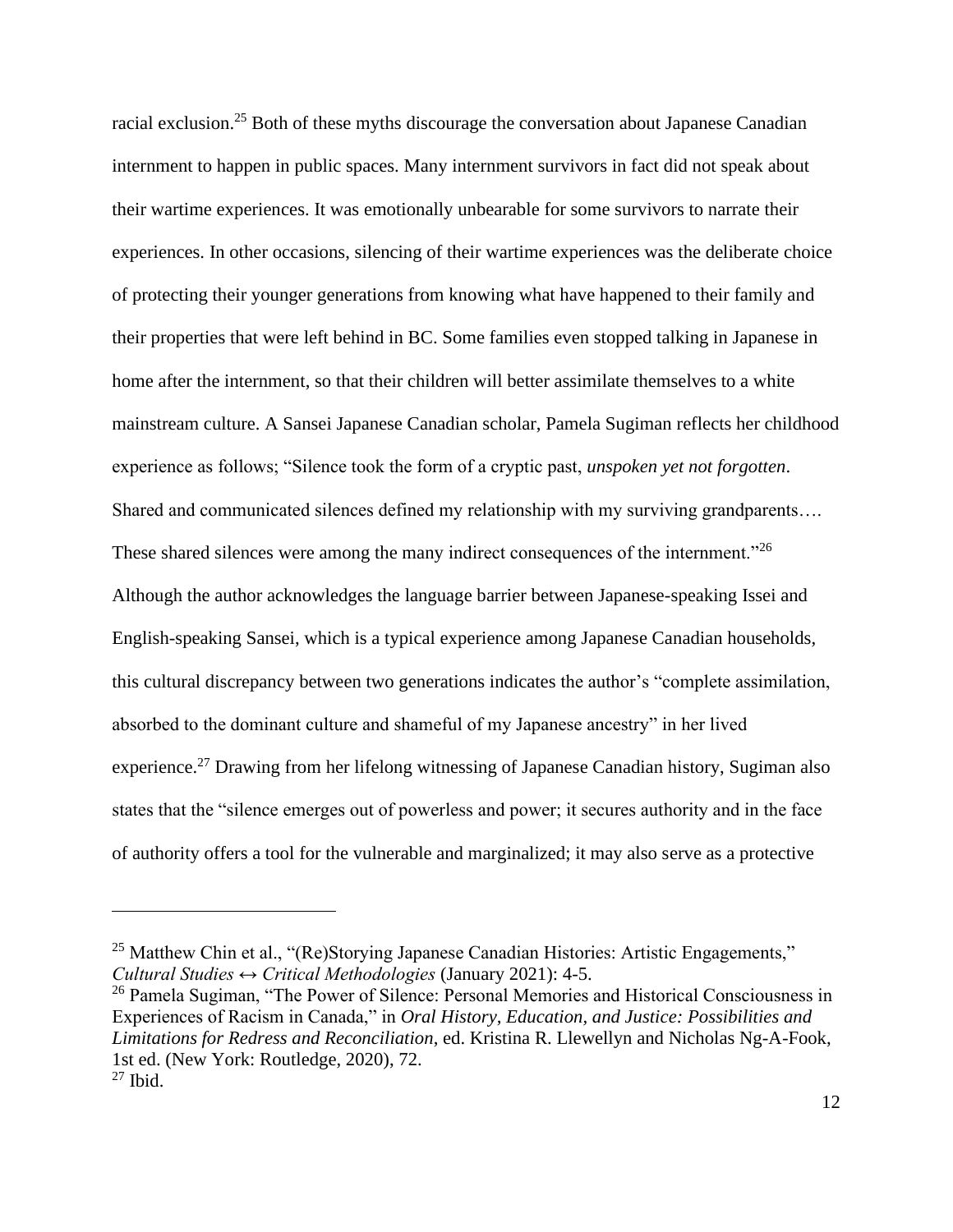shield and at the same time be a powerful defense. Just as people convey marginality and fear through silence so too it can be a function of privilege and power."<sup>28</sup>

This embodied history of Japanese Canadian internment, which Sugiman experienced as "unspoken yet not forgotten" is, however, often described as a "forgotten" history by the writers and journalists outside Nikkei community.<sup>29</sup> The Sansei scholar of critical race and gender studies, Mona Oikawa argues that this collective amnesia was not solemnly responsible to the silence of the internment survivors. Rather, in various sites, "this forgetting is actively produced," because, Oikawa states, "in order to promote an image of Canada as a benevolent country, national violence must be forgotten."<sup>30</sup> Behind the decision makers in governmental authorities, there were citizens who benefitted from the elimination of Japanese Canadian population. As the director of the Landscape of Injustice research project, Jordan Stanger-Ross writes, "Citizens wrote to their representatives urging the complete and permanent erasure of the Japanese Canadian community from the province. Once Japanese Canadians were uprooted – and even sometimes before – neighbours rushed into their homes, stealing everything of value and often destroying much of the rest."<sup>31</sup> Oikawa also mentions a story told by a white woman at her lecture, whose mother was in BC during the Second World War. Even as a young child, this mother remembers being told that she should never talk about her Japanese Canadian friend, who

 $28$  Ibid., 85.

<sup>&</sup>lt;sup>29</sup> Lucius Dechausay, "Emma Nishimura Embeds History in Paper to Uncover Her Family's Lives In B.C. Internment Camps," *CBC Arts*, August 5, 2020. https://www.cbc.ca/arts/emmanishimura-embeds-history-in-paper-to-uncover-her-family-s-lives-in-b-c-internment-camps-1.5675126.

<sup>30</sup> Mona Oikawa, *Cartographies of Violence* (Toronto: University of Toronto Press, 2012), xiii

<sup>31</sup> Stanger-Ross, *Landscapes of Injustice*, 4.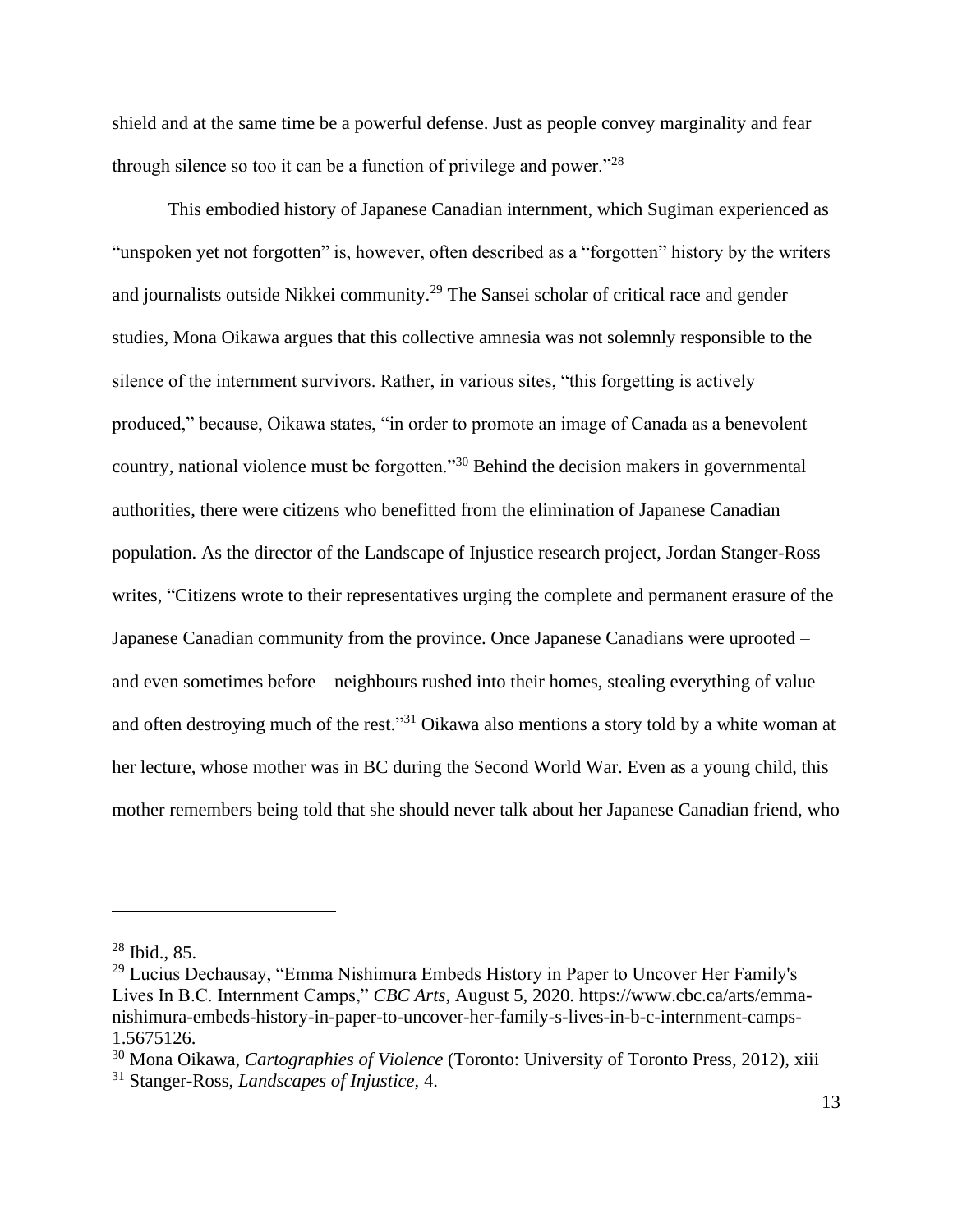suddenly moved out from her neighborhood.<sup>32</sup> This experience shows that BC residents at the time, even those who were less supportive to the government's segregation of Japanese Canadians, might have been feeling unable to speak against the wartime government. If they overtly spoke up to defend the civil rights of Japanese Canadians, who the wartime government labeled as enemy aliens, it would have been taken as a sign of betrayal to the nation. The propagated images of Japanese spies were falsefully imposed onto Japanese Canadians, although the majority of them were naturalized citizens or Canadians since birth. Ultimately, the politics of belonging played on all Canadian residents during the Pacific War: Japanese Canadians followed the evacuation order to show their loyalty to Canada, and their trust was shattered by the dispossession of their home and properties. At the same time, many of the non-Japanese Canadian citizens were under social pressure to stay silent while witnessing this injustice, otherwise they could have been the next target of persecution. Ultimately, the collective silence, or collective amnesia surrounding the erasure of Japanese Canadian bodies from BC, has at least five layers. The first layer is the government's silence about their colonial violence against Japanese Canadians, which was partially amended by the official apology made in 1988. The second layer is the socially constructed image of Japanese descendants as unspeakable foreign subjects. The third is the actual silence of Japanese Canadian internment survivors. The fourth is the silence of Vancouver residents, who took advantage of the Japanese Canadian community by stealing and purchasing their confiscated properties. Lastly, the fifth layer is the guilt felt by the bystanders, who have chosen to stay silent about the systematic erasure of Japanese Canadian population in the wartime BC. In sum, the silence of Japanese Canadians is never solely

<sup>32</sup> Oikawa, *Cartographies of Violence,* 78.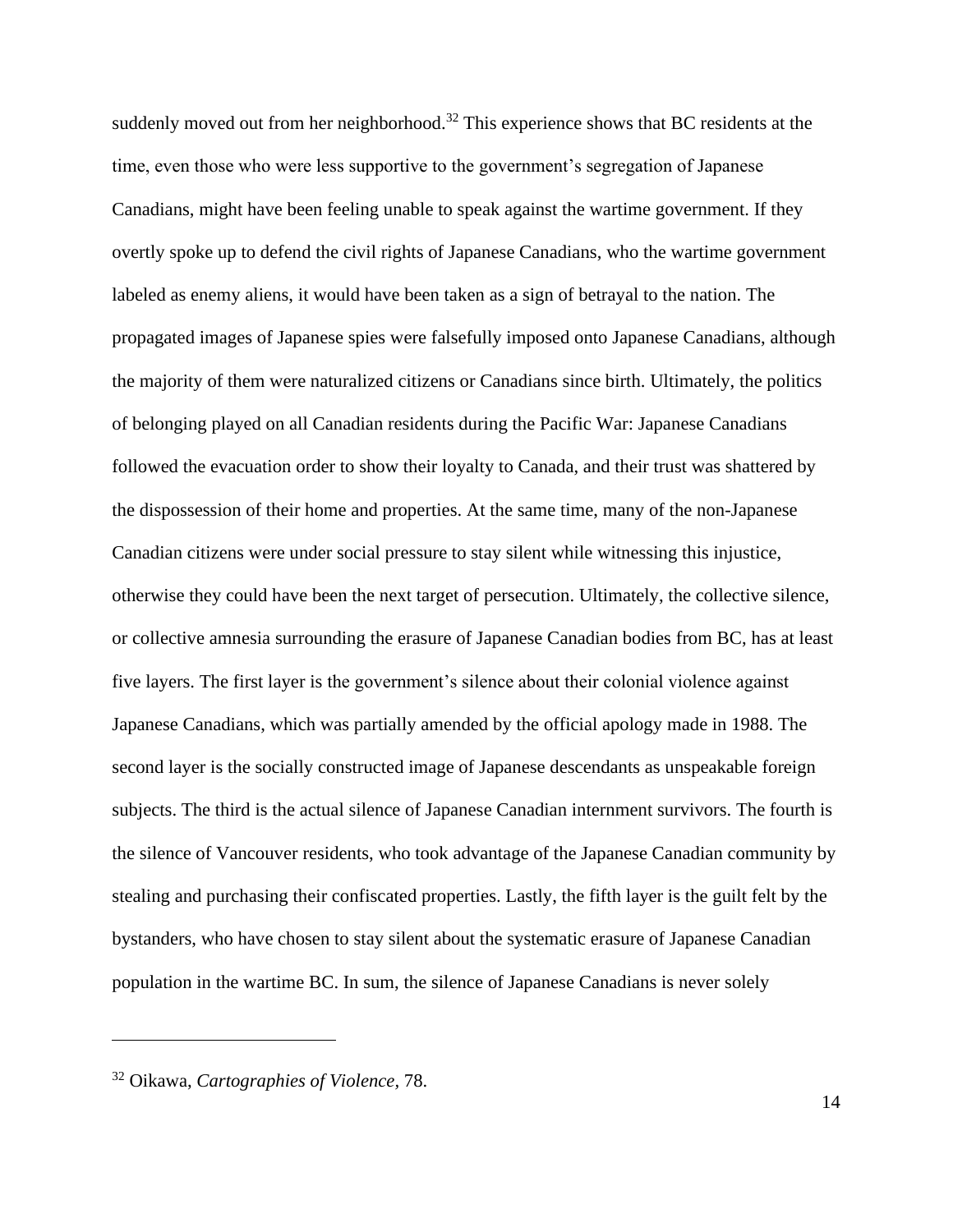responsibility of the community. Rather, there are multiple players contributing to this collective silence.

Throughout my research, I have learned that multiple Japanese Canadian history researchers have experienced receiving the word of discouragement by the other cultural workers and scholars before. These observed comments share the similar undertone that, as Japanese Canadians have already received the apology and reparation from the government in 1988, it is expected of the community to let go of this past. For people outside the community, there might be an assumption that there would be not much left to research after the reparation. I argue that this assumption, based on the politics of utterance, also contributes to suppressing Japanese Canadian voices in public space. As mentioned above, J. L. Austin categorized performative utterances as speech acts, which themselves bring about change to the world. Based on this social function of speech, one's utterance of apology effects a tangible change that is actualized within reality—the act of saying it *is* the apology. In this specific case, the Prime Minister at the time, Brian Mulroney acknowledged the wartime government's injustice on Japanese Canadians and promised them monetary compensation for their lost properties. And yet the question remains: what social change did this utterance bring to Canadian citizens, overall? In *The Cultural Politics of Emotion*, Sara Ahmed points out that the nation's shame "becomes not only a mode of recognition of injustices committed against others, but also a form of nation building. It is shame that allows us 'to assert our identity as a nation."<sup>33</sup> Ahmed argues that a nation's history of ethnic persecution is felt as a shame by its citizens, so that the citizens demand their government to cancel its shame, often for the sake of fixing their own feelings, rather than to

<sup>33</sup> Sara Ahmed, *The Cultural Politics of Emotion*, 2nd ed. (Edinburgh, Scotland: Edinburgh University Press, 2014), 102.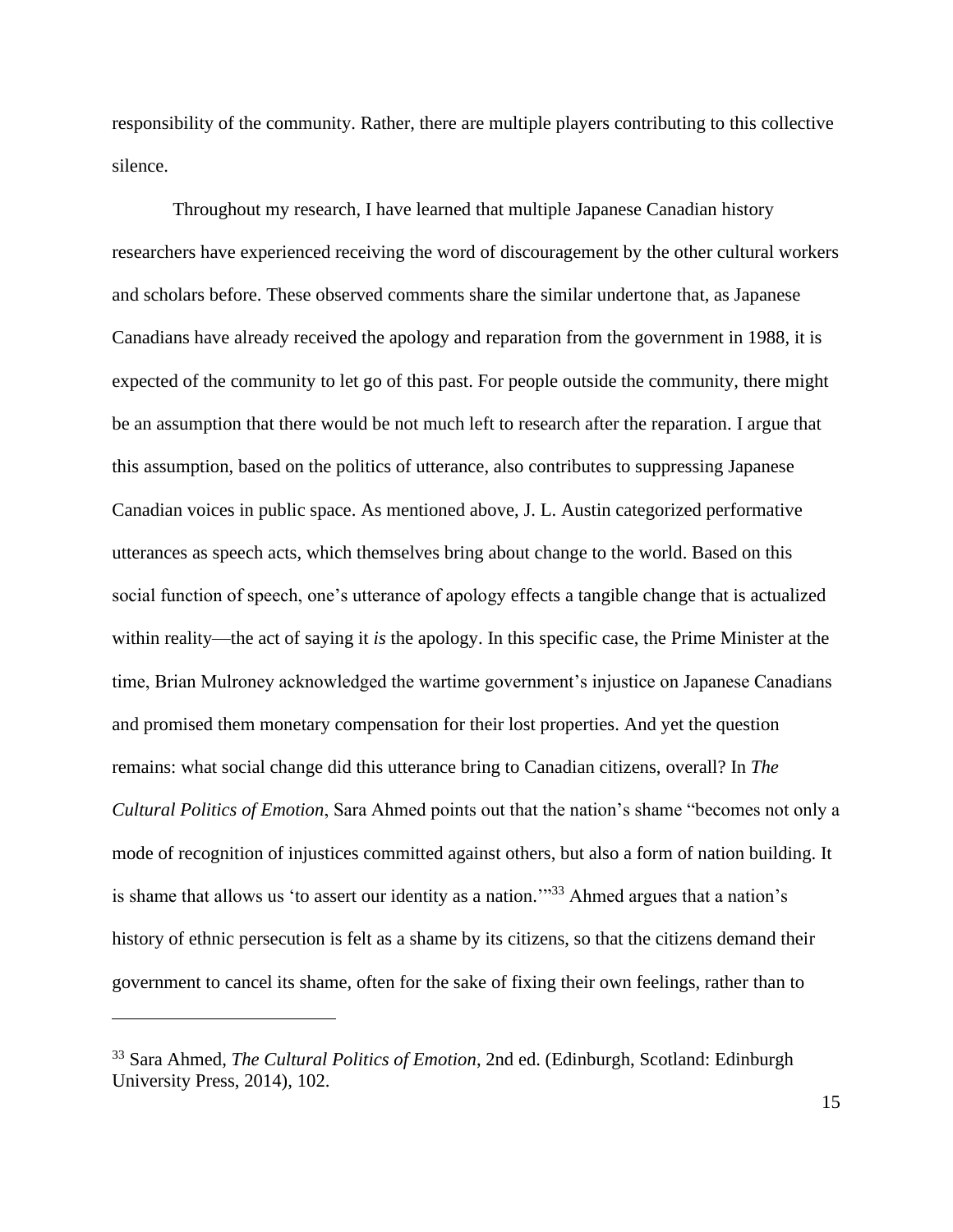console the feeling of persecuted communities. Similarly, a scholar of critical race theory, David Theo Goldberg shows that modernist rationality expects the nation state's "commitment to racelessness...[that] grows out of the modern state's self-promotion in the name of rationality and the recognition of ethno-racially heterogeneous states."<sup>34</sup> This desired self-image of a state as an ethnoculturally inclusive country resonates with Oikawa's argument discussed above, that the Canadian state is actively promoting the nation's forgetting of the subjects of internment.<sup>35</sup> Ultimately, Ahmed, Goldberg, and Oikawa share this notion that the national apology may not necessarily be made for the suppressed communities; formal recognitions of shame can be made to benefit the nation and the majority citizens outside this suppressed community. By recognizing the past, *we* make apologies, to transform our collective shame to a "narrative of national recovery" of national pride.<sup>36</sup> This form of reconciliation expects the apologized community not to revisit this past. In this political discourse, the community's reception of apology automatically means the reaching of reconciliation, thus the nation's wrongdoing becomes the stories of the past to be left behind. This politics of apology fails to recognize the decades-long damages which the Japanese Canadian population has been suffering from the wartime uprooting, incarceration, and dispossession. Although many stories have been salvaged since the redress movement, there are still many lacunae in Japanese Canadian history. In the following chapters, I analyze how the artists, Cindy Mochizuki and Emma Nishimura

<sup>34</sup> David Theo Goldberg, "Raceless States," in *Race, Racialization, and Antiracism in Canada and Beyond*, ed. Genevieve Fuji Johnson and Randy Enomoto (Toronto: University of Toronto Press, 2007), 208.

<sup>35</sup> Oikawa, *Cartographies of Violence*, xii-xiii

<sup>36</sup> Ahmed, *The Cultural Politics of Emotion*, 109.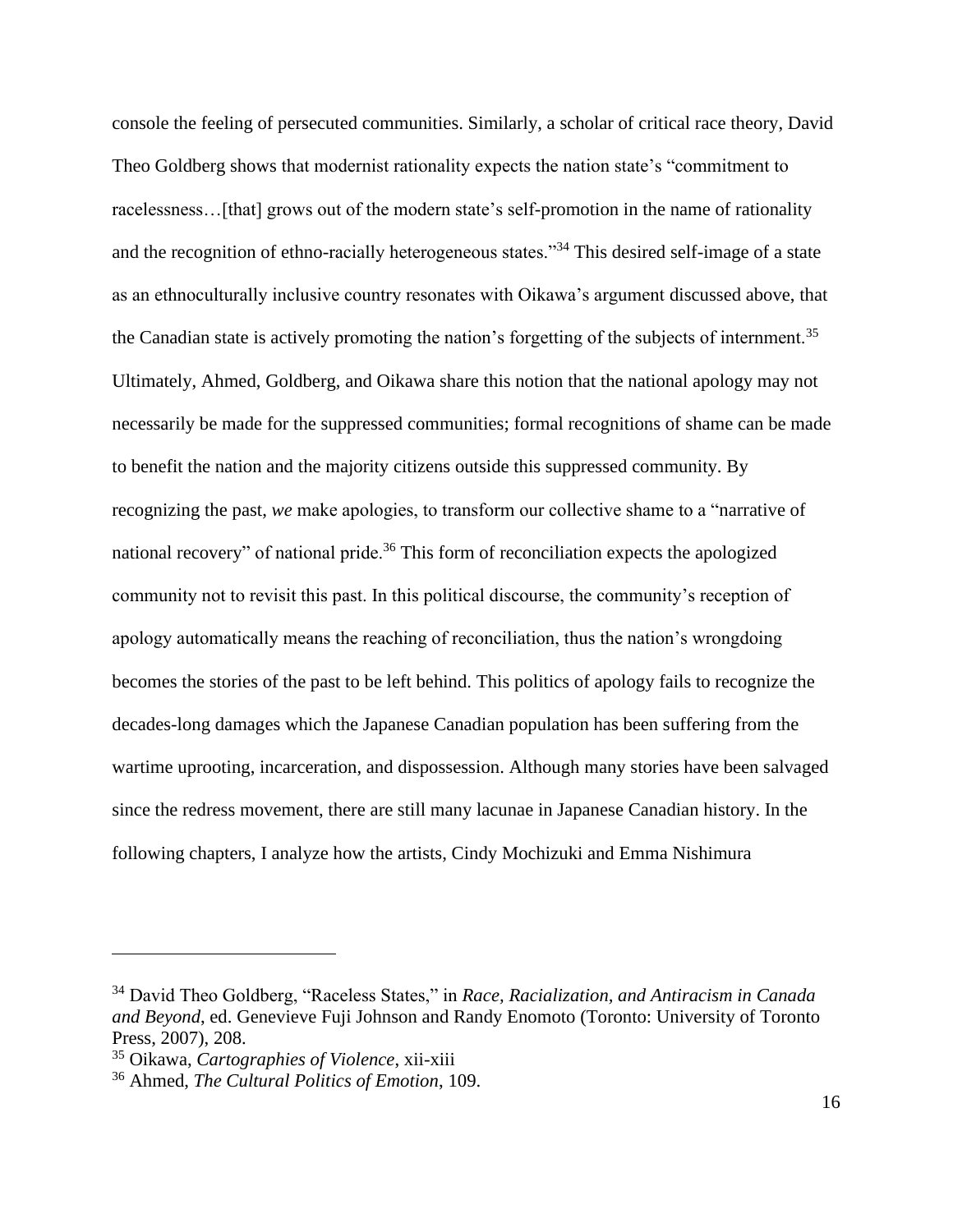recontextualize the silence of Japanese Canadians in museums, and how their installations evade the nation's active forgetting of its history of colonial violence.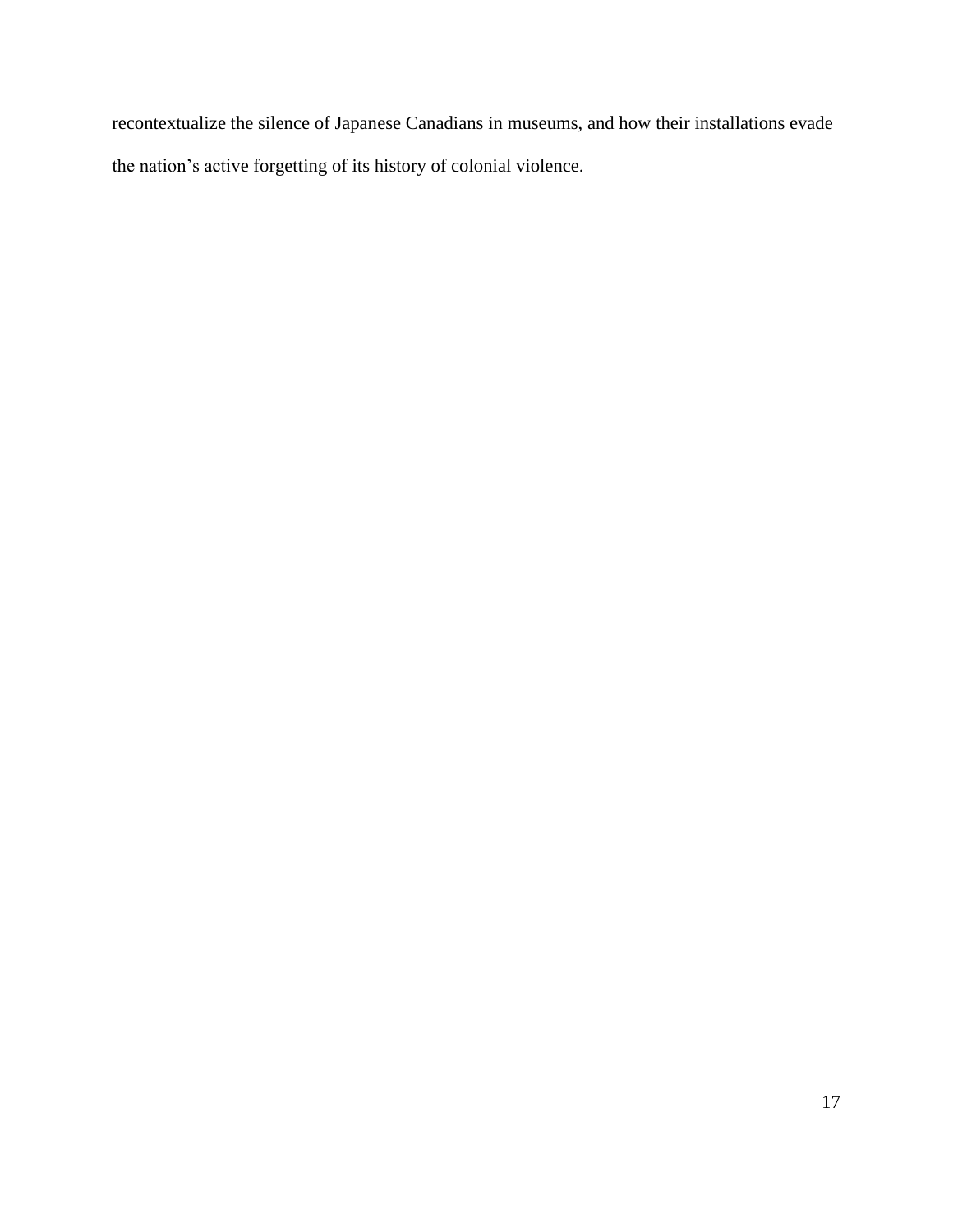#### **Chapter 1: Questions About Who Speaks and Who Eradicates Speech**

Cindy Mochizuki's *Sue Sada Was Here* was a piece commissioned for the third iteration of a site-specific exhibition, *Memories of the Future*. Developed by Toronto-based curator Noa Bronstein and Vancouver-based curator Katherine Dennis, the exhibition series *Memories of the Future* has asked various contemporary artists to install artworks in historic house museums across Canada in response to the traditional narratives told in those spaces.<sup>37</sup> By traditional narrative, Dennis means the already-known stories told in house museums, on which Canada's official history is constructed.<sup>38</sup> According to Dennis, *Memories of the Future* aimed to critically examine "which stories we tell and why."<sup>39</sup> The first iteration of this series took place at Gibson House Museum in North York, Toronto, and the second was at Campbell House Museum in downtown Toronto. The third exhibition, curated solely by Dennis, was held in Roedde House located in Vancouver's West End neighborhood. Back in 1893, this house was built for a middleclass German immigrant family of Gustav Roedde, who built his wealth as one of the city's first bookbinders.<sup>40</sup> In terms of architectural style, the city of Vancouver recognized this house as a noteworthy example of Queen Anne Revival Style, which "has very little connection to the English architecture popular during the actual Queen Anne's rule (1702–14)," Dennis says, "and

https://www.roeddehouse.org/website/index.php/en/past-exibit/memories.

<sup>&</sup>lt;sup>37</sup> "Memories of the Future III, Diyan Achjadi and Cindy Mochizuki, Curated by Katherine Dennis, September 25 – November 18, 2018," Roedde House Museum, The Roedde House Preservation Society, Accessed March 28, 2021,

<sup>38</sup> Katherine Dennis, "Practices/Pratiques – Reflections on One Story Among Many: Memories of the Future III (2018)," *UAAC-AAUC (University Art Association of Canada | Association d'art Des Universités Du Canada)* 45, no. 2 (2020): 112.  $39$  Ibid.

<sup>&</sup>lt;sup>40</sup> "Memories of the Future III, Diyan Achjadi and Cindy Mochizuki, Curated by Katherine Dennis, September 25 – November 18, 2018."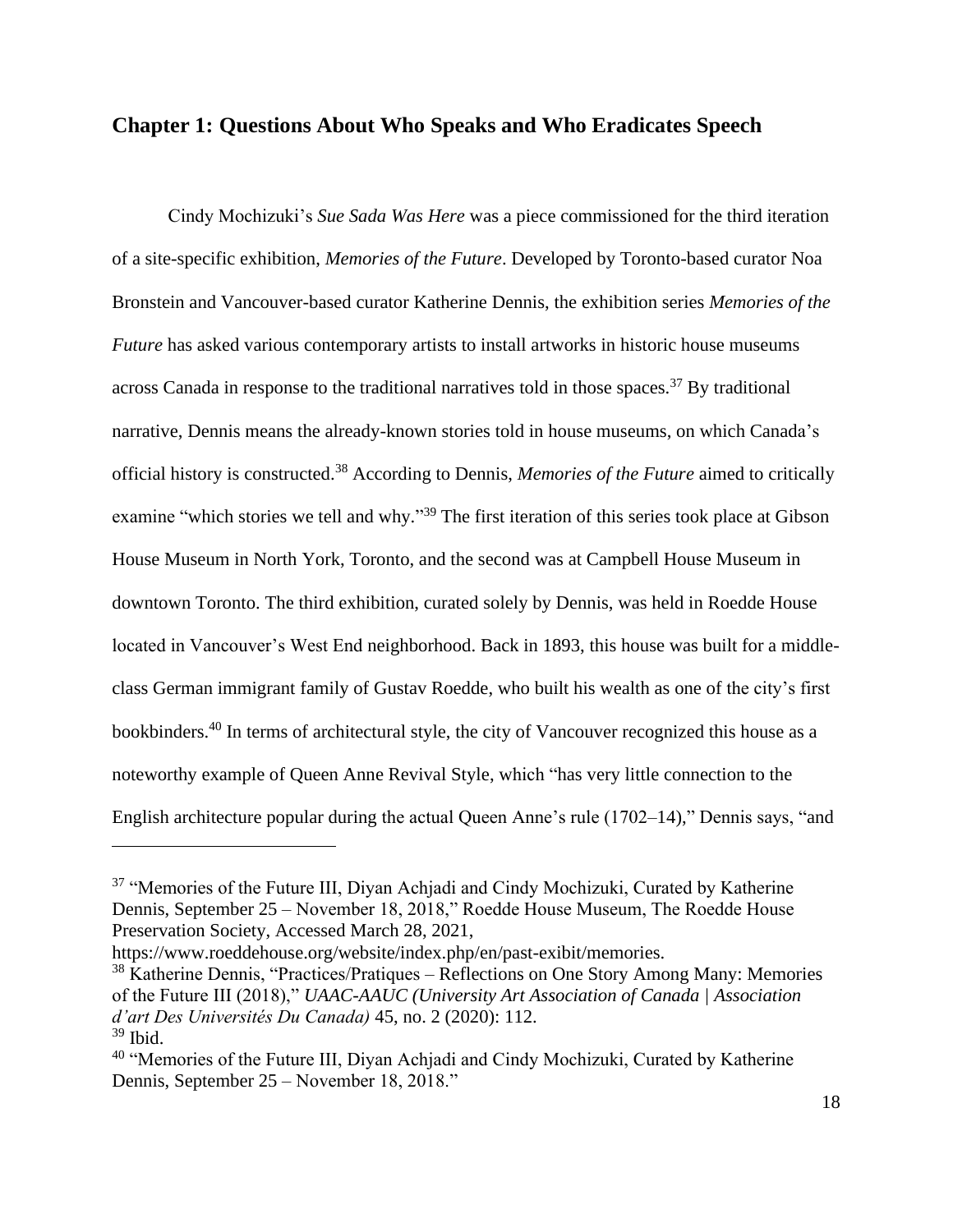instead intermixes vague historical features, such as bay windows, balustrades, and turrets, into an asymmetrical and picturesque aesthetics."<sup>41</sup> This late Victorian period house museum also offers an unique experience to its visitors as rooms are not roped of  $f^{42}$ . Like the previous two exhibition locations, Roedde House Museum also tells "a middle- or upper-middle class patriarch and his family" regardless that the house has been used as a boarding house for years, although the stories of those outside Roedde family members have not been documented.<sup>43</sup> The numerous books used in the filming of *Sue Sada Was Here*, therefore suggests not only the history of Gustav Roedde as a bookbinder, but also how certain historic records have been written down and kept in this house. Books, as a vehicle of authoritative knowledge, also indicate the social function of this historic house museum. While focusing on the history of a specific group of immigrants, Roedde House extends its history as an embodiment of the city's ethnic inclusivity and tolerance primarily through the life of this German immigrant family.<sup>44</sup> In response to this history told in Roedde House, Mochizuki and her team recorded an experimental dance work. Vancouver-based dancer, Lisa Gelley Martin choreographed a performance inspired by a Nisei Japanese Canadian writer, Muriel Kitagawa. Ten Japanese Canadian women performed inside Roedde House, which was video recorded. Mochizuki assembled the video cuts into a nine-minute film, and then added non-diegetic sound, designed by Joelysa Pankanea to complete the film. During the exhibition, a TV monitor installed in the parlour played this film

<sup>41</sup> Dennis, "Practices/Pratiques – Reflections on One Story Among Many: Memories of the Future III (2018)," 111.

 $42$  Ibid.,  $114$ .

 $43$  Ibid., 111, 114.

<sup>44</sup> Randy Rotheisler, *A Window to the Past*, Katherine Reeder and Roedde House Preservation Society, video, 19:35, Accessed April 9, 2020.

https://www.roeddehouse.org/website/index.php/en/watch-video/a-window-to-the-past.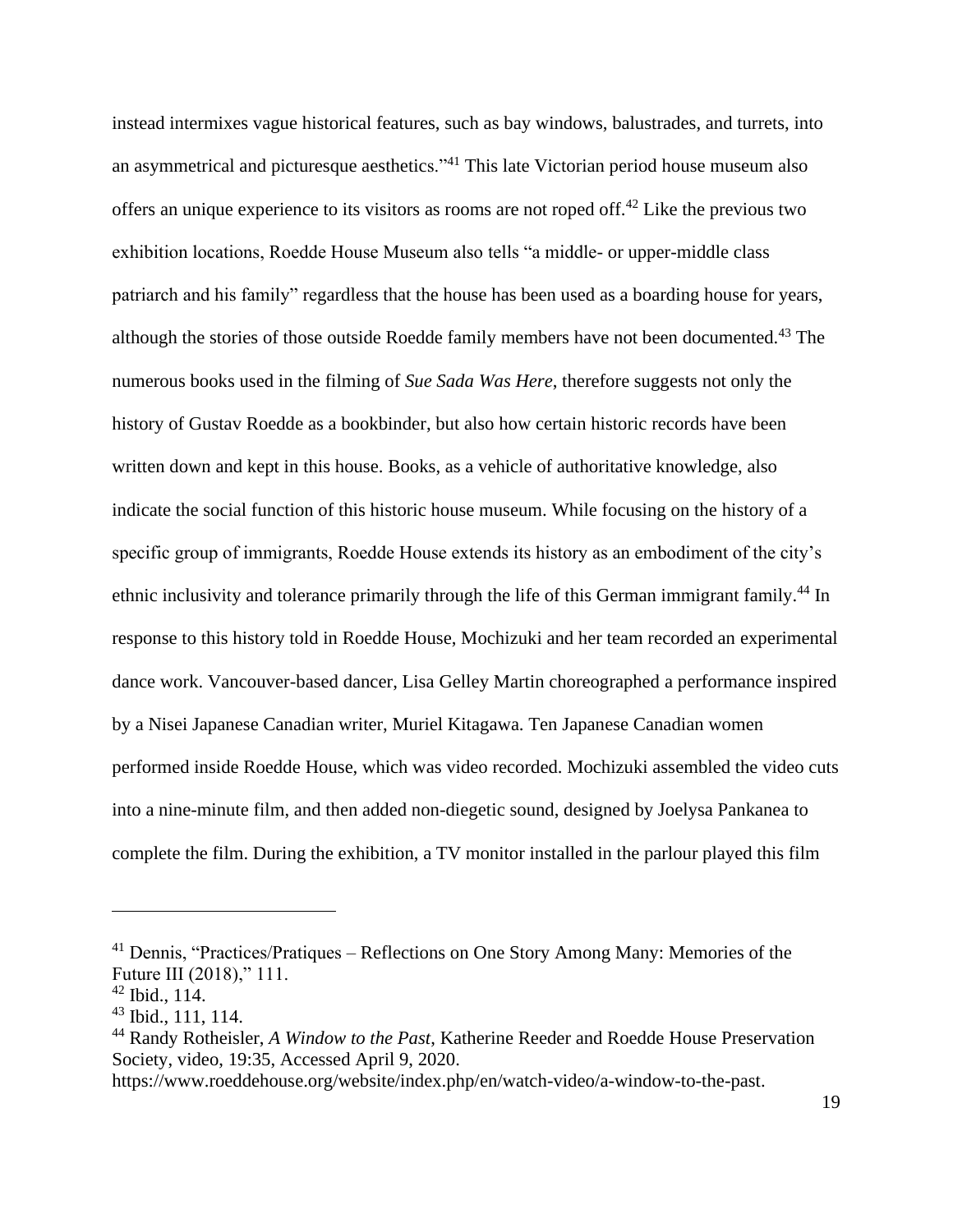for the audience. Wearing period costume and hairstyles that resembled Japanese Canadian women's fashion in 1930s and 1940s, ten Japanese Canadian women, whose ages ranged from eight to 85, performed this experimental dance.<sup>45</sup> The history told in this museum house, which is of middle-class white European settler family, does not intersect with the history of Japanese Canadians in Vancouver. Similarly, compared to the well-documented history of the former, which often excludes the history of colonial violence experienced by other immigrant groups and Indigenous populations on this land, the latter's pre-war historic record is scarce.<sup>46</sup> Ultimately, stories of Japanese Canadian population, who were uprooted from the west coast BC during the Second World War, is completely absent. Installing this film in this historic house museum, therefore, served as a means of challenging the official history of Vancouver and Canada, which consists of stories from highly selective populations.

After the exhibition, this film has been shown at various sites both online and offline. After this exhibition closed in November 2018, the film was shown in the Nikkei National Museum in Burnaby for the exhibition, *Nikkei 日系* which spanned from July 2019 to the spring of 2020. The film was also installed in the Vancouver Art Gallery during the BIPOC artistsfocused exhibition, *Where do we go from here?* between December 2020 and May 2021. Outside the museum space, this film was also screened online by Northwest Film Forum multiple times, including in April and September 2020. As the nature of the film as a digital art medium, this work has allowed audience to experience it in various times, locations, and spaces. At the same time, being outside the original exhibition site, viewers' experience of this film stays different

<sup>45</sup> Mochizuki, "Memories of the Future III Opening September 25 - November 18."

<sup>46</sup> Andrea Geiger, "Shashin: Japanese Canadian Photography to 1942," *BC Studies* no. 153 (Spring, 2007): 124-125.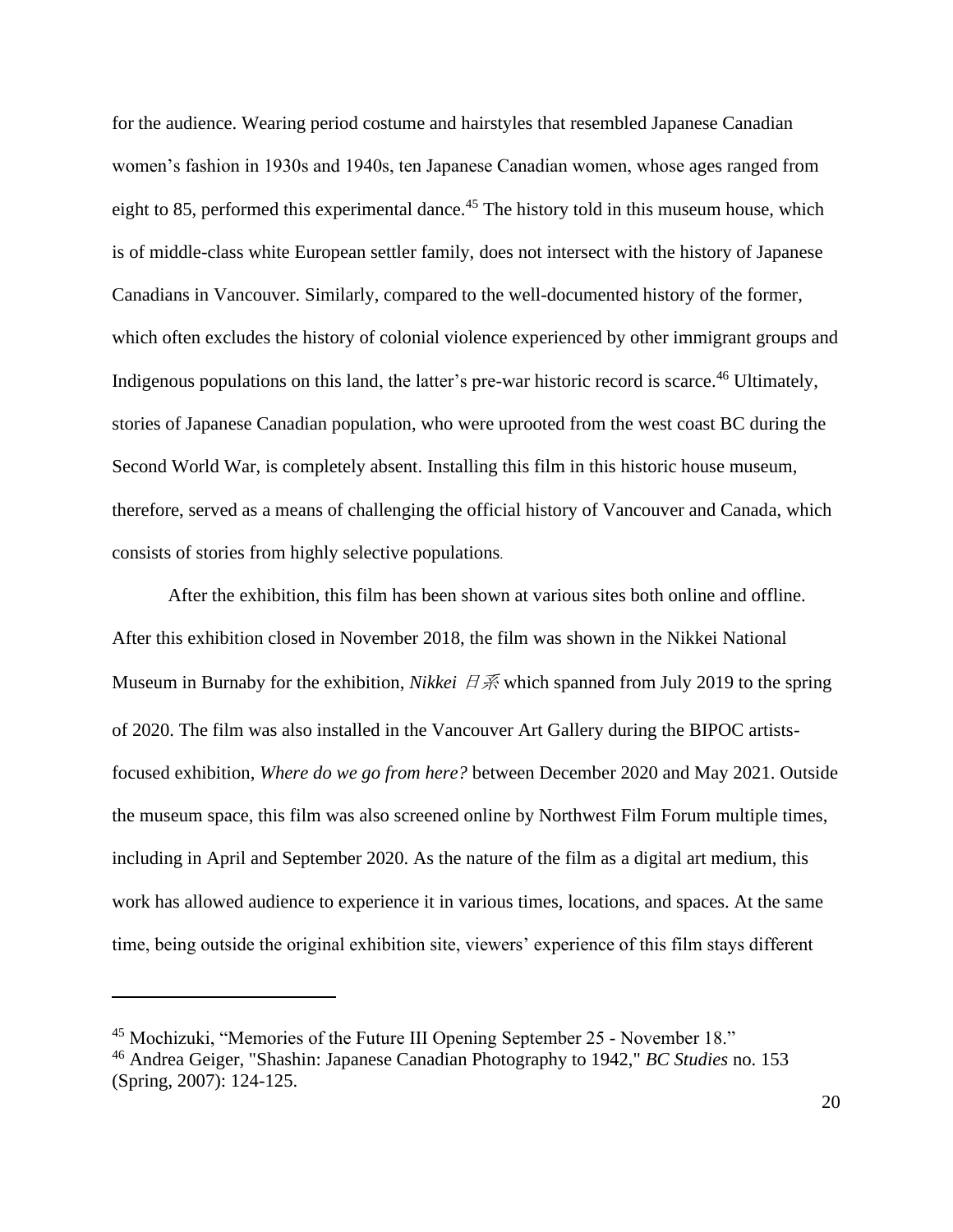from the initial audiences' experience of this film installed in Roedde House. Therefore, when analyzing *Sue Sada Was Here*, one should keep in mind that the artist created this film specifically in response to the history of Roedde House, and it was originally a site-specific video installation for the visitors of *Memories of the Future III*.

Installing *Sue Sada Was Here* in Roedde House, Mochizuki highlighted the untold history in this house museum to the visitors' eye. With the help of their verbal silence, it could be argued that ten Japanese Canadian women performers, acted as ghosts embodying Muriel Kitagawa's spirit in the house, haunting a museum space that reinforces Canada's official history, where the state's history of colonial violence is effectively hidden from view. The silence of performers is highlighted by the multi-layered sound used in this film, including Mochizuki's voice reciting selected writings of Kitagawa. By foregrounding Kitagawa's criticism to the wartime government and her impact on the following generations of Japanese Canadian women, Mochizuki spares the film from eradicating Kitagawa's speech. The speech and non-diegetic sounds also highlighted the visitors' silence to social injustices, which is pointed out by the performers' haunting of this house museum.

A key historic figure featured in this film, Tsukiye Muriel Kitagawa, née Fujiwara, was a prolific writer, who defended Japanese Canadian civil rights through her words. Born in Vancouver in 1912 as a second-generation Japanese immigrant, Kitagawa was born into a relatively wealthy family in the Japanese Canadian community: she graduated high school and briefly attended UBC. In 1932, She helped found the Japanese Canadian newspaper, *The New Age*, which was "the first newspaper to express the Nisei perspective and provide an outlet for

21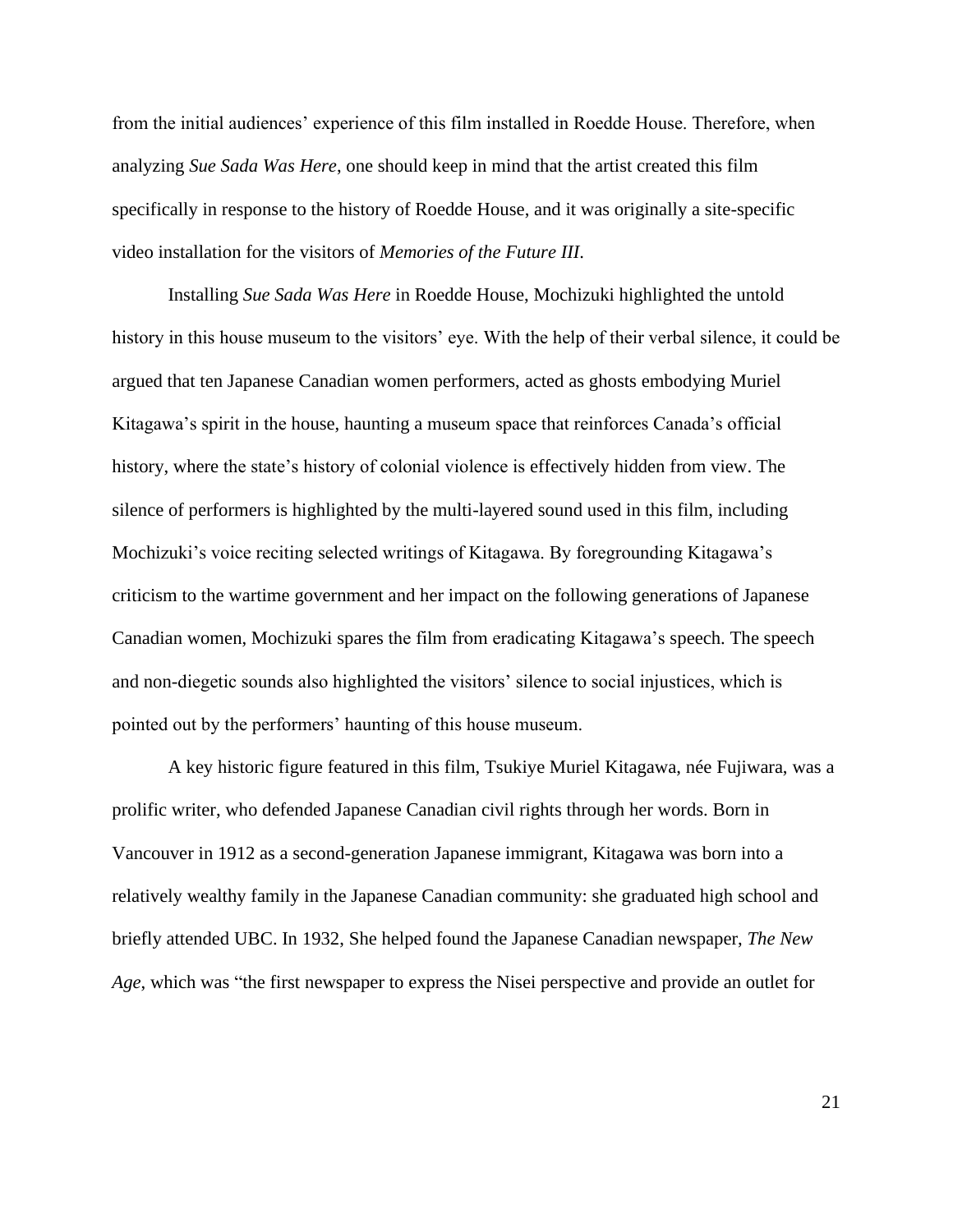that generation's expressive thought and literary writing."<sup>47</sup> During the 1930s and 40s, Kitagawa contributed to both *The New Age* and *The New Canadians* newspapers through her poetry, short stories, and articles, through which she depicted topical events and views of Nisei Canadians. A collection of letters written to her younger brother, Wes, who was a medical student in Toronto, became a valuable primary source about the first uprooting of Japanese Canadians. In the wartime, Japanese Canadians went through the uprooting twice: they were first uprooted from their homes in the west coast BC, and a second uprooting happened in 1946 upon the closure of the camps. As the BC government did not allow Japanese Canadians to resettle until April in 1949, after the camps were closed, Japanese Canadians were given only two choices: either to move to the east of the Rockies or be deported to Japan. Kitagawa had to pack her belongings and left her home for Hastings Park, where over 8,000 Nikkeijin were detained before they were sent to the internment sites. Japanese Canadian women and children were housed in the livestock building, separated by their male family members. Due to the makeshift living conditions, as well as bearing all responsibility to look after four young children, including her twin born during the first uprooting of the entire Japanese Canadian population, Kitagawa's health condition deteriorated. Therefore, she was given an exception to move to Toronto to join her brother instead of being sent to an internment site. From Toronto, Kitagawa kept fighting for her community's civil rights through her writing and speeches. A decade after Kitagawa's passing in 1974, selected writings of her were compiled into the book, titled *This Is My Own* edited by a historian, Roy Miki. The book was published in 1985, to push forward the Redress movement.

<sup>47</sup> "Muriel Kitagawa," Canadian Race Relations Foundation, August 10, 2016, https://www.crrffcrr.ca/en/clearinghouse-search/author/156-k646.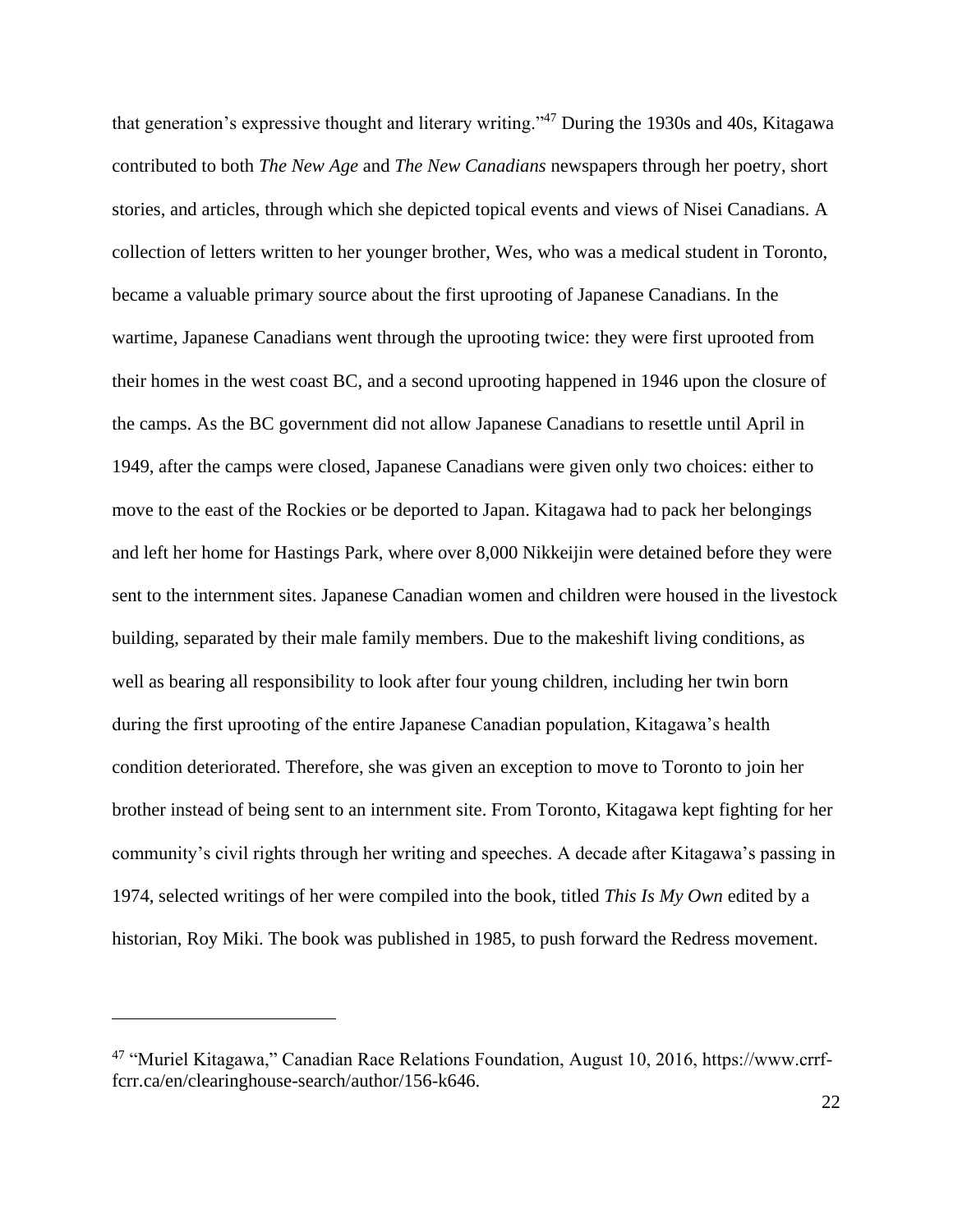The collection of Kitagawa's letters is one of the rare primary sources that tells the community's first-hand experience of the first uprooting.<sup>48</sup>

Throughout this film, Mochizuki's voice recites Kitagawa's selected writings, including her letters, poems, and appeals to the wartime government. When I first saw *Sue Sada Was Here*, the direct criticism voiced by Kitagawa against the government struck me, as this harsh tone of criticism is very uncommon in Mochizuki's artwork. For instance, other video installations of Mochizuki such as *Cave to Dream*, a multi-channeled video installation, and *Amabie*, a video installation, share a warm undertone of melancholy regarding past tragedies, including the loss of lives and belongings. In contrast, in *Sue Sada Was Here*, Mochizuki speaks out Kitagawa's frustration with the government. In the film, the first-hand experiences of the wartime government's racism are told in Kitagawa's words. Kitagawa gives examples such as an imposed curfew, Anti-Japanese signs on the highway, and not being allowed to visit her father in hospital. Her letter to the Prime Minister, William Lyon Mackenzie King shows her role as a spokeswoman, who worked for the rights and dignity of Japanese Canadians. Mochizuki's reenactment of past speech is also in stark contrasts with the earlier mentioned performance by Jon Sakaki: through submitting himself to the provisional boat building in Fraser River, Sasaki surrenders himself to the violent power of a moving body of water. Just as Sasaki's grandfather had to get through the political violence by surrendering to the War Measures Act which the nation imposed onto him, Sasaki submits himself to the unmerciful nature. In contrast, in *Sue Sada Was Here*, Moshizuki did not cast herself in the silent performers. Instead, by speaking out

<sup>48</sup> Muriel Kitagawa, *This Is My Own*: *Letters to Wes and Other Writings on Japanese Canadians, 1941–1948*, ed. Roy Miki (Vancouver: Talonbooks, 1985), vii-viii.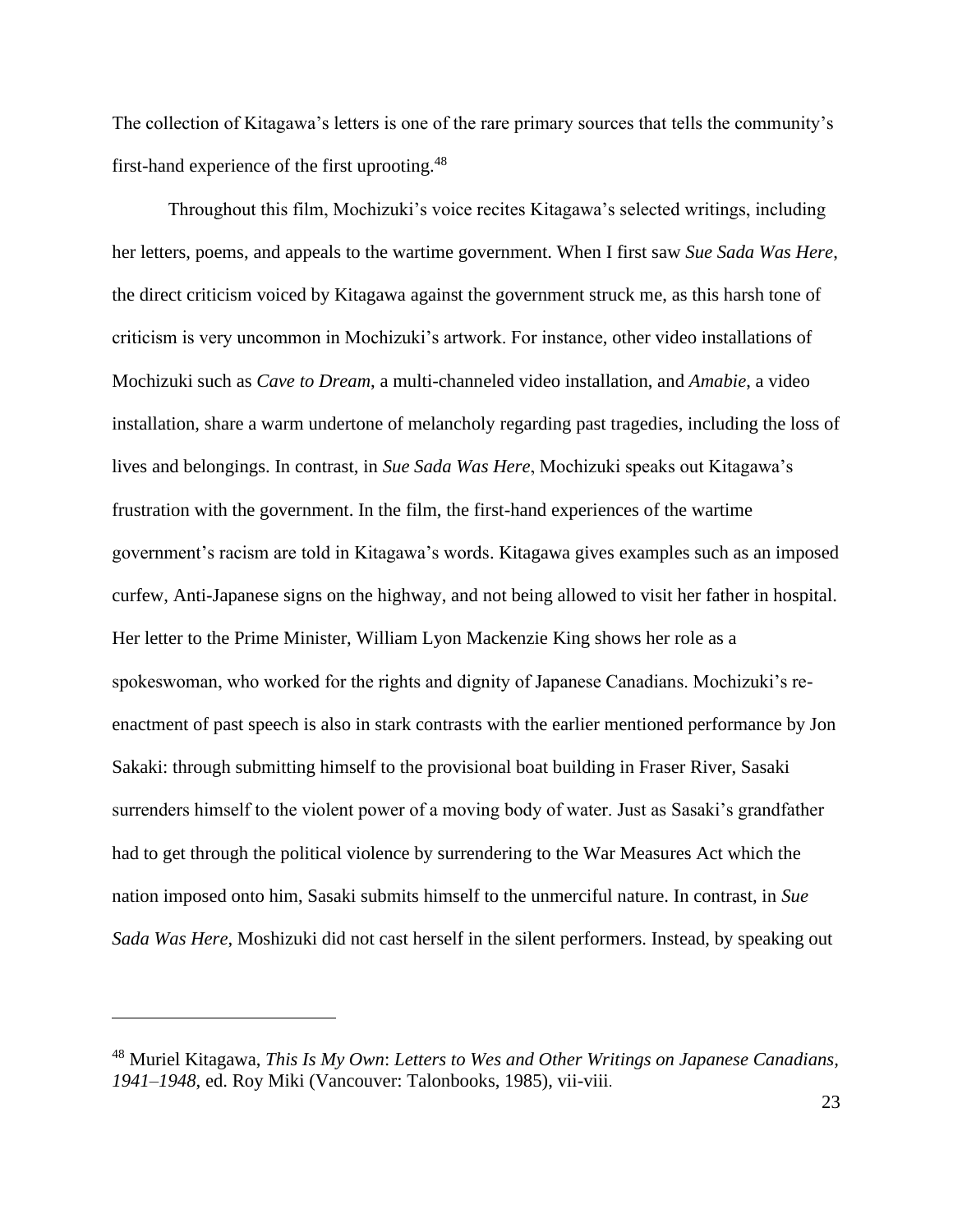Kitagawa's writings, Mochizuki embodies Kitagawa's spirit of resistance and activism to protect civil rights of Japanese Canadians.

At the same time, this film does not depict Kitagawa as a mere activist. The film deploys two ways of embodying Kitagawa's multiple roles in society. First, the voice recites various writings of Kitagawa, including poems, speech manuscripts, unpublished drafts, and letter correspondences to her family members. Second, the voices reading her texts are multi-layered: some are whispering fragmented phrases, and others recite whole sentences clearly. The above choices capture the diverse roles that Kitagawa played in her life. Besides working as a senior editor of the *New Age,* Kitagawa wrote for *The New Canadian* newspaper under several pennames, including TMK, Dana, and Sue Sada. Kitagawa took this penname, Sue Sada from the name of her maternal grandmother. The film's title, *Sue Sada Was Here*, indicates Kitagawa's multiple roles in both public and domestic spheres; as much as she was an outspoken character in public space through newspapers, she was also a mother, elder sister, daughter, and a granddaughter in her family line. The maternal bonds are also visualized by the bodies of diverse generations of performers, whose age varied from eight to 85. Ultimately, Kitagawa's spirit through her writings leads the performance inside Roedde House, a quintessentially domestic space.

Besides Mochizuki's voice reciting Kitagawa, the music played in the background sets the uneasy ambience of the film. Composed by Joelysa Pankanea, this electronic score consists of the sounds of piano, xylophone, howling from the microphone, and deep bass sound. All these sounds reverberate for long time, making the lingering of new sound overlap to the ones previously dropped. Without any clear melody line, this music occupies a viewer's listening capacity. I experienced this music as pressure inside my skull, pushing all surfaces of my brain.

24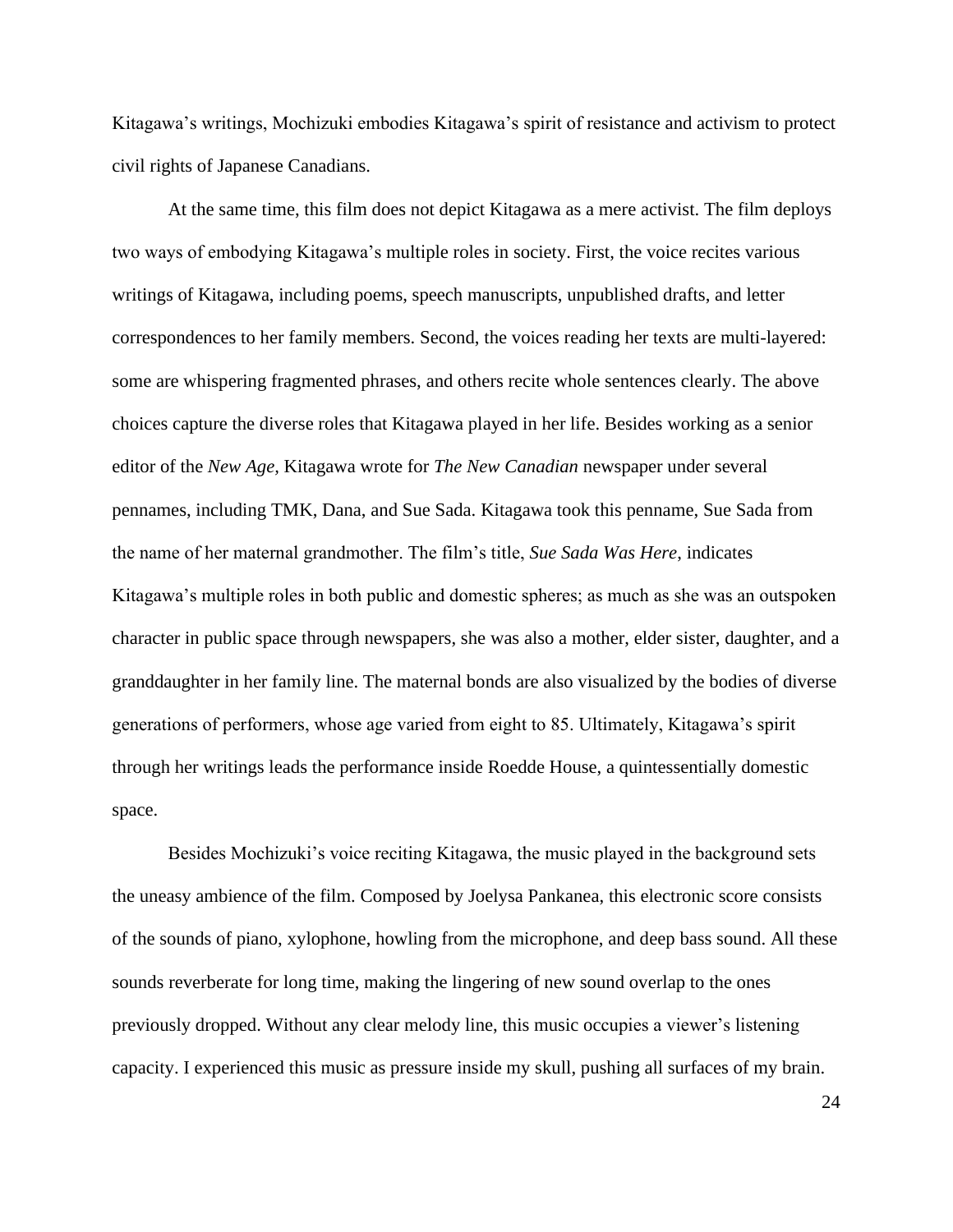This heavily layered sound might symbolize the uncertainty that Kitagawa, as well as other Japanese Canadians, expressed during the wartime. This music draws audience's attention to the film, as well as affect their emotional state. Ultimately, the music, in tandem with the writings of Kitagawa, overshadows the visual narrative of the film.

Also, the frequent use of sound effects at the end of this film highlights Kitagawa's legacy being passed onto later generations. There are three kinds of sounds used: the sound of typewriter's keys, the rustling sound of paper pieces being flipped and rubbed against each other, and the sound of opened books being closed vigorously. Most of these sound effects are inserted in the last third of the film, to match with the performance, which becomes more active and collective toward the end of the story. These sounds become the voice of Japanese Canadian women, which used to be silenced. The harder the performers try to intervene in the traditional narrative, the more frequently these sounds linger. Therefore, these sound effects set a hopeful sense of futurity at the end of this film, where the collective acts of women started to dismantle the official history told by the nation state.

Assisted by these non-diegetic sounds, the performance in this film draws a hopeful narrative in which Kitagawa's legacy is carried on by the current generations of Japanese Canadian women. This visual story can be divided into three parts. The film starts with a scene where a girl enters Roedde House. A girl passes by multiple performers in different rooms, each handling books in various ways. As if they are caught up by the task at hand, many of the performers act individually, and they seem indifferent to, or even unaware of, the presence of other performers. Along with the growing anxiety expressed by the discordant music in the background, this first part of the narrative frequently captures the performers' bodies being disciplined by the books, for instance, balancing books on top of the head. In one scene, a

25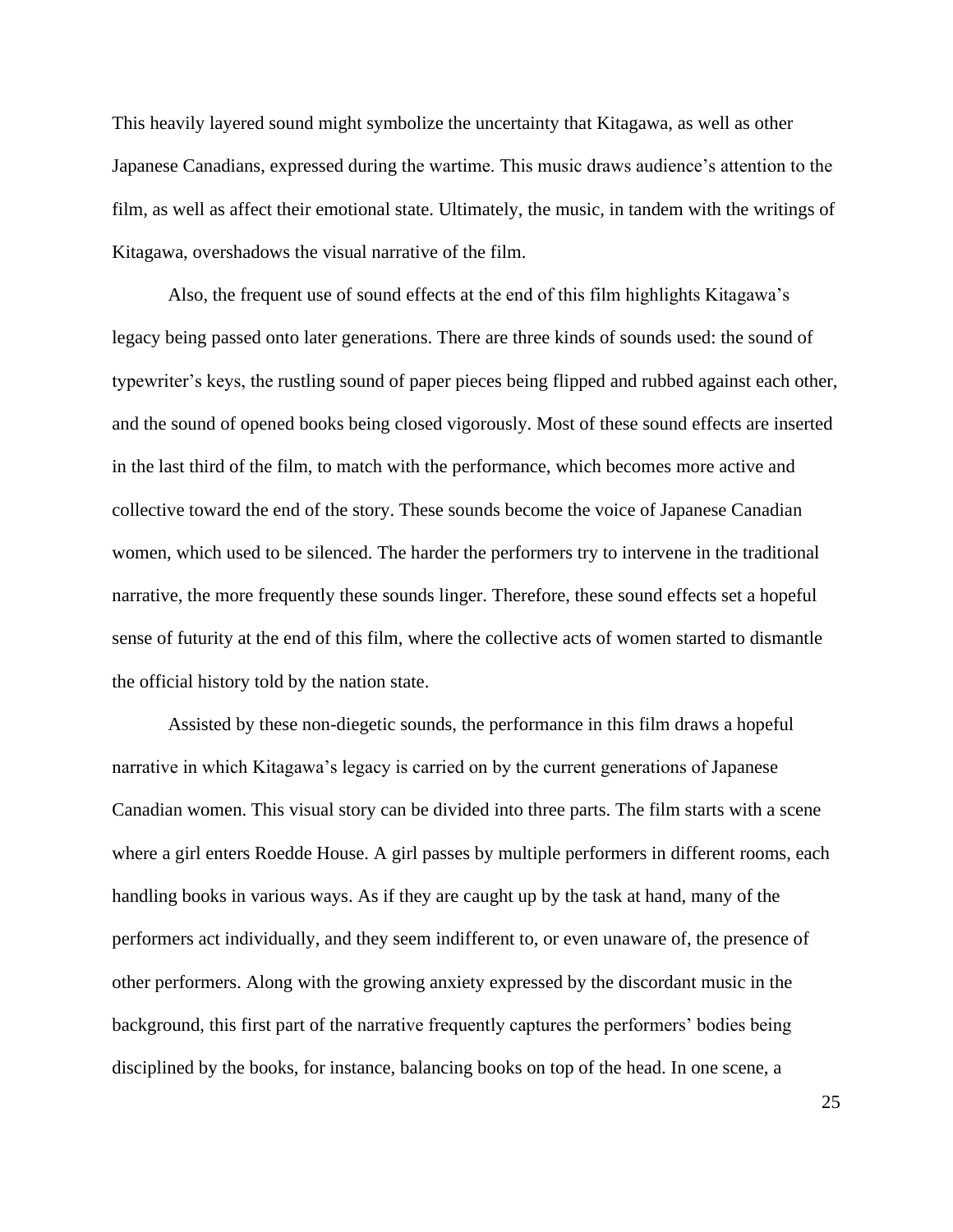performer is lying on a bed to keep piling up opened books over her face. These books block her vision both physically and symbolically. The choreography shows how books, as purveyors of conventional knowledge, limit both the physical and cognitive ability of living bodies. This symbolizes how authoritative knowledge may trouble readers to envision alternative ways of seeing the world.

In the second part of the film, the girl sees an elder woman, sitting in front of a typewriter on the second floor. Showing her back to the girl, the woman continuously copies Kitagawa's written drafts. A woman in a dark blue dress starts to collect these paper drafts scattered on the floor. This woman brings the collected drafts down to the parlour on the ground floor. There, performers gradually begin to coordinate their movements: three women, using books as props, follows the same choreographed sequence in rounds. The most powerful scene of the narrative begins after this sequence. The camera captures seven performers standing in line, leaning against one another in various sculpture-like poses. Books are interspersed between their bodies, preventing their skins from touching. Some performers place their side of the head on the book, as if they try to listen to the somatic memories transferred through books.<sup>49</sup> Or, the books, as symbols of institutionalized knowledge, may limit one's ability to recognize the pain embodied by others. Performers change their posture one by one, uncomfortably, while keeping the books interspersed between the bodies. I could not overlook the tense atmosphere in this choreography. As the bodies are too closely aligned, the performers cannot make eye contact nor speak to each other. Bearing discomfort, they stay forming an intergenerational chain. They seem to be focused on grasping the hidden memories through listening to silence.

<sup>49</sup> Joni Low, "Diyan Achjadi and Cindy Mochizuki," *Canadian Art*, November 14, 2018, https://canadianart.ca/reviews/diyan-achjadi-and-cindy-mochizuki/.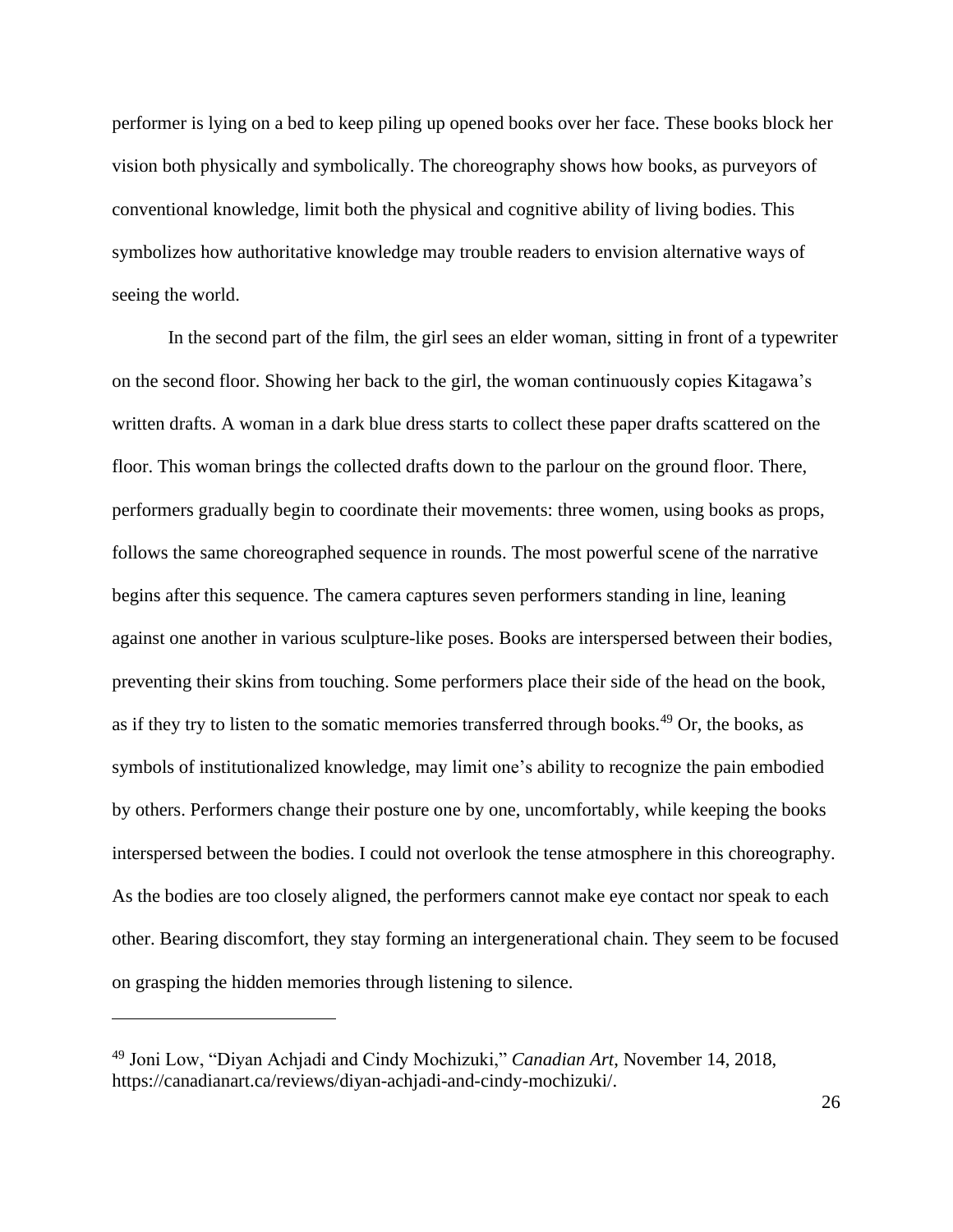As books are placed between their closely aligned bodies, this scene of intergenerational chain reminds me of a specific section in *Obasan*. When the protagonist prayed for her deceased family members with a pastor, Sensei [teacher]:

The sound of Sensei's voice grows as indistinct as the hum of silent traffic. Gradually, the room grows still and it is as if I am back with Uncle again, listening and listening to the silent earth and the silent sky as I have done all my life. I close my eyes. Mother. I am listening. Assist me to hear you…

From the extremity of much dying, the only sound that reaches me now is the sign of your remembered breath, a wordless word. How shall I attend that speech, Mother, how shall I trace that wave?<sup>50</sup>

The above monologues appear in the scene after the protagonist, Naomi is finally told about her mother's death, which had happened almost two decades ago in the atomic bombing of Nagasaki. Naomi attempts to remember her past annual visits to a large grassland in Alberta with her uncle, who every year tried, but stopped himself from informing Naomi of the death of her mother. Tracing the limited memories of her mother in her early childhood, Naomi tries to understand her mother's thoughts and lived experiences, although they would never be fully attainable. Such an engagement, which attempts to trace unverbalized memories of others through intensive listening, is highlighted in the performance's scene, which creates an intergenerational chain. One could also see the interspersed books that link the performers as

<sup>50</sup> Kogawa, *Obasan*, 344-45.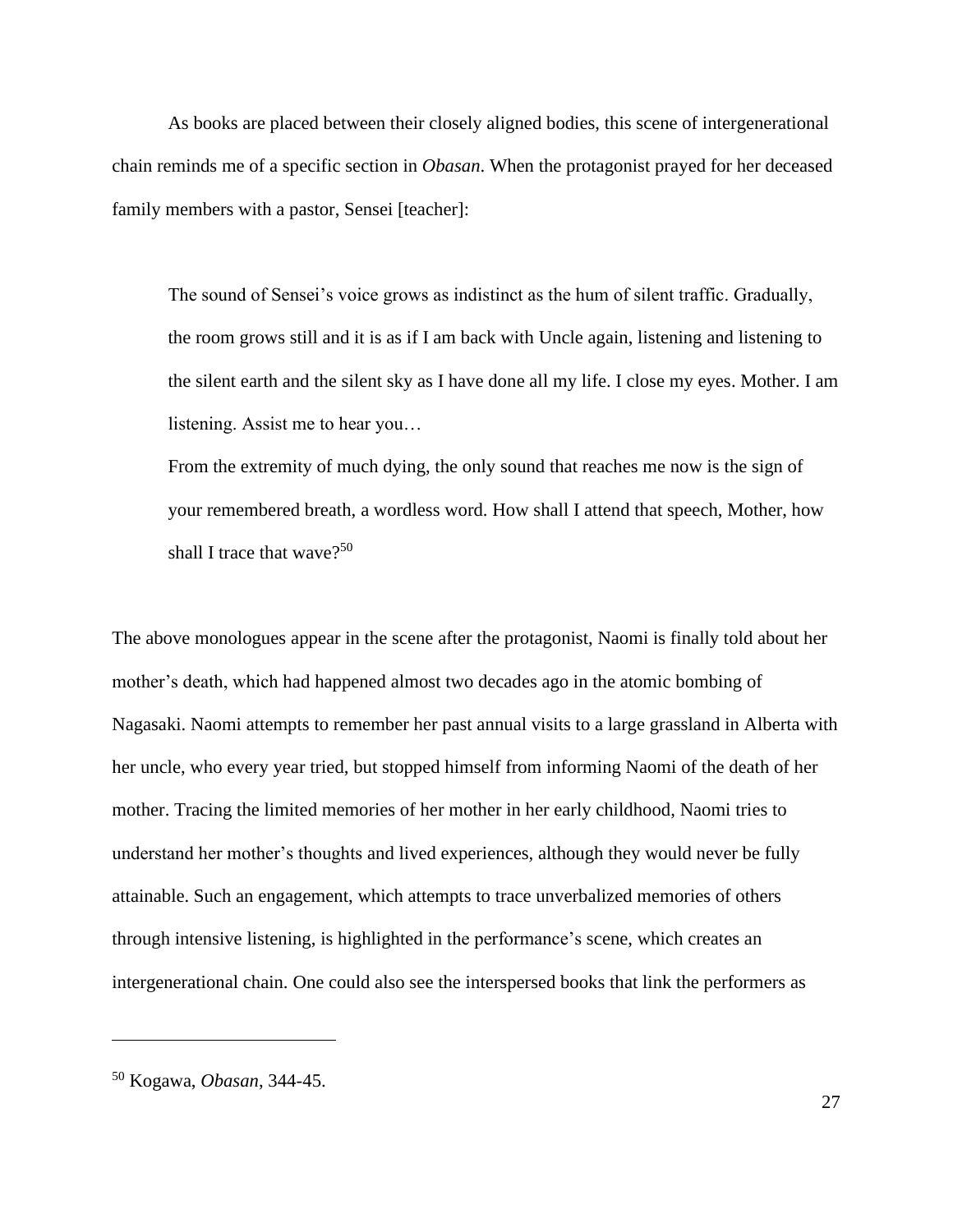published records of the internment memories, such as Joy Kogawa's *Obasan*, Ann Gomer Sunahara's *The Politics of Racism,* and Kitagawa's *This Is My Own*. Some memories will be written and handed down to the following generations, and the rest will stay in silence, unrecorded. Even a fragment of such unspoken memories, however, may still be attainable if one can commit oneself to listen in to the embodied memories of others.

In this scene of intergenerational chain, in tandem with the anxiety-provoking music in the background, Mochizuki's voice recites Kitagawa's speech made in 1945, "Time heals the details, but time cannot heal the fundamental wrong. My children will not remember the first violence of feeling, the intense bitterness I felt. But they know that our house was lost through injustice." <sup>51</sup> Compared to Kitagawa's original manuscript, the next sentence, directly following the above line, is slightly adjusted in the recited version. The original line goes; "As long as restitution is not made, that knowledge will last throughout the generations to come . . . that a house, a home, was lost through injustice."<sup>52</sup> In the recording, the word "not" is inaudible. It sounds as, "As long as restitution is made… that knowledge will last throughout the generations to come...that a house, was lost through injustice."<sup>53</sup> Although this might have not been an intended choice made by the artist, this unspoken "not" suggests that the restitution indeed was not the end of Japanese Canadian struggle. Reparation can never bring back their lost home, thus their children will not forget what has happened to their family: nothing will compensate the prolonged impact of internment on the community. Although it could be an unintended effect,

<sup>51</sup> Kitagawa, "I Stand Here Tonight," in *This Is My Own*, 229, Quoted in *Sue Sada Was Here*, Directed by Cindy Mochizuki, Vancouver: Mochizuki Studios, 2018, Digital file from VIVO Media Arts Centre, 9:08.

<sup>52</sup> Kitagawa, *This Is My Own*, 229.

<sup>53</sup> Mochizuki, *Sue Sada Was Here*.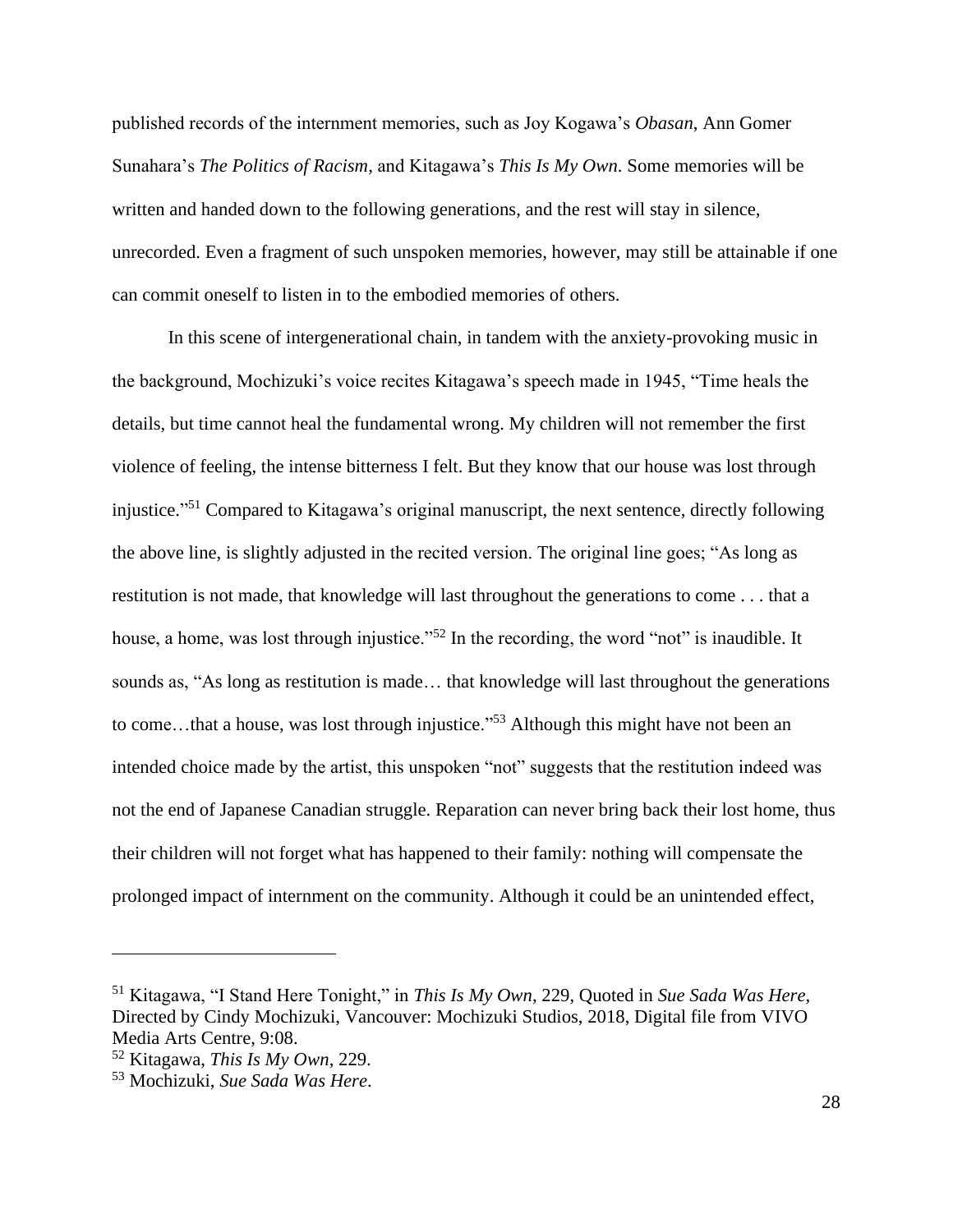the artist's unspoken word makes this film resist the nationalist understanding that a persecuted community should silence their experiences after reparation has been made.

After this scene of intensive listening, collective action begins in the final part of the film, which depicts the women's challenge to the official history told in this house. Passing around Kitagawa's drafts, performers insert paper slips on which Kitagawa's drafts were typed into the books. The camera shows the performers' hands making noise as they open and close the books to interrupt the silence inside the house. The camera quickly cuts between different moments of the women's collective act. The crescendo of the sound of rustling paper, typewriter, and books being closed highlights the climax of the film.

This film contrasts two histories of Canada; a history of Canada told through Roedde House and another history of Canada told through the embodied memories of Japanese Canadians. Roedde House tells a history of a middle-class European setter's family, on which Canada constructs its official history. On the other hand, the story of Japanese Canadians, especially the nation's systematic theft from this community, is often effaced from this official history, as well as from the narratives told in this historic house museum. The presence of Japanese Canadians, whose family went through dispossession, in this house, make a contrast between the wartime experiences of German immigrant families and Nikkei families in the Second World War: the wartime government conducted structural theft of properties only of Japanese nationals and Japanese Canadians in BC, but not from the people of German or Italian heritage.<sup>54</sup> Again, this decision reflected the wartime politicians' intensions to keep Canada as a "white man's country," as exemplified by writings and political activities by the wartime Prime

<sup>54</sup> Stanger-Ross, *Landscapes of Injustice*, 14-15.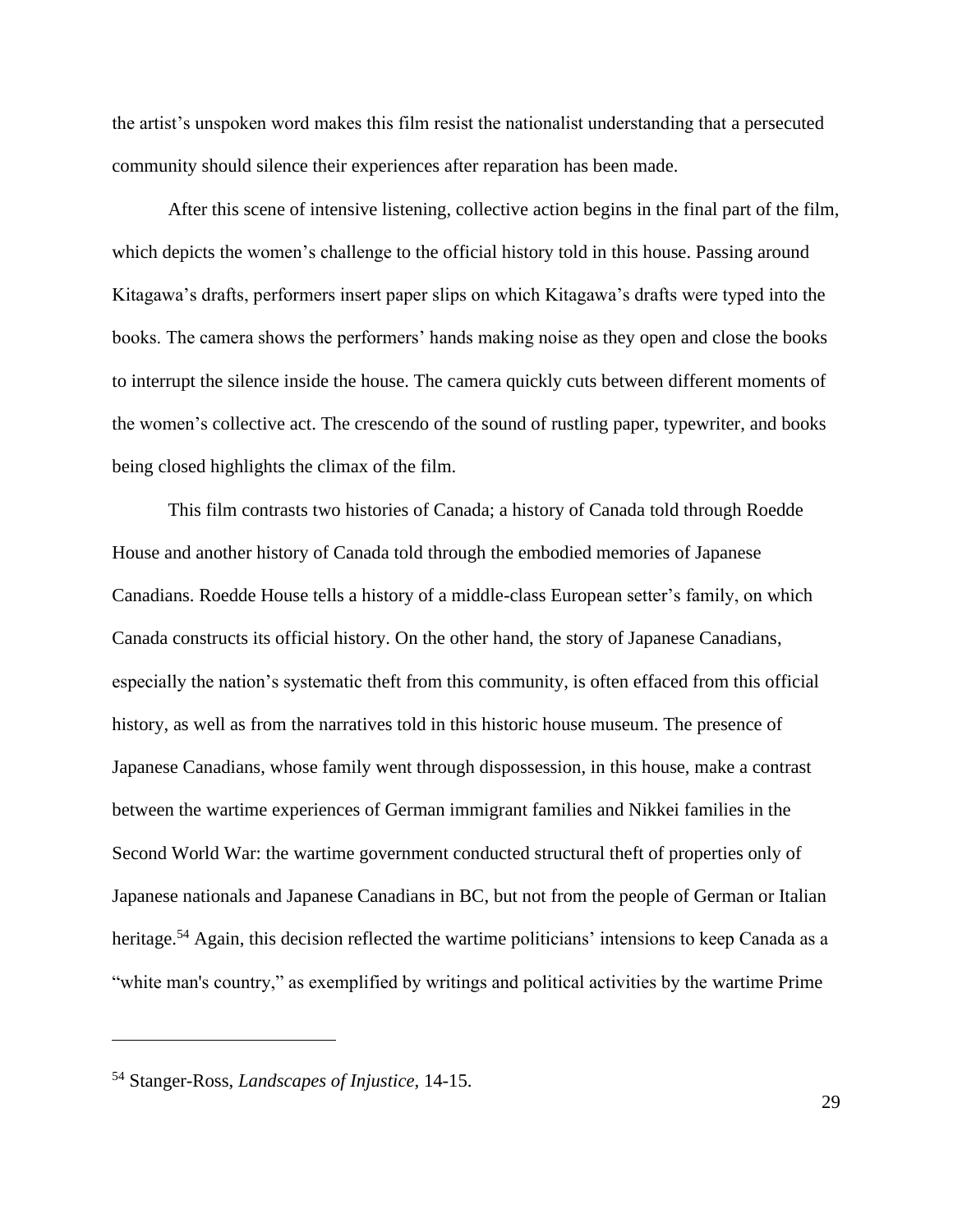Minister of Canada, W. L. Mackenzie King.<sup>55</sup> One could see this late Victorian period house museum, which aims to tell an official history to the public, as a symbol of Canada as primarily a home for British and European settlers, in which the people of non-European origins receive less protections and recognitions of their civil rights. Inside Roedde House, a home originally built for a German family, ten Japanese Canadian performers, who embody their family history of dispossession and relocation, points to the white supremacist ideology practiced in Canada during the Second World War.

By installing *Sue Sada Was Here* in this period house museum, Mochizuki made visitors aware of this dark page of Canadian history, where Japanese Canadian population were altogether forced to leave the West Coast of BC. Also, to Vancouver residents, a long-haul effect of the internment is still visible in the form of absence of Japanese Canadian community, which used to be on Powell Street in today's Downtown East Side. In responses to the loss of their home, many internment survivors decided not to resettle the West Coast BC, so that they would not be constantly reminded of their lost properties and neighborhoods. Going back would also mean to confront the BC public, who favored the government's deportation of Japanese Canadians, and some of those neighbors who looted their houses, or purchased their properties. In response to this political violence of expropriation, post-war Japanese Canadians kept their community fragmented by geologically dispersing across the nation. Many families who moved to Toronto after the closure of the camps in 1946 settled blocks away from other Japanese

<sup>55</sup> Kirt Niergarth, "'This Continent Must Belong to the White Races': William Lyon Mackenzie King, Canadian Diplomacy and Immigration Law, 1908," *The International History Review* 32, no. 4 (2010): 611.

Patricia E. Roy, *The Oriental Question: Consolidating a White Man's Province, 1914-41*, Revised ed. (Vancouver: UBC Press, 2014), 2-5.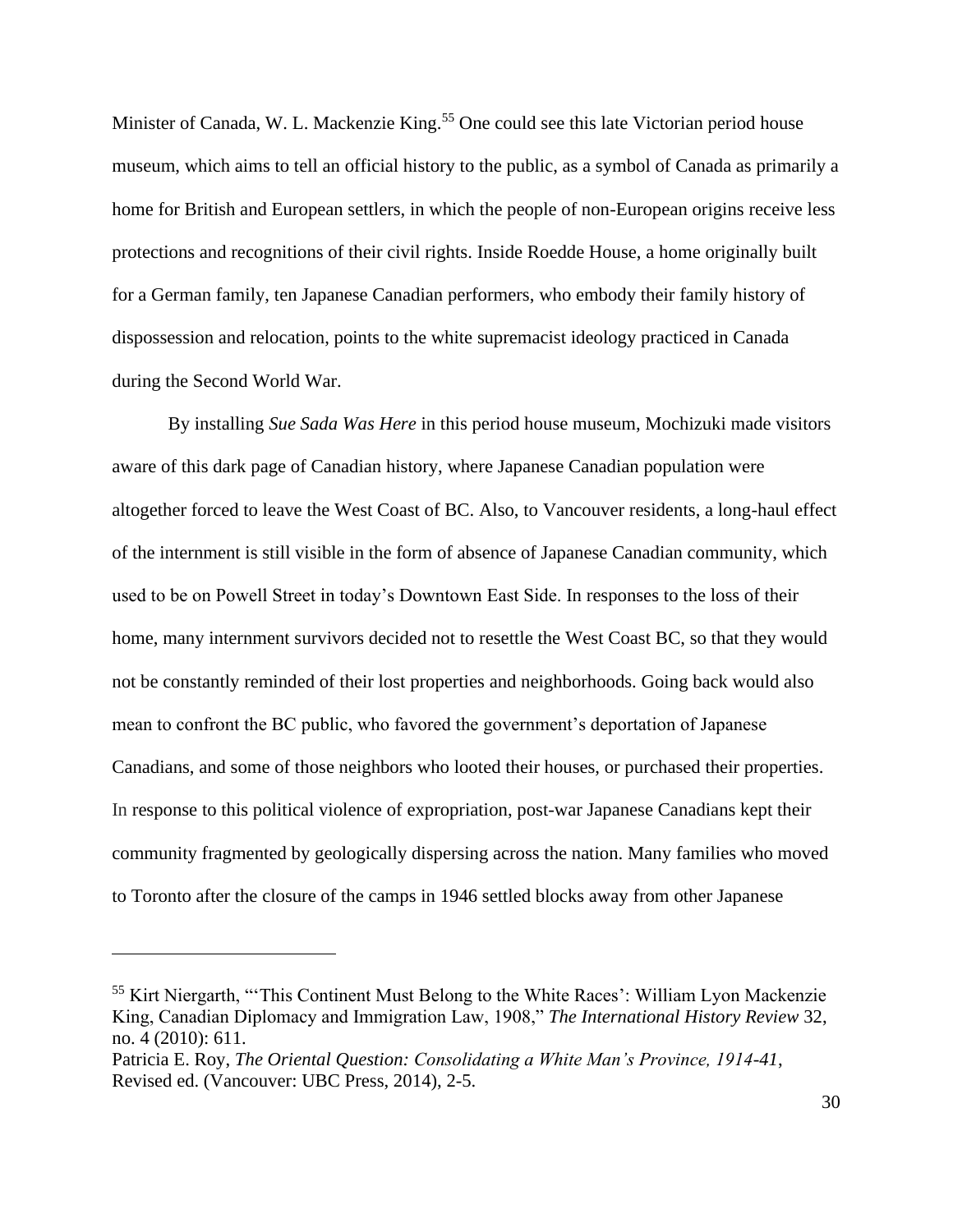Canadian households, so that they did not reform the Japanese speaking neighborhood. One could argue that the assimilation was not the voluntary process. Rather, it was an outcome of the systematic violence against Nikkei community. Assimilation to white mainstream culture might also have been a strategy for Japanese Canadians. Like Sugiman experienced, many Nikkeijin felt ashamed of their Japanese heritage because of this racial violence, and many stopped speaking Japanese to their children, so that the traumatic memories of racial persecution and Japanese cultural knowledge would not altogether be passed down to the future generations. This history resonates with Cindy' Mochizuki's artist statement, in which she explains that performing women in Roedde House "return" to embody Muriel Kitagawa in this house. <sup>56</sup> Their return to this location, in this iconic house in Vancouver, direct audience's attention to 1942, when Nikkeijin's presence was coldly denied.

Contrary to those unspeaking performing bodies, the only speaking figure, Kitagawa, is absent in this film. Even the performer working on the typewriter does not resemble Kitagawa in her most famous photograph, other than both wearing glasses. The film's relationship to the speech-silence binary amongst Japanese Canadian women is crucial, especially as the representation of Kitagawa in public space has its own history and controversies.

In her research on Japanese Canadian women's wartime experiences, Mona Oikawa argues that the representation of Kitagawa as the sole spokesperson from the community reinforces the myth of the silence of internment survivors. Historically, racialized discourse on East Asian population was disseminated through journalism, media, education, and other public

<sup>56</sup> Mochizuki, Memories of the Future III Opening September 25 - November 18."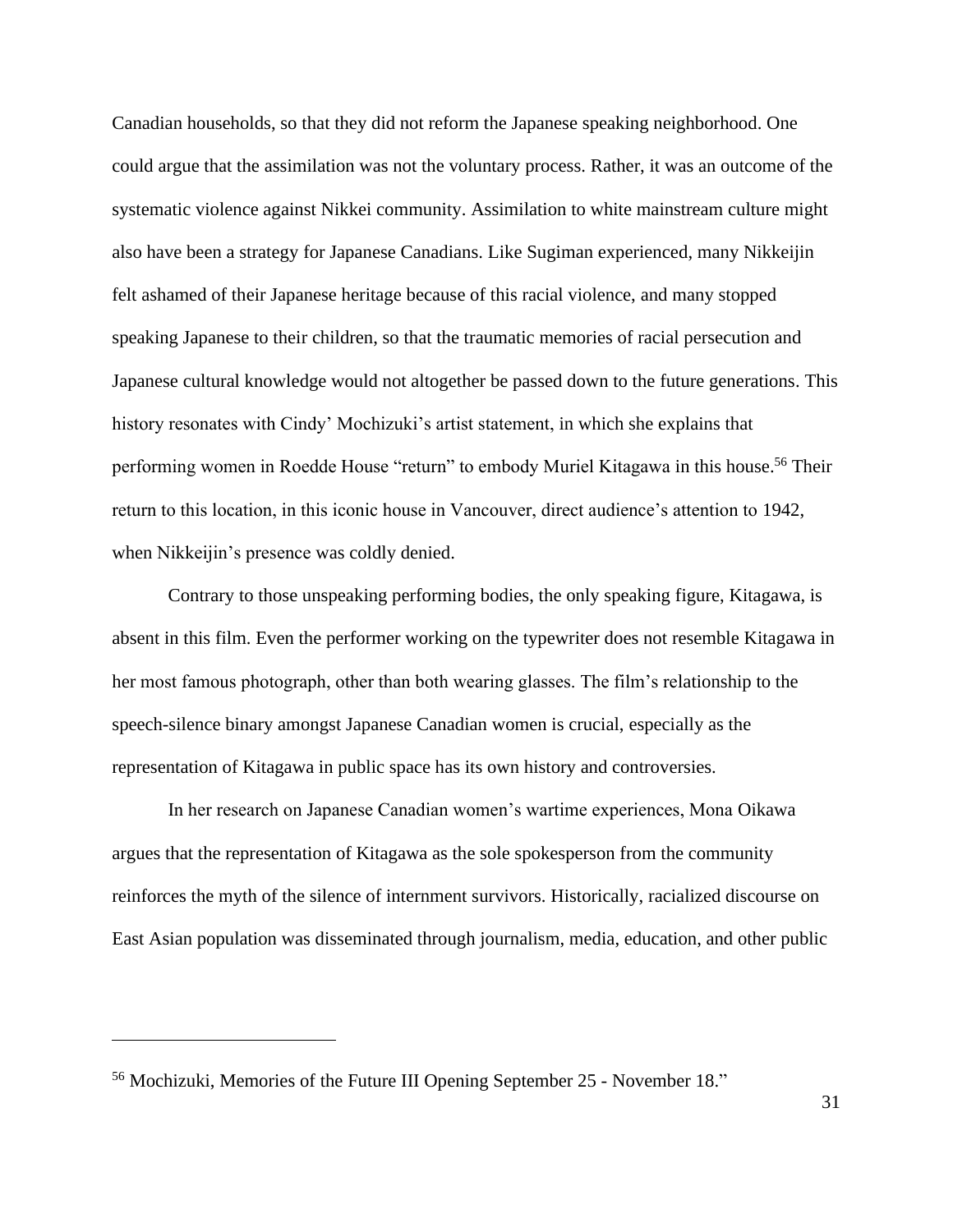authorities in addition to legislations.<sup>57</sup> Especially before the Second World War, Asian Canadians were repeatedly framed as foreign subjects through the depiction of "slanted eyes and exaggerated accent" in the mainstream media. In this racist discourse, East Asian women were repeatedly stereotyped as exotic, objects of conquest, and sexual desire, or as mail-order brides.<sup>58</sup> This constructed image of Nikkei women as being quiet, submissive to both husbands and imperial Japan, still endures, according to Oikawa. Analyzing scholars including Deborah L. Begoray and Rocio G. Davis' interpretation of Linda Ohama's documentary film, *Obāchan's Garden*, Oikawa points out how the outspoken Japanese women figures are exceptionalized and used to reinforce the homogenized image of silent Japanese Canadians.<sup>59</sup> Oikawa also observes this problematic representation of Japanese Canadians in an exhibition section entitled *Forced Relocation* at the Canadian War Museum in Ottawa. The author states:

Kitagawa once again appears as a spokesperson for all Japanese Canadians in the text that accompanies a photograph of her at a typewriter. Part of the text in the accompanying signature reads, "Journalist Tsukiye Muriel Kitagawa vividly evoke the despair and bitterness experienced by the Japanese-Canadian community in a series of wartime letters to her brother in Toronto." The choice of nouns is interesting: "despair" and "bitterness" suggest resignation and even pathology, nouns that mask the sheer outrage and sharp critique articulated in her letters and essays. Clearly this portrait also serves to

<sup>57</sup> Frances Henry and Carol Tator, "Critical Discourse Analysis: A Powerful but Flawed Tool?," in *Race, Racialization, and Antiracism in Canada and Beyond*, ed. Genevieve Fuji Johnson and Randy Enomoto (Toronto: University of Toronto Press, 2007), 118.

<sup>58</sup> Naoko Hawkins, "Becoming a Model Minority: The Depiction of Japanese Canadians in the Globe and Mail, 1946–2000," *Canadian Ethnic Studies* 41, no. 1 (2009): 141.

<sup>59</sup> Oikawa, *Cartographies of Violence*, 71-72.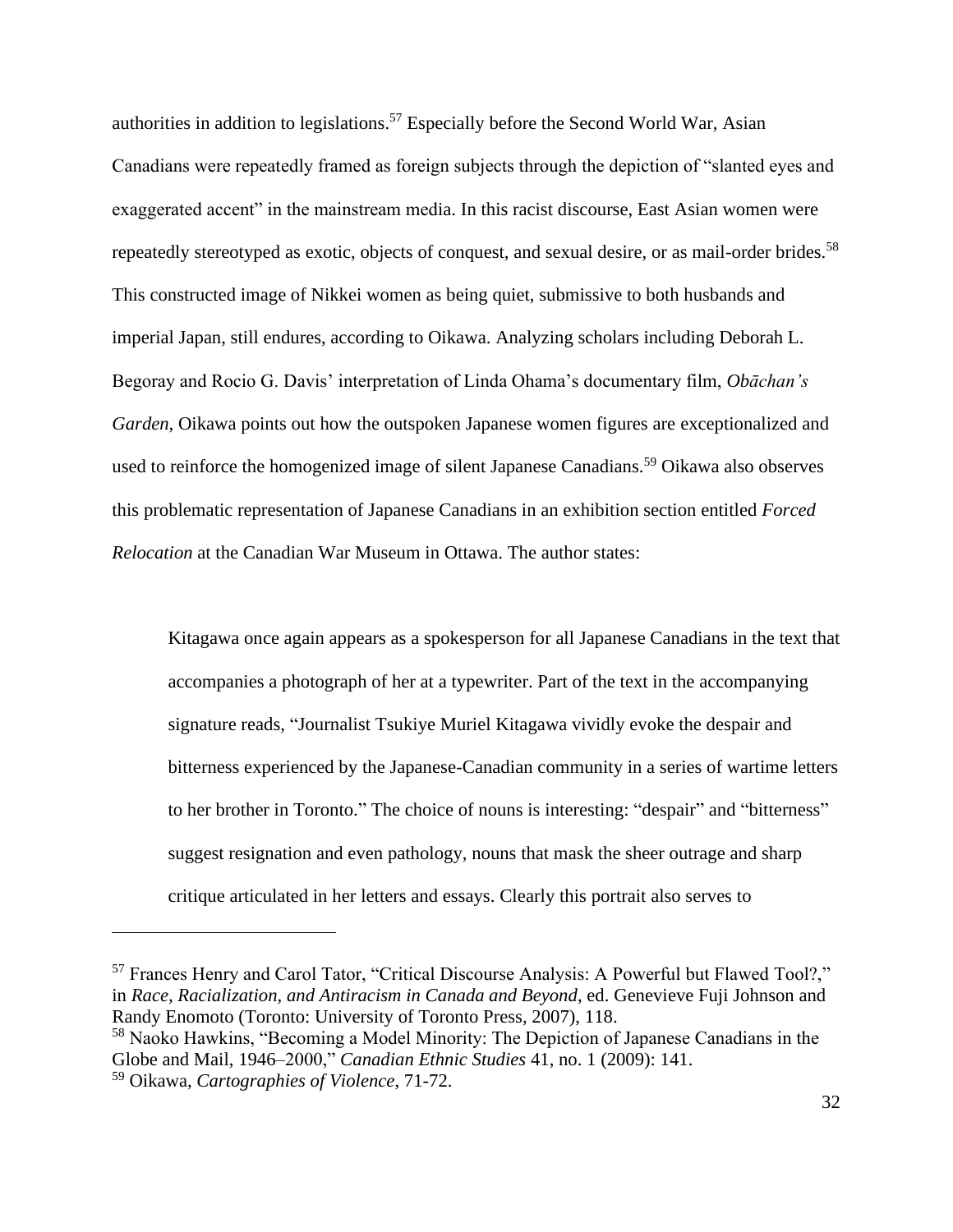homogenize the different political and emotive reactions of those who comprised the "Japanese-Canadian community." 60

Regardless the fact that there were various Japanese Canadians who spoke and fought against the government, such as Nisei Mass Evacuation Group and a group that organized a fight against the sale of their property from internment sites, they did not receive as much recognitions as Kitagawa does in many of the public institutions.<sup>61</sup> Oikawa argues that this government-funded museum's representation of Kitagawa as an only speaking figure from Japanese Canadian population symbolizes the state's power that determines who can and cannot speak in public. Institutional representation of Kitagawa as heroic, loyal-to-Canada, and exceptional spokesperson homogenizes the rest of Japanese Canadian internment survivors as unspeakable foreign subjects, while extracting Kitagawa's harsh criticism towards the government from her speech and writing.<sup>62</sup> Kitagawa had passed in 1974, years before the discussion of the redress movement started among the Japanese Canadian community. Her physical absence made it easier for many different groups to borrow her words and images to convey their messages to the target audience. Ironically, those target audience have often been the people outside Japanese Canadian community.

*Sue Sada Was Here* approaches Kitagawa's texts from a different direction. Mochizuki recovers Kitagawa's investment in Japanese Canadian community rather than her significance in national history. Although it is often overshadowed by the civil rights activist aspect of her

<sup>60</sup> Ibid, 68-69.

<sup>61</sup> Ibid, 69-70.

<sup>62</sup> Ibid, 75-77.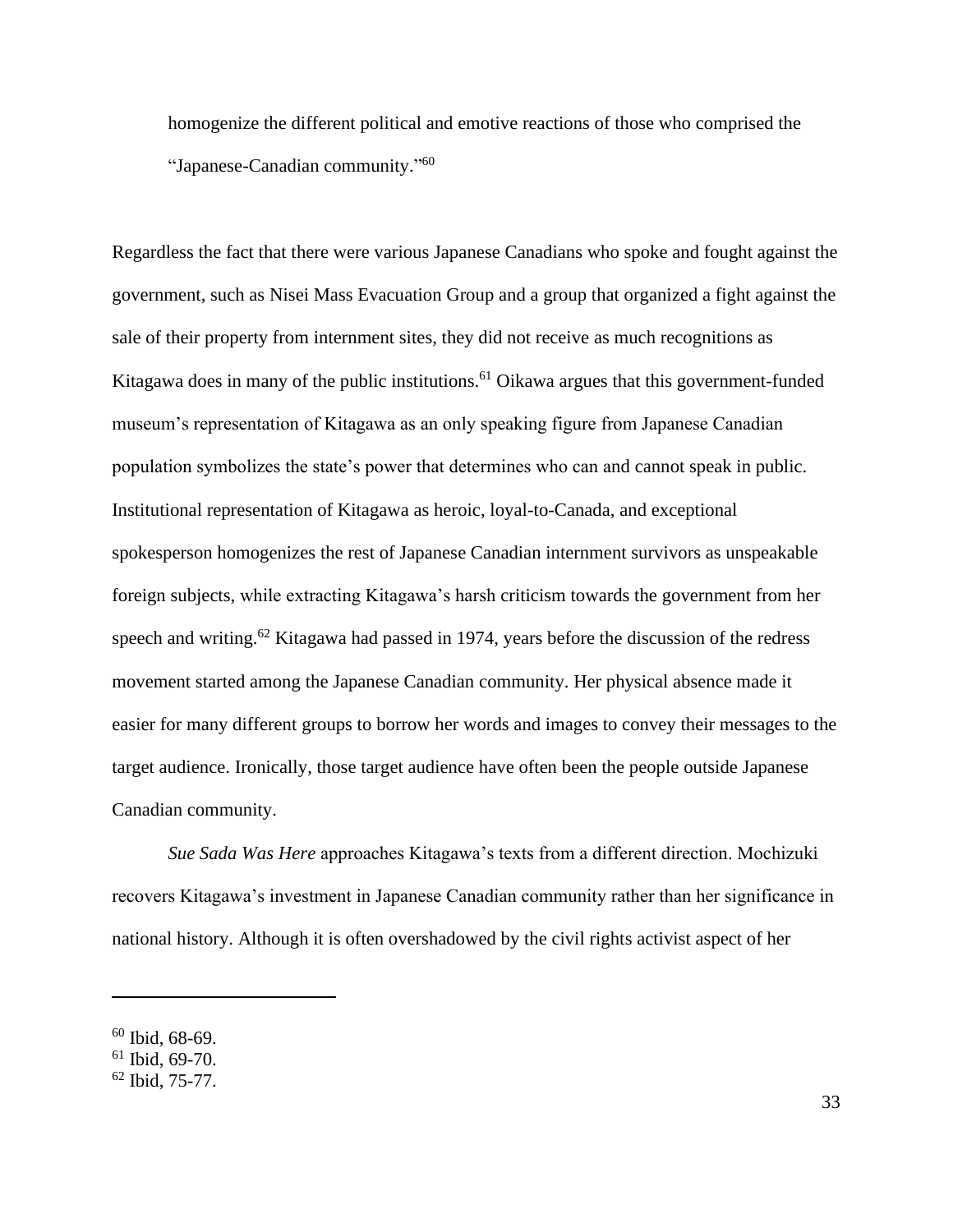biography, Kitagawa represented Nisei's, or more specifically, Nisei women's view through her creative and informative writings on Nikkei newspapers. The publication of Kitagawa's wartime writings doubtlessly contributed to the movement for Japanese Canadian's civil rights. Ironically, however, this political use of Kitagawa's texts undermined Kitagawa's impact as it relates specifically to Japanese Canadian women, whose lived experiences may allow them to relate most closely as her readers. By not representing Kitagawa's figure, whose public image is politicized in multiple ways, Mochizuki foregrounds the living bodies of Japanese Canadian women. The iconic image of Kitagawa, sitting in front of the typewriter, circulates in public, but is also ghosted out from Kitagawa's lived experiences. Ten performers and Mochizuki therefore embody Kitagawa as a Nisei woman, who has survived and fought against race-based violence. The film depicts how the life of Kitagawa lingers to the life of past, present, and future generations' Japanese Canadian women, and how these women may lead their own lives carrying Kitagawa's words along with themselves; there are always those who walk before us, as well as who walk besides us.

The film was installed in the parlour, the room on the left side of the entrance hall. A thin digital monitor, placed on a small work desk, played *Sue Sada Was Here* in a loop for visitors. Because of the exhibition location and the film's audio, *Sue Sada Was Here* was the first installation that the visitors were greeted by.<sup>63</sup> Walking inside the house after watching this film, the absence of those performers' bodies must have remained as an afterimage in the visitor's eye. This point lingers in Katherine Dennis' curatorial statement, "buildings, just like objects or works of art in museums and galleries, reveal much about current values, systems and power

<sup>63</sup> Katherine Dennis, "Practices/Pratiques – Reflections on One Story Among Many," 115.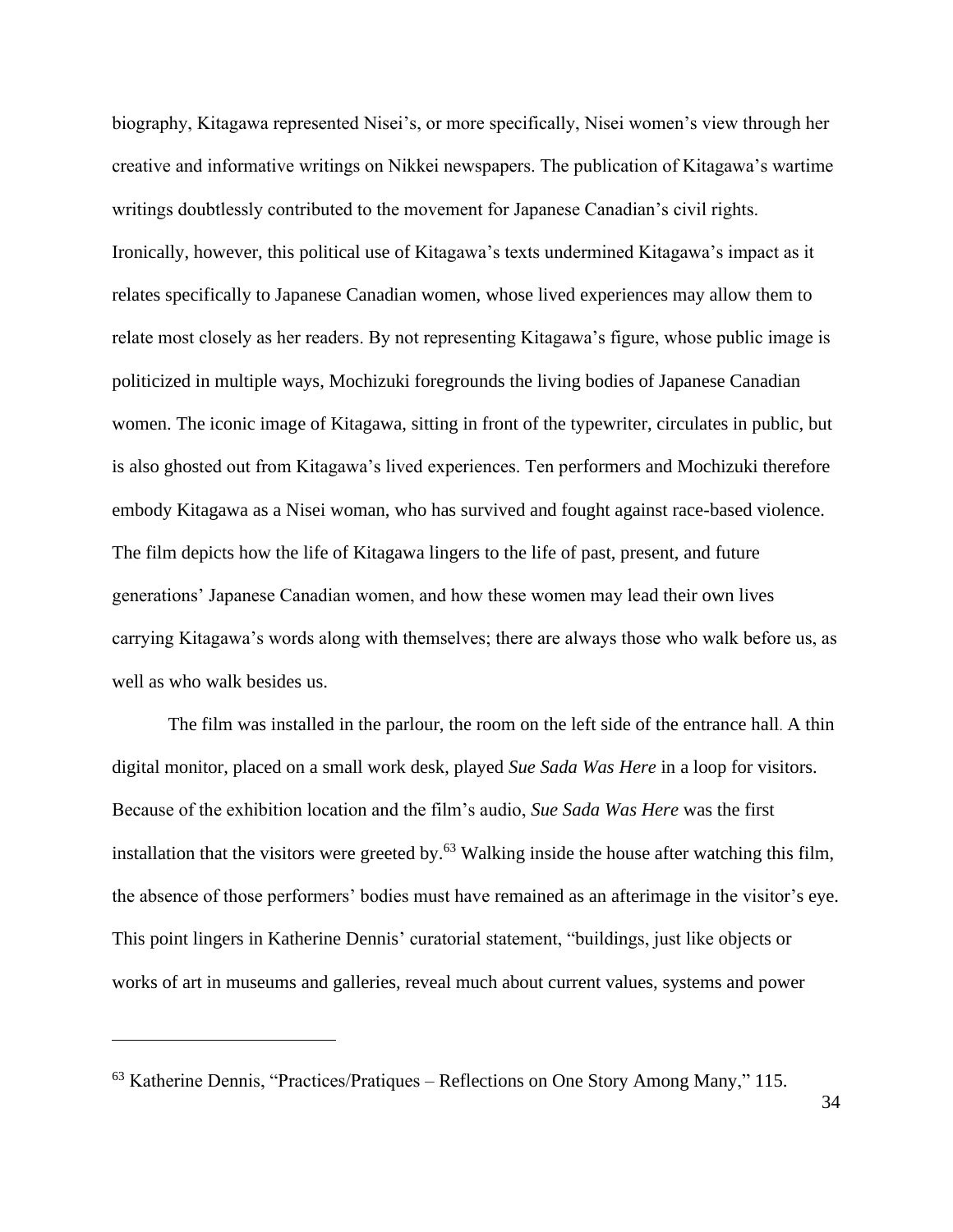structures, what is present—and, more importantly, what is missing—speaks volumes."<sup>64</sup> The absence of Japanese Canadian women, as well as their embodied memories of political violence, enhances the contrast between whose memories belong, and do not belong, to this historic house museum. Each invisible figure of performers can be understood as a ghost, described by Avery Gordon as a social figure that "has real presence and demands its due, your attention." According to Gordon, haunting "is one way in which abusive systems of power make themselves known and their impacts felt in everyday life… haunting, unlike trauma, is distinctive for producing a something-to-be-done."<sup>65</sup> Gordon states that a ghost is a social figure that demands society or individuals fix a specific injustice. Walking though the exhibition venue, looking for the ghosts of performers and being aware of those people, whose pasts were not recorded in this historic house, visitors may have felt questioned for their silence as bystanders. Did your ancestors benefit from the uprooting of Japanese Canadians? Did your grandparents stay silent when your Japanese Canadian neighbors disappeared? Do you feel that Japanese Canadians are expected to silence their collective memory after the government's apology is made? Are there any past facts that you actively try to forget? Visualizing underrepresented histories, through this film installation, wartime memories of Japanese Canadian women are represented anew, so that the audience may recontextualize their wartime experiences as an unforgettable part of Canadian history. At the same time, this film suggests a possibility future, where the embodied history of Japanese Canadian women, as well as the reasons for their silence, will be reexamined in public discourse.

<sup>64</sup> Katherine Dennis, "Reflections on One Story among Many," in *Memories of the Future III*, exhibition pamphlet, 30.

<sup>65</sup> Gordon, *Ghostly Matter*, xvi.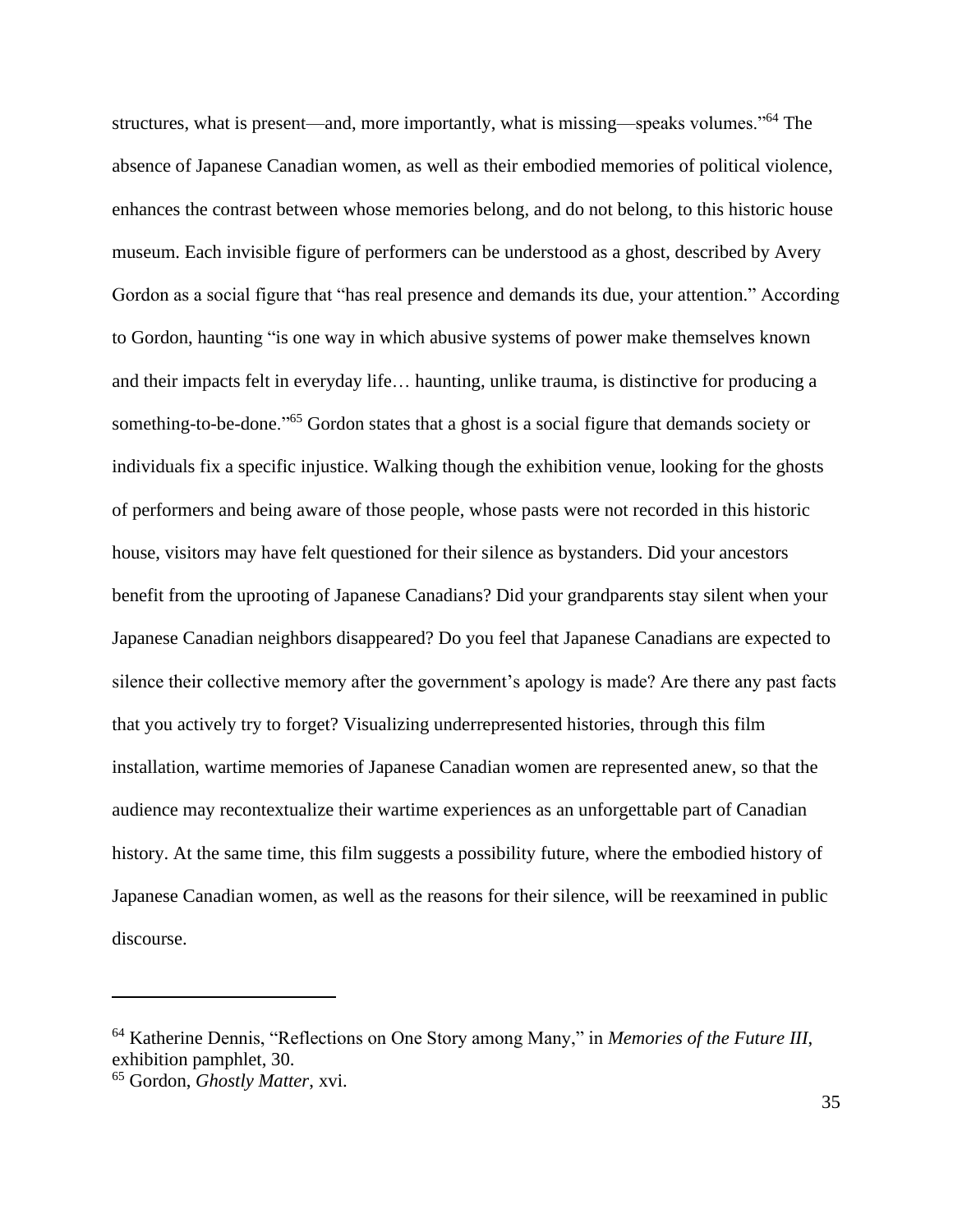### **Chapter 2: Heeding the Ripples of Silence**

In *An Archive of Rememory* (2016-ongoing), Emma Nishimura creates photo intaglio prints of Nikkei family photographs and folds them into bundle-shaped sculptures. Viewers can see the snippets of black and white photographed images on the surface of bundles, but the whole pictures are unattainable. Nishimura explains this fragmentation of images as her way of recognizing the incomprehensibility of others' memories. Nishimura says, "It's a way of commenting on how inaccessible those stories have been. Sometimes what gets passed down is a lack of knowledge."<sup>66</sup> Similarly, the unattainable space enfolded by those photo-intaglio prints suggests that one's memories of war incarceration and dispossession are irreproducible nor fully comprehensible to others.

As discussed earlier, both Janet Wolff and Luc Boltanski suggest that an adequate emotional proximity is required for the represented memory of pain to create politically productive relationship with its witness. Although Wolff took her case studies from abstracted figurative paintings, in the context of art installation about Japanese Canadians silence of wartime memories, similarly to John Sasaki's performance, *We first need a boat for the rising tide to lift us*, Nishimura's representation of photographed Nikkei Canadians withholding their speech arguably creates a distance between the subject matter and its observers.

In this chapter, I analyze how Nishimura deals with the silenced memories of Japanese Canadians in her *An Archive of Rememory* series. By folding her photo-intaglio prints, Nishimura fragments photographed images to create an unattainable space inside her sculptures.

<sup>66</sup> Emma Nishimura, quoted in "Etching the Language of History." *Border Crossings* 38, no.1 (March 2019): 18.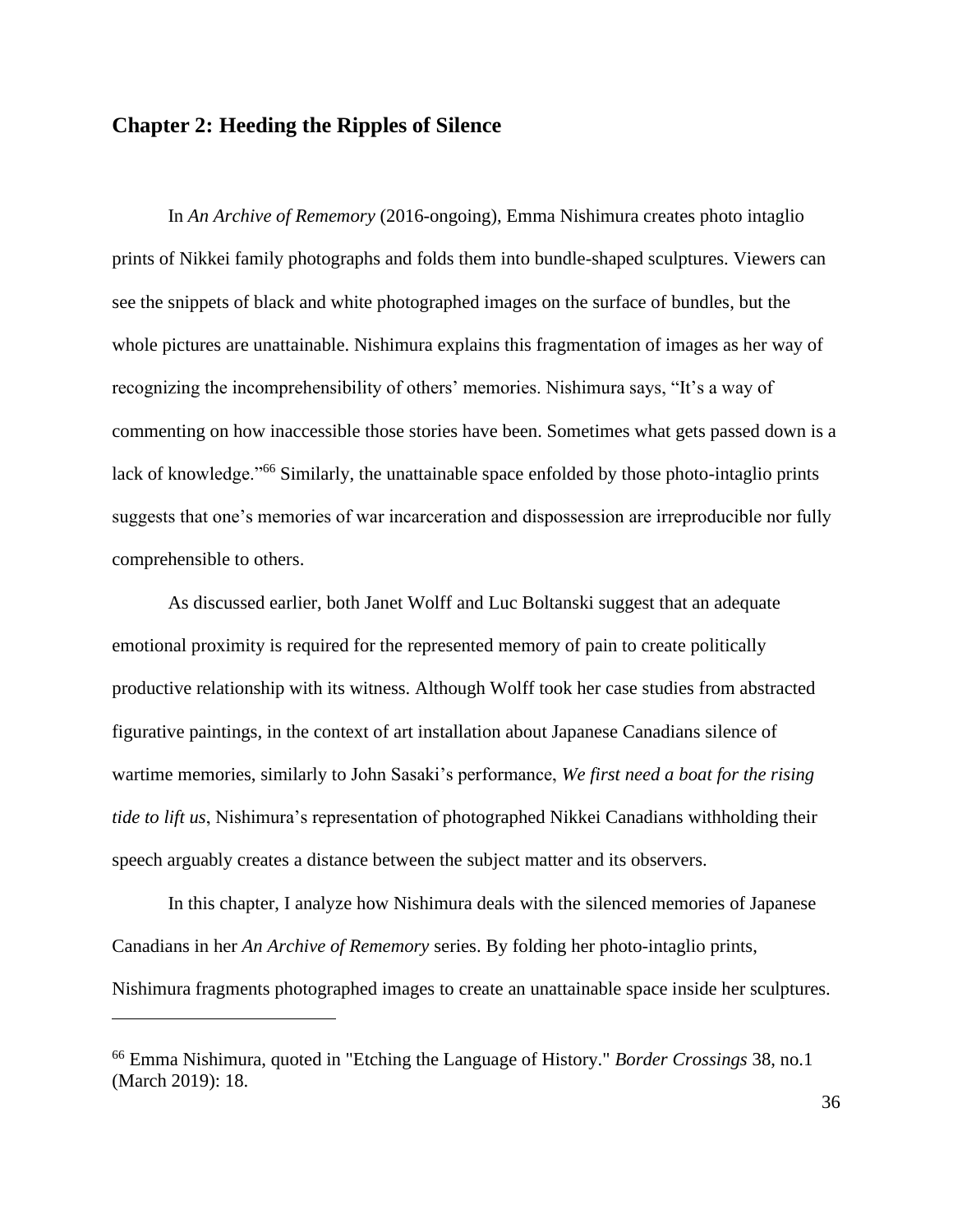This image manipulation spares the subject matter from becoming the object of viewers' feelings. Also, by referring to these bundles as imaginary gifts, Nishimura is aware that a story can multiply itself through its process of transmission. Simultaneously, through individualizing each bundle, Nishimura rejects the viewers' homogenization of Japanese Canadian wartime memories and silence. The repetitive work in Nishimura's art practice also suggests a way of listening in to the silence of others, which is to immerse oneself in the silent act of resilience, as Nishimura's grandmother did by sewing clothes. Nishimura's art creation process, as a reenactment of her grandmother's wartime experience, makes the artist listen in to the memories of Japanese Canadians, which were told not only through a verbal silence, but also through their everyday effort to adapt to the unpredictable circumstances.

Born as a Yonsei in Toronto, Ontario, Emma Nishimura learned about Japanese Canadian history primarily through her family. Nishimura's paternal grandfather was a forced labourer on Revelstoke-Sicamous Road Camp to build a part of Trans-Canada Highway. Nishimura's paternal grandmother was sent to an internment camp in Slocan with her family. Nishimura does not recall her grandfather talking about his past, however, showing family photo albums, Nishimura's grandmother shared her early life including her internment experience with Nishimura. "But looking back and trying to separate out what I know now, from what I knew then—it's all become a blur," Nishimura recalled in 2015. "Back then—I'd say her stories were just that, a narrative that provided a framework of her life, small details and snippets. But I don't ever remember having a bigger discussion about how these events impacted her life."<sup>67</sup> It was

<sup>67</sup> Emma Nishimura, interviewed by Masaji Ibuki Norm, "Toronto Artist Emma Nishimura: Mapping Out Nikkei Identity," *Discover Nikkei*, April 7, 2015. http://www.discovernikkei.org/ja/journal/2015/4/7/emma-nishimura/.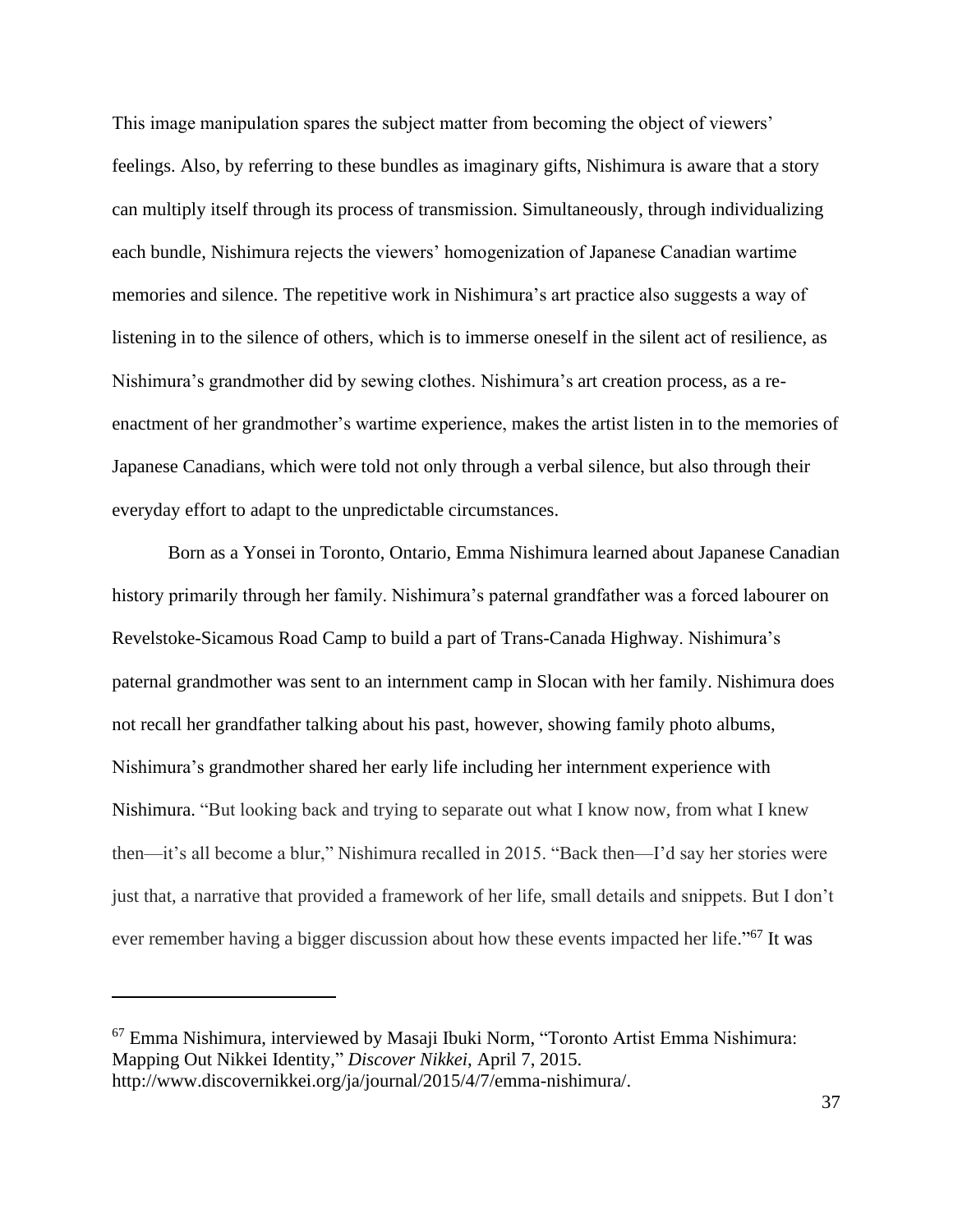after Nishimura found a box full of over 200 flat small paper garments that she started to incorporate Japanese Canadian history into her works. These paper garments were the mock-ups that Nishimura's grandmother made before sewing clothes for her fellow Japanese Canadians in Slocan.<sup>68</sup> Nishimura says, "It is hard to make 'sense' of the internment and I'm not sure that I ever will. I know that it had a profoundly deep impact on my grandparent's lives. …The impact of the internment continues to mark what it is to be a Japanese Canadian, with the reverberations being felt by each subsequent generation, who struggle in their own way to locate this narrative within both individual and collective identities."<sup>69</sup> Similar to Cindy Mochizuki, Emma Nishimura aims to piece together the fragmented stories of her own grandparents and many other Japanese Canadians, who went through uprooting, internment, and dispossession.

In *An Archive of Rememory*, Nishimura creates hand-sized sculptures from prints of Japanese Canadian family photographs. The idea for this series developed from another etching series by Nishimura, titled *Collected Stories*, in which Nishimura transcribes the interviews of various Japanese Canadian individuals narrating their internment memories. So far, for *An Archive of Rememory*, Nishimura has used well-preserved images from her family photo albums. Taken between the 1930s and 40s in various locations, many of these photographs are portraits and snaps of families and friends. After the photographs are selected, Nishimura creates photointaglio of these photographed images. Photo-intaglio is one type of chemical etching; an image of a black and white photograph is printed on a translucent sheet placed on a metal sheet coated

<sup>68</sup> "Japanese-Canadian Artist Emma Nishimura Breaks Her Family's Silence about Being Interned during WWII," *CBC Radio Specials*, June 30, 2018, https://www.cbc.ca/radio/japanesecanadian-artist-emma-nishimura-breaks-her-family-s-silence-about-being-interned-during-wwii-1.4725174.

<sup>69</sup> Nishimura, interviewed by Norm, "Toronto Artist Emma Nishimura."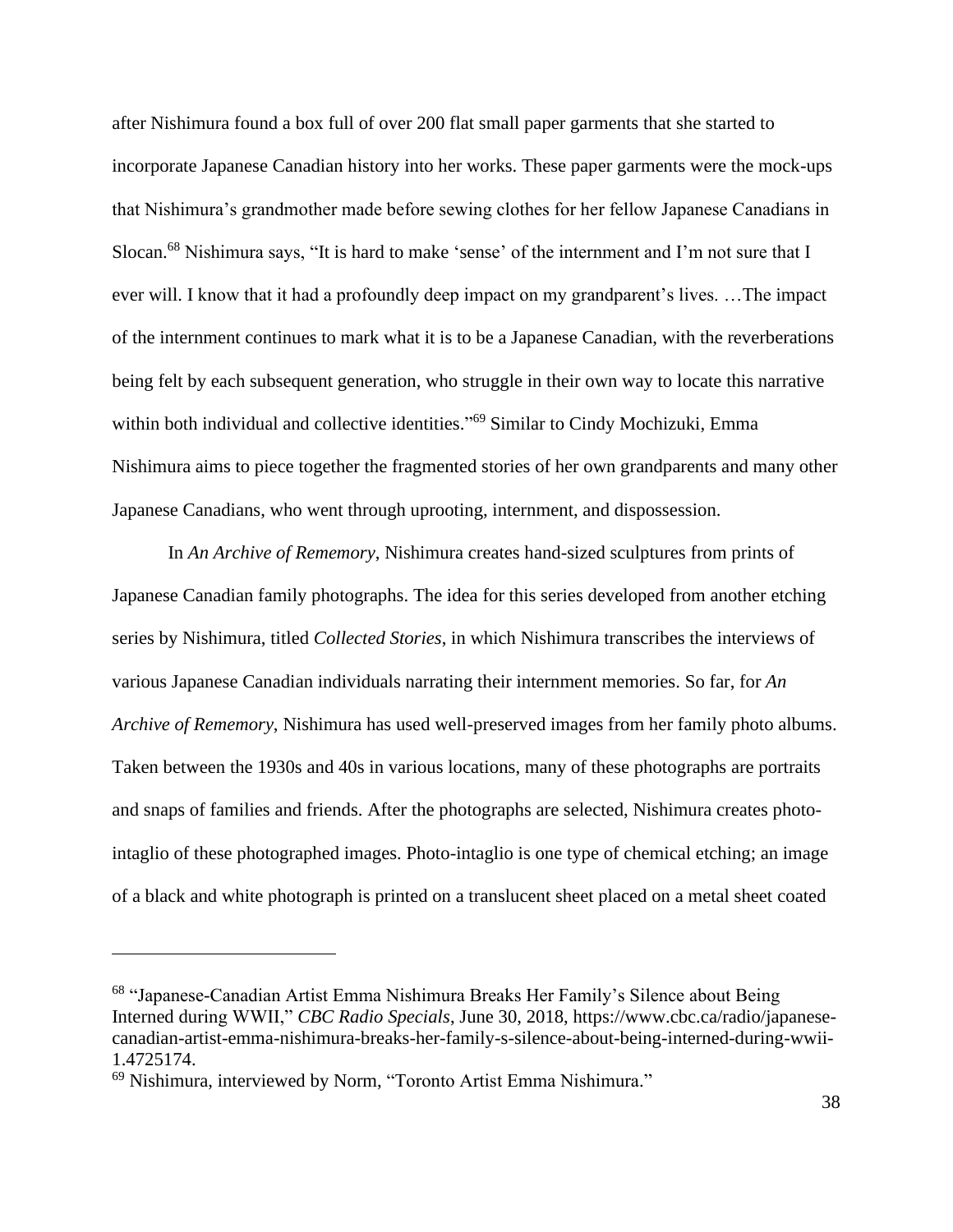by a photosensitive film. After being exposed to the intensive UV light, corrosive solution applied to the surface develops the negative on the metal sheet. On this photo-intaglio plate, she applies black ink to print the image on a dump sheet of flax and abaca paper. While the paper is still wet, Nishimura wraps the print over the round-shaped mold of a small plastic bag containing sand. The print will enfold this mold, and the remained edges of the print will be tied on the top of the sculpture to enclose the bundle. After the paper became completely dry, Nishimura pokes a small hole in the bottom of the sculpture to drain out the sand. In this way, Nishimura creates a bundle-shaped sculpture with an illusionary weight inside.<sup>70</sup>

Nishimura's treatment of Nikkei family photographs spares *An Archive or Rememory* sculptures from becoming the objects of viewers' feeling. As often discussed in the studies on family photography, for instance by Gillian Rose and Marianne Hirsch, family photography is a tool used across households to construct their family memories of happy, stable, and unified moments.<sup>71</sup> The ordinary nature of their subject matter makes family photographs relatable to viewers outside the family circles. When these family photographs enter the public sphere, such as the news articles and memorial museums, family photographs of victims convey to audiences that these tragedies could have happened to anyone, while blurring the cultural and local differences between the domestic experiences of the viewers and the victims.<sup>72</sup> In sum, family photographs draw viewers' empathy toward the depicted subjects. This representation of social victims, however, does not consider the power inequality between the subject and object of

<sup>70</sup> Lucius Dechausay, *Emma Nishimura Embeds History in Paper to Uncover Her Family's Lives in B.C. Internment Camps*, CBC Arts, video, 6:33, August 5, 2020, https://www.cbc.ca/player/play/1773013059929/.

<sup>71</sup> Marianne Hirsch ed., *The Familial Gaze*, (Hanover, NH: Dartmouth College, 1999), xvi.

<sup>72</sup> Gillian Rose, *Doing Family Photography: The Domestic, The Public and The Politics of Sentiment. Re-Materialising Cultural Geography*, (London: Routledge, 2010), 76-87, 92.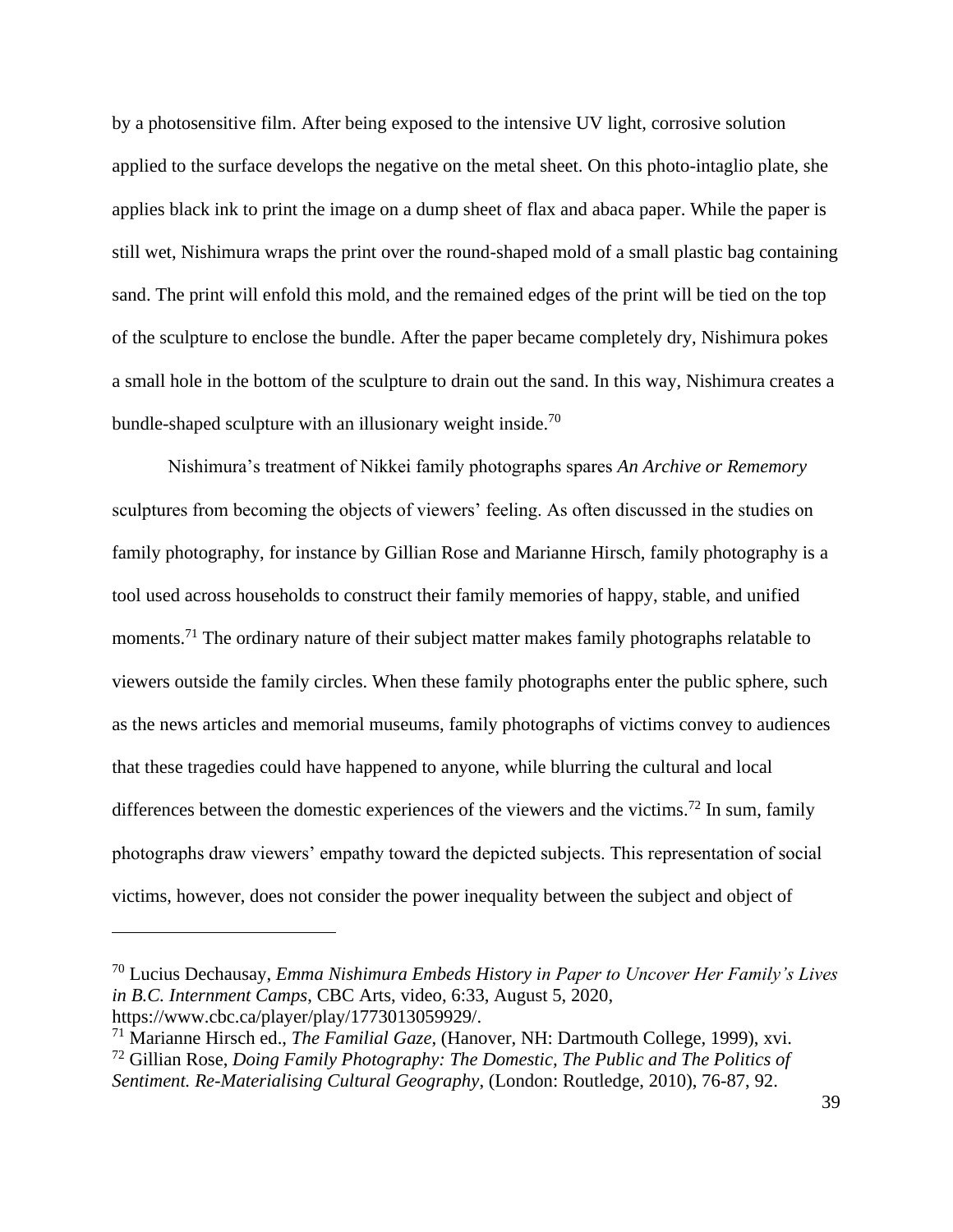empathy. As Sara Ahmed argues, stories about others' suffering can be neutralized and appropriated by the receivers as the objects of their own feelings.<sup>73</sup> For instance, Christian Boltanski's photo installation series is often offered as an example of an artist's appropriation of the photographed subjects. Born in 1944, the artist has a Jewish father who survived persecution during the Second World War. Although the artist himself does not have the direct memory of the Holocaust, his childhood was shaped by the fear that his parents have experienced during the war. Thus, the artist is in the generation of postmemory, which in Marianne Hirsch's description, "characterises the experience of those who grow up dominated by narratives that preceded their birth, whose own belated stories are evacuated by the stories of the previous generation, shaped by traumatic events that can neither be fully understood nor re-created."<sup>74</sup> The artist began incorporating photographic images of both pre-war Jewish school children and his own school pictures into his installations in the 1980s. The cropped and enlarged photographs of the students' faces are exhibited on top of the empty tin biscuit boxes, while a desk lamp casts a light at the center of each picture. Hirsch analyzes this composition as follows; "The biscuit boxes empty containers of a life story of and of individual memory, are stripped of their possessions, just as the faces themselves are stripped of individuality."<sup>75</sup> Hirsch also mentions, "If we look at the original image of the Chajes school graduating class, we recognize an historical moment, with its distinctive clothing, body language, and representational styles. Boltanski's recreations leave only eerily empty faces and enormous eye sockets waiting to be filled with their viewer's

<sup>73</sup> Ahmed, *The Cultural Politics of Emotion*, 20-22.

<sup>74</sup> Marianne Hirsch, "Haws: Postmemories in Exile*.*" *Poetics Today* 17, no. 4 (Winter 1996): 659.

<sup>75</sup> Marianne Hirsch, *Family Frames: Photography, Narrative, and Postmemory* (Cambridge,

MA: Harvard University Press, 1997), 260.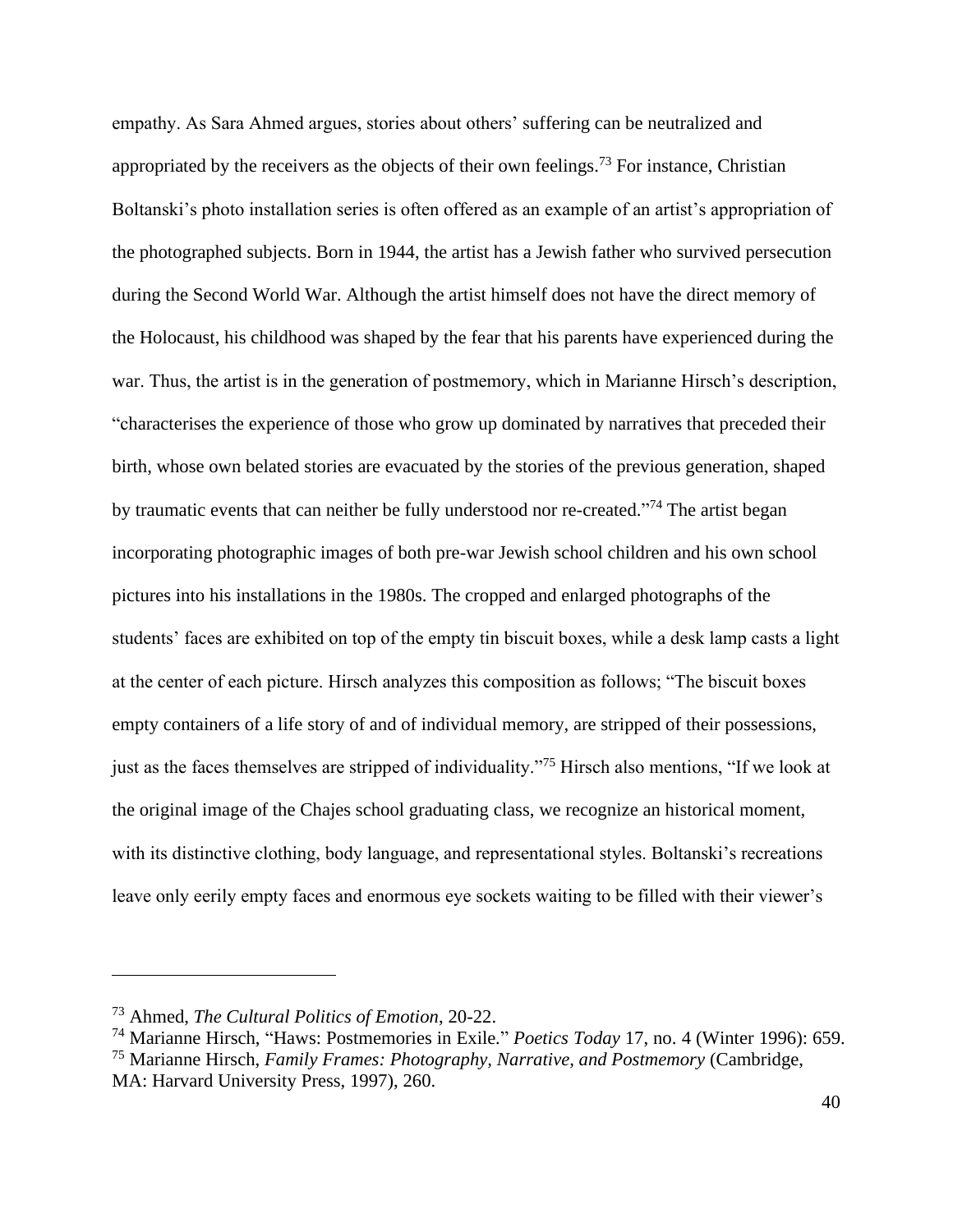own affective responses."<sup>76</sup> As historical specificities are effaced from these photographs of prewar Jewish children, the audience's reaction to these photographs may be limited to what Luc Boltanski called sentiment; the attachment to other's pain. Here, the subject's experience is taken up by the audience's imagination based on crude empathy, which Bertolt Brecht described as "a feeling for another based on the assimilation of the other's experience to the self."<sup>77</sup> In contrast, Nishimura does not efface historical specificity from each photograph. Photographs used for this sculpture series are diverse in terms of their location settings, image qualities, and the subjects taken. In addition to the different shades of gray and sand colors of the paper used for the prints, each bundle also has slightly different sizes and uniquely tied by Nishimura. These highlight the uniqueness of the individual stories represented by each sculpture. This diverse representation of Japanese Canadians' wartime memories work against the homogenic understanding of the history of Japanese internment. At the same time, the space inside each individualized sculpture suggests that their collective silence was not only sourced by the trauma. Just as each Japanese Canadian individual had a unique wartime experience, there was no single reason for Japanese Canadians' silence. Ultimately, Nishimura's individualization of each bundle negates the viewers' homogenization of both Japanese Canadian wartime memories and the reasons for their silence.

*An Archive of Rememory* further suggests how a story can multiply itself. In her research on her grandparents' wartime experiences, Nishimura found that the same story often has different variations depending on which relatives Nishimura heard this story from. Along the

<sup>76</sup> Ibid., 264.

<sup>77</sup> Bertolt Brecht quoted in Jill Bennett, *Empathic Vision: Affect, Trauma, and Contemporary Art*  (Redwood City, CA: Stanford University Press, 2005), 10.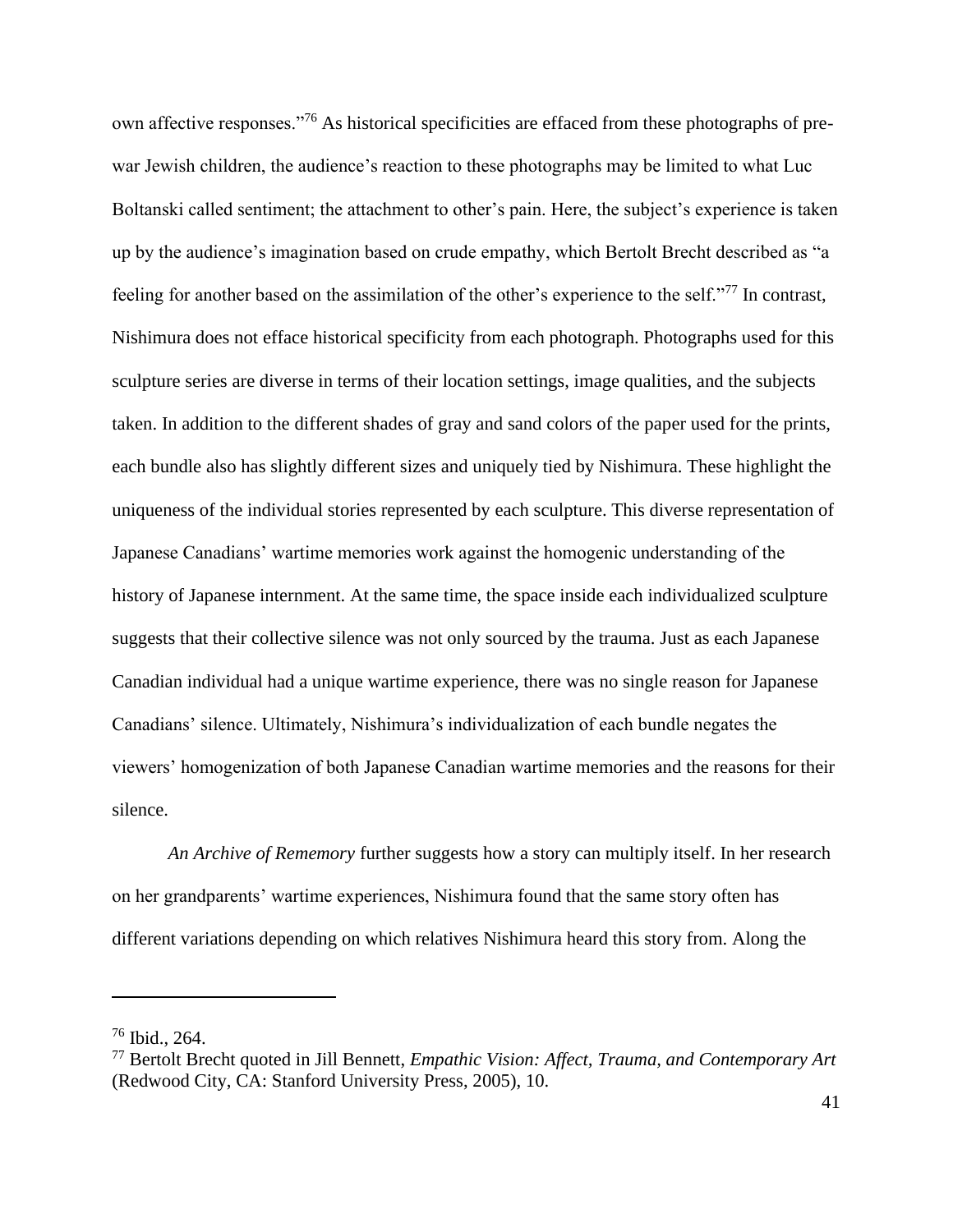way of memory transmission and time's passing, a story is re-memorized in a unique way in relevance to each narrator. In *An Archive of Rememory*, it is not just that the each bundle contains a wartime story, which was re-memorized by Nishimura; the viewers also re-memorize this concealed story through looking at the sculpture, which only hints at snippets of this story through the fragmented image of the original photograph. In addition, Nishimura mentions these bundles as memories wrapped in *furoshiki*. *Furoshiki* is a multi-purpose piece of cloth that has been used in Japan for both casual and formal occasions. It may wrap treasures to keep them from the dusts in a storage, it can be used to carry personal belongings, and it can also be used as a gift wrapping. Although the contained memories will never become fully available, memories of one's interaction with these bundles may impact the viewer's life that continues outside the museum space.

Building on the aforementioned *furoshiki*, Nishimura's practice helps maintain these family photographs in the domestic space of material exchange. As Gillian Rose argued, photographs are in fact "material object[s] with specific qualities," that can be exchanged, held, or disposed of in a domestic sphere.<sup>78</sup> Photographs' three-dimensional quality becomes concealed once they are framed and hanged on the gallery walls. As Hirsch analyzes, the flat surface of a family photograph can turn into a reflective surface to its viewers, which mirrors the viewers' emotional desires to relate to the photographed subject.<sup>79</sup> For the family photographs to retain such specific three-dimensional qualities in a museum space, I find that Nishimura's folding of photographed images into three-dimensional bundles in *An Archive of Rememory* is effective. Although museum visitors are still not allowed to touch the installed sculptures, the

<sup>78</sup> Rose, *Doing Family Photography*, 17, 23.

<sup>79</sup> Hirsch, *Family Frames*, 264.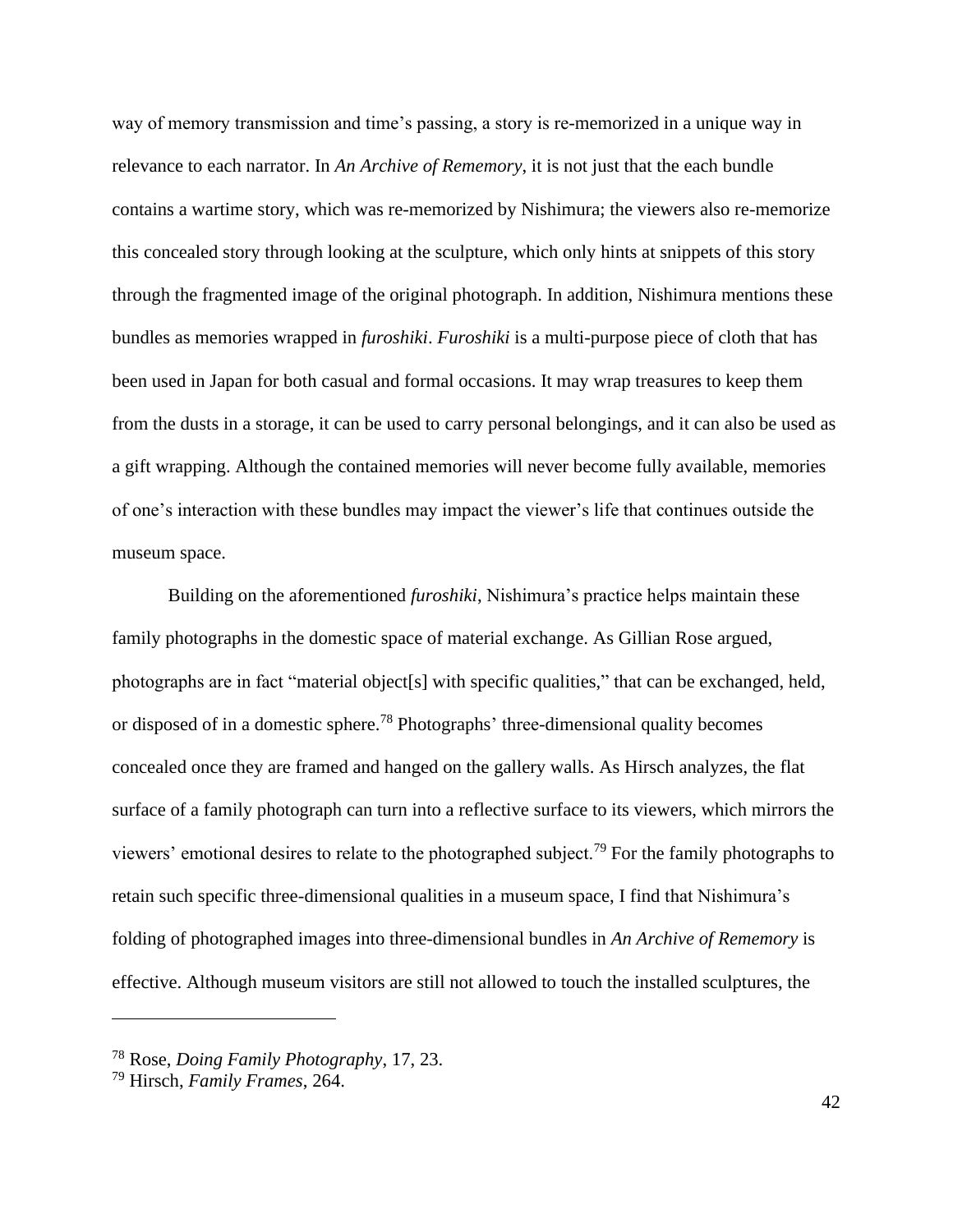viewers' attention will be directed toward what could possibly be inside these visually heavy bundles that were passed on to Nishimura and folded by this artist as imaginary gifts to others including the viewers. In this way, *An Archive of Rememory* successfully highlights the notion of family photographs as exchangeable object materials and spares family photographs from becoming a reflective surface of the viewers' own feelings.

Repetition is also an important aspect of Nishimura's artwork. In an exhibition review, art historian Regina Haggo wrote that "Nishimura's pieces, because they are similar in composition, draw attention to being created in a repetitive way."<sup>80</sup> In the exhibition *Pattern and Form* held at the Print Studio in Hamilton, Ontario in 2010, Nishimura exhibited a print series titled *Baachan's Patterns*, a soft ground etching of her grandmother's paper patterns. Although at the time Nishimura has not begun making the *An Archive of Rememory* series yet, Haggo's comment made in 2010 is also relevant to the viewers' experience with the gallery installation of *An Archive of Rememory*. For an exhibition of this series, Nishimura often installs more than a hundred bundles on the rows of narrow and long shelves attached to a gallery wall. Some bundles are closely placed together, and some are placed apart from the others, so that the installation of this sculpture series create an inviting visual rhythm within a unity created by the similar-shaped bundles. As the viewer walks closer to the installation, they see the different images printed on each of the bundles: there are no bundles that are identically the same. This practice of making subtle individuality in repeated forms resonates with her grandmothers' small paper garments that varied from adults' dresses and jackets to children's jumpers and shirts. Just

<sup>80</sup> Regina Haggo, "Tiny Patterns Inspired Exquisite Images Need to Know," *The Spectator*, March 29, 2010, sec. G, 13.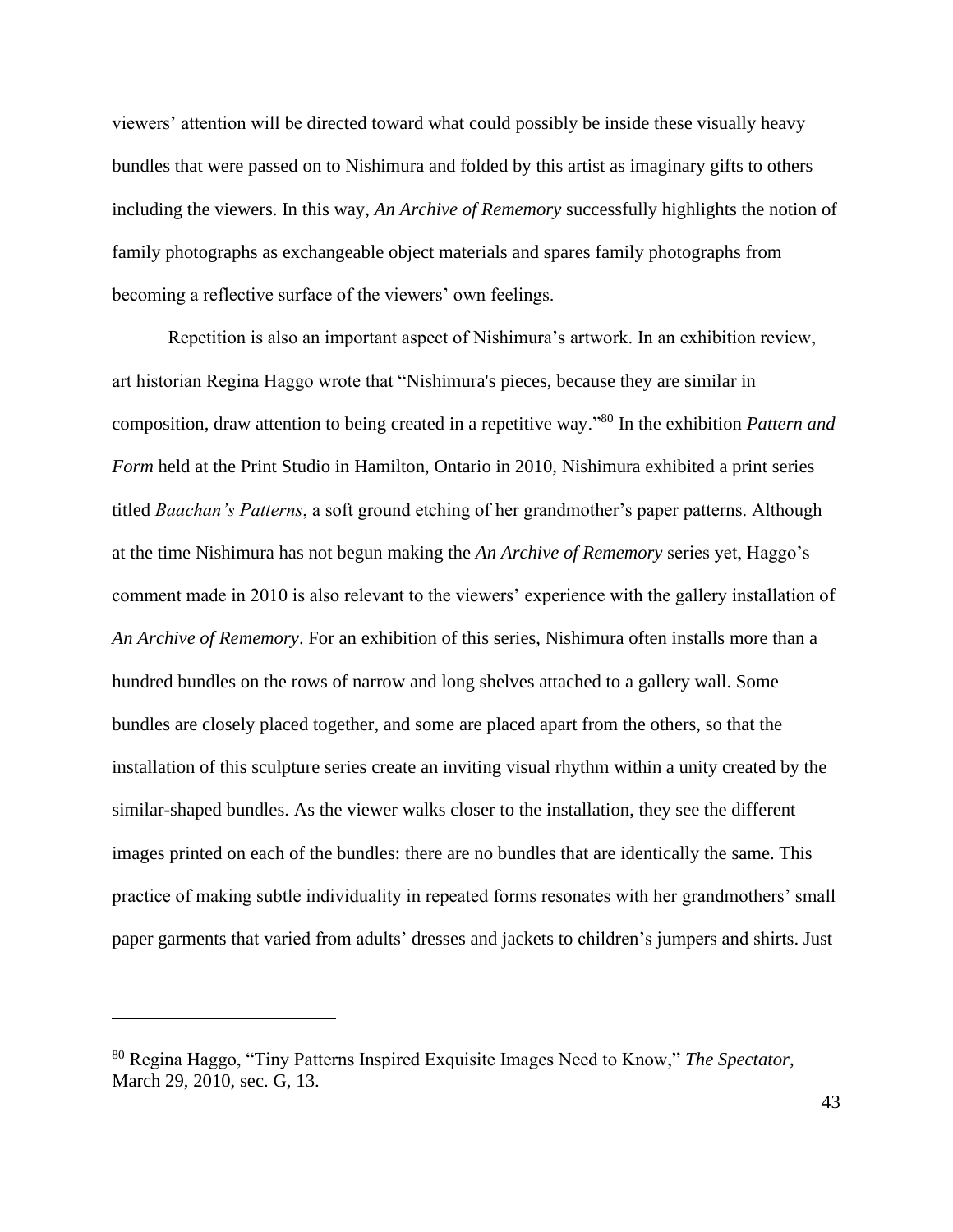as Nishimura's grandmother tailored each item of clothing for each person, Nishimura creates individualized bundles for each remembered story.

During the internment, staying well-dressed was an important part of their resistance. As a wide range of Sansei researchers and writers, including Carla Ayukawa, Namiko Kunimoto, and Laura Saimoto note, in family photographs taken in the internment camps, everyone was well dressed and smiling to the camera.<sup>81</sup> In some photographs, wearing city outfits and posing for the camera with smiles, subjects' appearance contrasts with their background of tar paper covered shacks. Comparing to the official documentary photographs of internment camps, which depicted Japanese Canadians as anonymous and powerless, Kunimoto points out that this contradictory self-representation in these personal photographs was a means of defending the community ties and the life stability that the wartime government was actively trying to destroy.<sup>82</sup> Regardless the job scarcity and no freedom of movement, in internment sites, wearing clean and well-made outfits every day, and even wearing dresses for celebrating graduations and weddings, was a silent resistance against the government-aimed attack on the dignity of each Japanese Canadian. As many pre-war Japanese Canadian women, including Nishimura's grandmother, were trained as seamstresses, they allowed Japanese Canadians' silent resilience

<sup>&</sup>lt;sup>81</sup> Laura Saimoto, "Mom, you lived through the internment of Japanese Canadians. We'll get through this pandemic, too," *CBC News*, sec. Opinion, May 10, 2020,

https://www.cbc.ca/news/canada/british-columbia/point-of-view-mothers-day-laura-saimotojapanese-canadians-internment-covid-19-1.5560516.

Terri Theodore, "Snapshots Give Rare Glimpse of Daily Life at Canadian WWII Internment Camp for Japanese," *The Star*, June 7, 2016,

https://www.thestar.com/news/canada/2016/06/07/snapshots-give-rare-glimpse-of-daily-life-atcanadian-wwii-internment-camp-for-japanese.html.

<sup>82</sup> Namiko Kunimoto, "Intimate Archives: Japanese-Canadian Family Photography, 1939–1949," *Art History* 27, no. 1 (2004): 142, 152.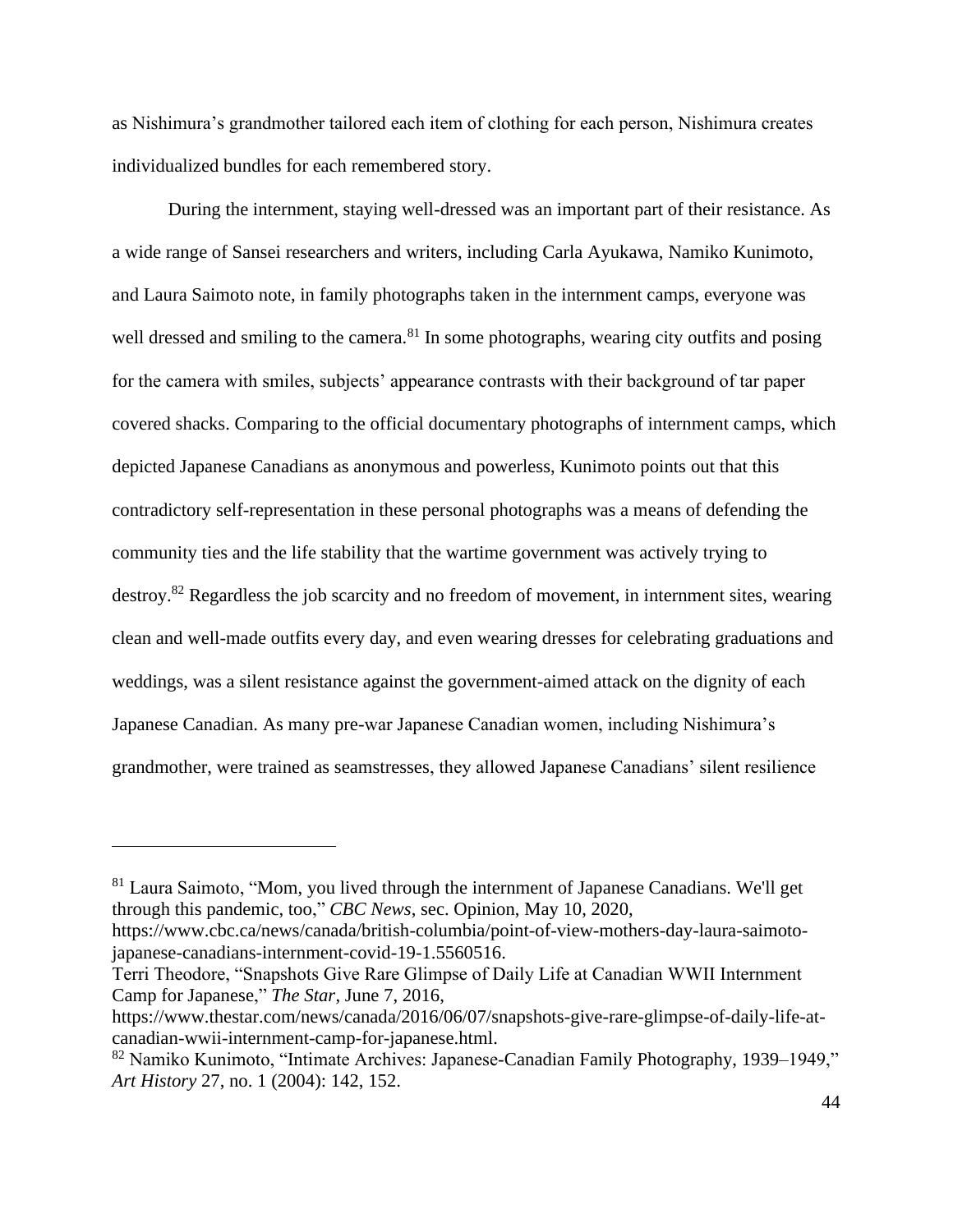through the power of self-representation, performing every day as if their mental and economic life are not under threat.

Considering this family background, there is a ritualistic aspect in Nishimura's repetitive work to multiply bundles with photo-intaglio prints. As Haggo pointed out, printmaking and sewing are both repetitive activities.<sup>83</sup> As containers of wartime memories, Nishimura's creation of bundles, each of which stands for a specific story, parallels Nishimura's activity with that of the artist's grandmother during the internment. Deriving from earlier mentioned *Baachan's Patterns*, which Nishimura explains as the work made in combination with her grandmother and herself, *An Archive of Rememory* let Nishimura reiterate her grandmother's wartime experience, when she made hundreds of clothes to serve her fellow community members.<sup>84</sup> Similar to Jon Sasaki's *We first need a boat for the rising tide to lift us*, grandparent's wartime experience was heeded by the artist. *An Archive of Rememory* allows memories to be passed on while maintaining and respecting the survivors' silence.

This respect to the silence is also important when one think of the politics of utterance, which was important for the Japanese Canadian community during the Redress Movement in the 1980s. In the context of writing a counter history to the official history, to help the community to archive the Redress agreement, many silent internment survivors were criticized for not speaking their experiences. For instance, in Canada's first Nikkei history book, published in 1976, *The Enemy that Never Was: A History of the Japanese Canadians*, Ken Adachi criticizes the silence of Issei without considering the moral education that the Japanese Meiji government provided to

<sup>83</sup> Haggo, "Tiny Patterns Inspired Exquisite Images Need to Know."

<sup>84</sup> Emma Nishimura, "Baachan's Patterns," artist website, Emma Nishimura, Accessed April 7, 2021, https://www.emmanishimura.com/baachans-patterns.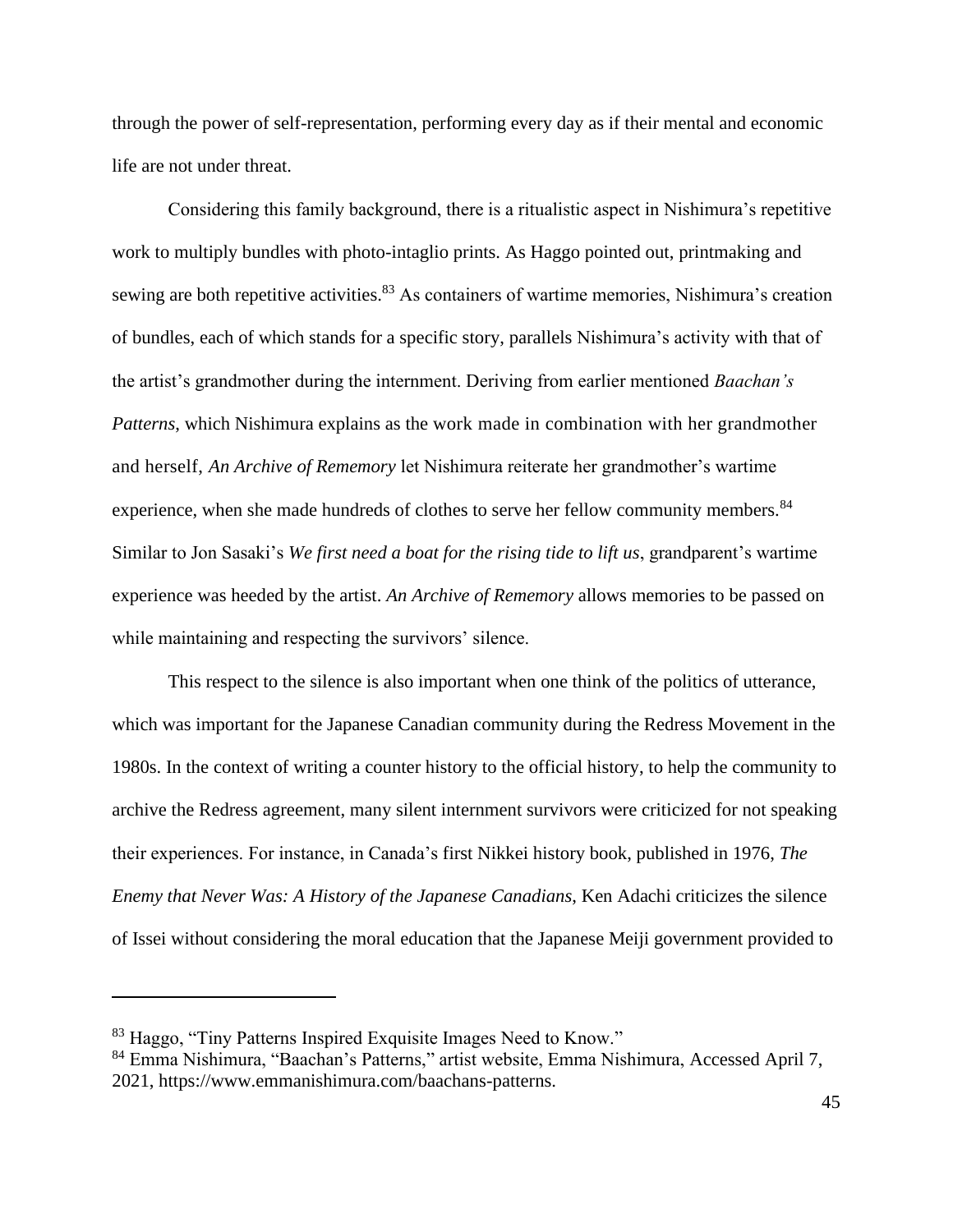Issei. In this education, restraint and forbearance were embraced, and these ethical values were not fully understood by many Nisei, including Adachi, who grew up in the society where speech is prioritized over silence.<sup>85</sup> Although this is only one of many possible reasons for the survivors' silence, at least as Sugiman observes, "the spoken memories of the Nisei suggest that the disruption of silence does not necessarily result in empowerment" either.<sup>86</sup> In this historic background, *An Archive of Rememory* allows memories to stay silent. This work suggest that the process of social remembrance does not have to be always conducted through breaking the silence. Through individualizing each bundle to represent individual survivor's experience of war incarceration and the state's race-based violence, Nishimura folds these unattainable memories into bundles, gifts that were passed onto Nishimura, and then to the viewers to be rememorized. Although the initial shock and bitterness of the uprooting, incarceration, and dispossession will never be fully communicable to others, it is up to these observers how to respond to this silence.

<sup>85</sup> Hisako Omori, "Collective Experience of Political Violence as Identity: Conversion, Citizenship, and Religious Identities among Second Generation Japanese Canadians," *Studies in Religion / Sciences Religieuses* 45, no. 2 Spring 2016): 190.

<sup>86</sup> Sugiman, "The Power of Silence," 71.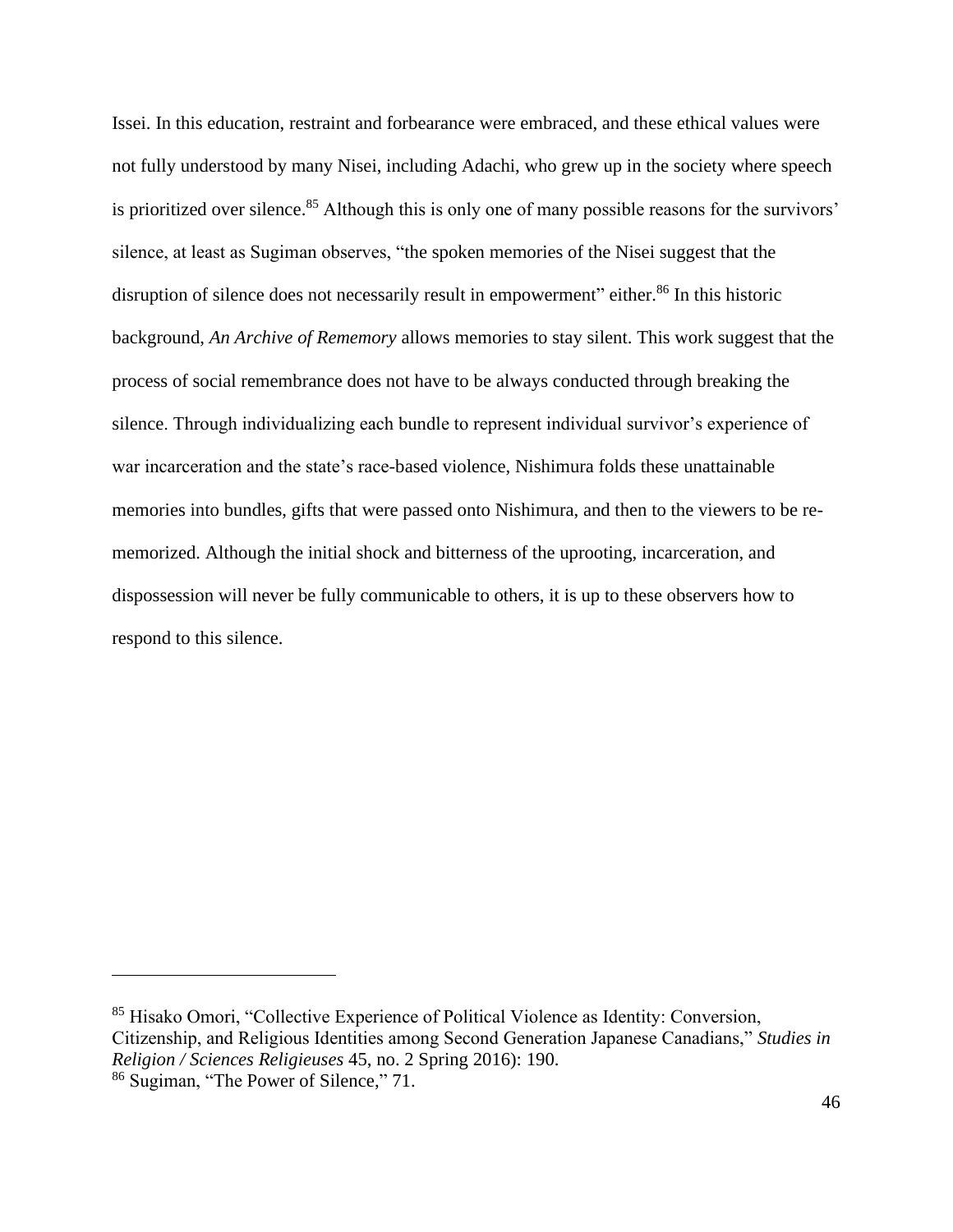#### **Conclusion: On the Power of Silence, and How We Listen to It**

Japanese Canadian theatre actors Kunji Mark Ikeda and Julie Tamiko Manning discussed the power of reserve in a podcast *Sounds Japanese Canadian To Me*. By power of reserve, in my understanding, they mean the effectiveness of not saying everything out loud. On stage, they note, actors can burst into tears or extend their arms as far as possible, but that full extension may not affect the audience. On the contrary, when an actor is holding back an emotional expression, this tension draws the viewers' attention; it creates a room for audience to project their emotions onto the character on the stage.<sup>87</sup> I see a similar power of reserve, or of withholding, at work in the installations by the two Japanese Canadian artists discussed in this thesis.

Cindy Mochizuki's *Sue Sada Was Here* and Emma Nishimura's *An Archive of Rememory*, suggest different ways of recontextualizing the silence of Japanese Canadian internment survivors. In *Sue Sada Was Here*, through the heavy use of sound and speech of the writer Muriel Kitagawa, Mochizuki highlighted the silence of two groups: on one side are Japanese Canadian women who survived internment and their children, who do not speak about the memories of internment. There is also the silence of those who were bystanders at the time of internment, and that of their children, who may feel haunted by the performers in Roedde House. The first group creates intergenerational chain as a way of listening to the community's embodied memories of Japanese Canadian internment. This intensive listening leads Japanese Canadian women to organize a collective act that challenges the way national history is written

<sup>87</sup> Kunji Mark Ikeda and Julie Tamiko Manning, "Stories from the Stage 7: Julie Tamiko Manning," February 17, 2021, in *Sounds Japanese Canadian To Me* Season 2, podcast, 51:04, https://centre.nikkeiplace.org/podcasts/sfts-7-julie-tamiko/.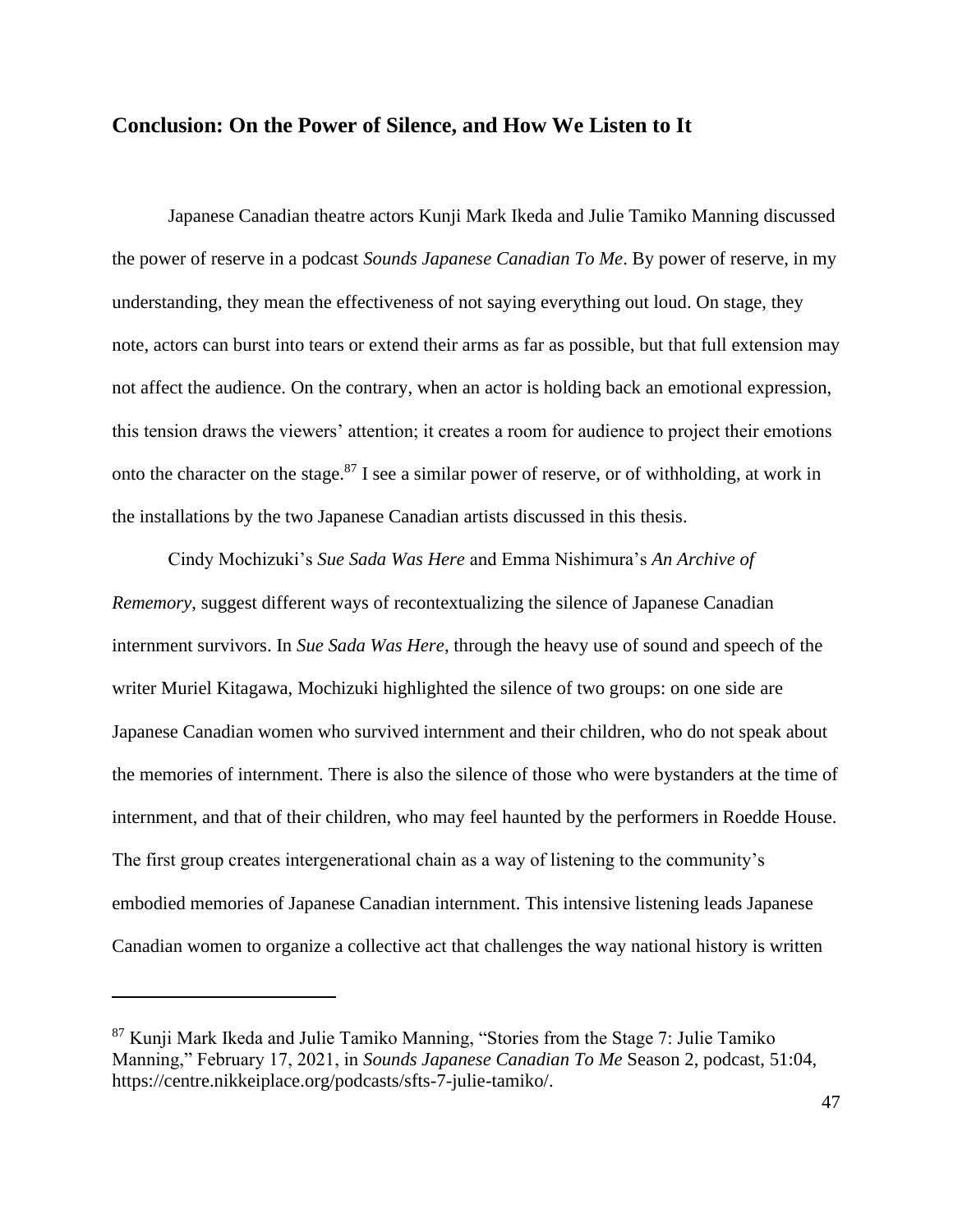and told. But this site-specific film installation also succeeded in pointing out the silence of the second group--the bystanders, who contribute to the collective amnesia of the history of internment. By visually "haunting" the space, performers embody Kitagawa's spirit in Roedde House, suggesting individual viewers' need to reexamine their own silence about the social injustices perpetrated on ethnocultural minority populations, both in the past and the present. Emma Nishimura's *An Archive of Rememory* resists the homogenization of Japanese Canadian's silence through the artist's individualization of each sculpture. Each story enfolded by intaglio prints of family photographs, Nishimura suggests that no silent memories are identical, nor are the reasons for their silence. Inside these *furoshiki* bundles, the once unattainable memories of those who experienced internment during the Second World War become imaginary gifts to their children, the artist, and the viewers. This process of re-memorization allows the memories to multiply and stay active in many individuals' memories. Through her artmaking, which contains many repetitive works, Nishimura herself similarly reenacts her grandmother's wartime experience: by making and wearing tailored clothes in the internment camps, Japanese Canadians performed their silent resistance to the government's political violence. *An Archive of Rememory* therefore suggests that the memories can be transmitted through silence without breaking into speech. Both artworks, with their different emphases on the silence of whom, draw audiences' attention and help them reexamine their relationship to the underrepresented history of Japanese Canadian internment.

As Wolff and Luc Boltanski suggest, memories of pain need an adequate emotional distance from their viewers to create a politically meaningful relationship. In the power of withholding, the tension between the heaviness of the memory, and one's decision of not speaking this specific memory, draws audience's attention. In Mochizuki and Nishimura's

48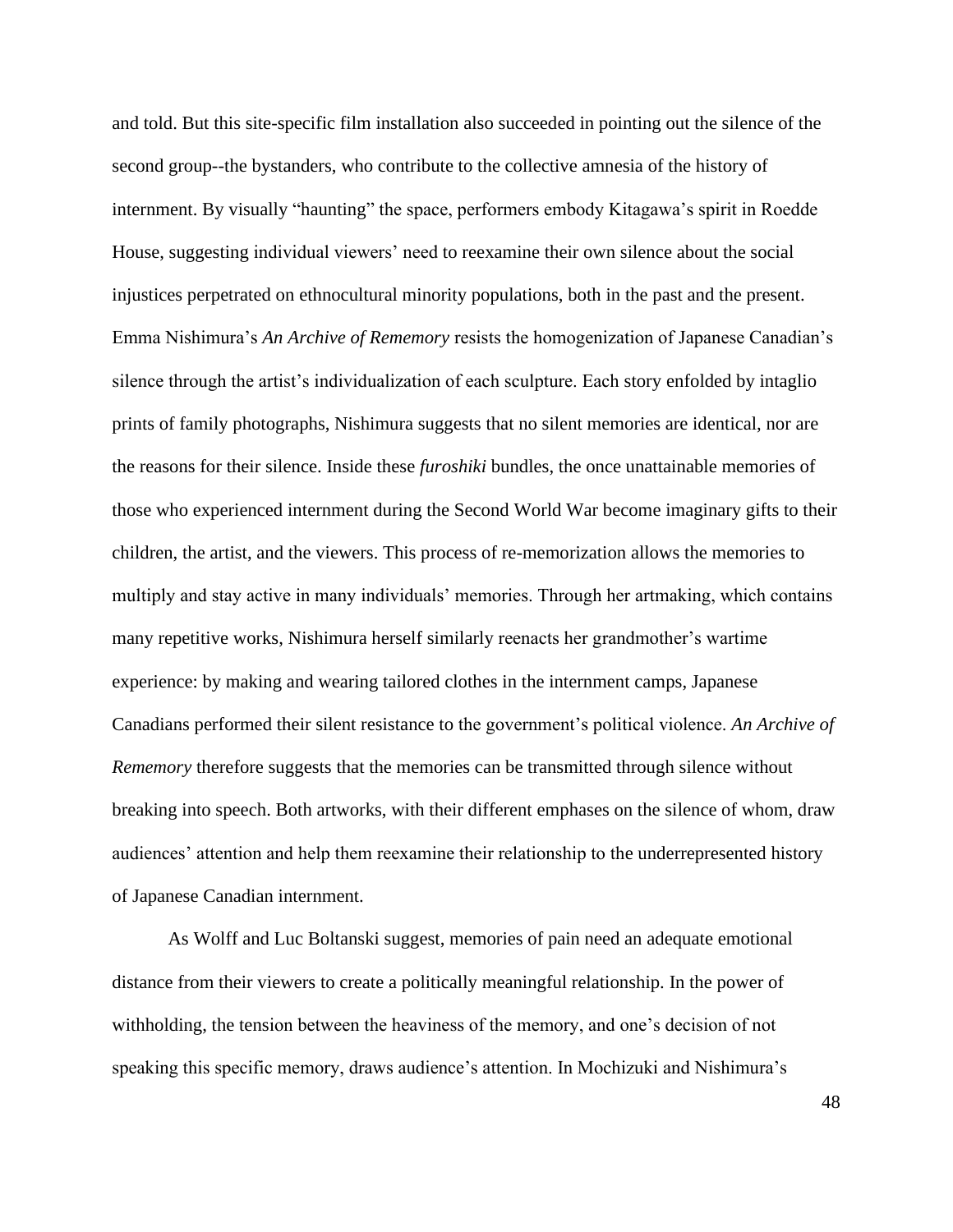works, the silence becomes an effective communication tool. In contrast to artworks by Christian Boltanski, Mochizuki and Nishimura's artworks rejects the viewers' crude empathy toward the silence of the subject matters. In *Sue Sada Was Here*, performers haunt Roedde House, a history house museum, to insert their embodied memories that are omitted from the normative history of Canada, which is based heavily on the stories of white European immigrants. Backed by the layered sound and speech, the performers' verbal silence strengthens the power of haunting. As Mochizuki said, they are Muriel Kitagawa's "ghosts for the future," who try to challenge the silence of their observers on colonial violence of the state.<sup>88</sup> Nishimura's *An Archive of Rememory*, like Jon Sasaki's performance, *We first need a boat for the rising tide to lift us*, shows how one's reenactment of the silence of others may allow the humble listening of such unspoken memories. Although the initial memory will never be fully attainable, a respect of silence, by immersing oneself to the experience of others will help the silent memory to be passed on. At the same time, when witnessing the artists' silent commitment to their grandparents' silence, such as creating hundreds of containers for different stories, there is no room for the viewers to over-identify their experience and feeling with the artists'. Most importantly, through the fragmentation of the image of family photographs, Nishimura rejects the representation of wartime experience as something comprehensible to anyone who did not actually go through uprooting, incarceration, and dispossession. Both Mochizuki and Nishimura's use of silence in their art installations suggests that the withheld speech is not the invitation for the observers' appropriation. Their silence is aimed to create politically meaningful

<sup>88</sup> Mochizuki, "Sue Sada Was Here."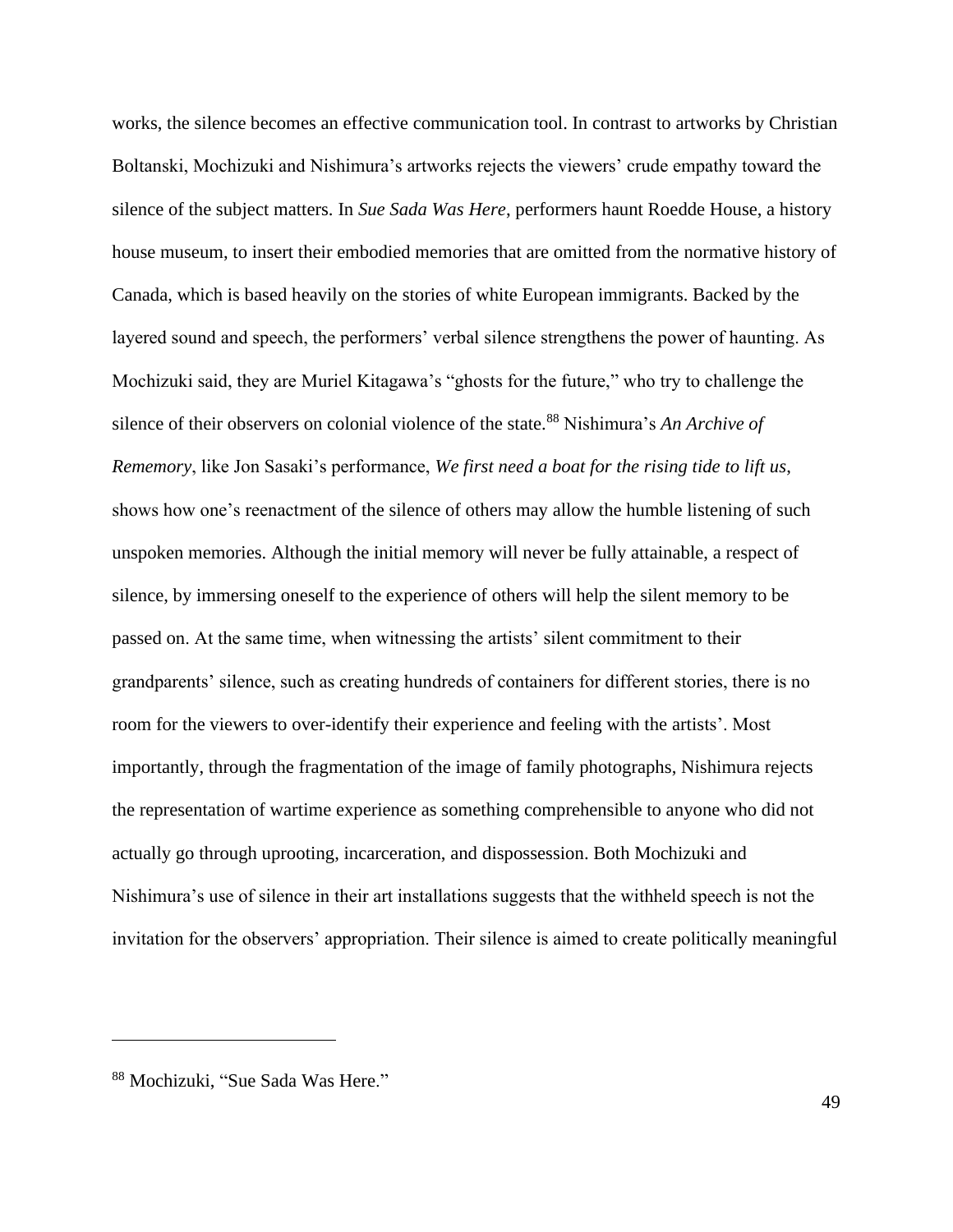relationships between the work and its observers, and as a conclusion, I argue that both installations succeed in this difficult task.

In *The Human Condition*, Hannah Arendt argued that a person needs to both speak and act concurrently to disclose one's identity. "Through [speech and action]," according to Arendt, "men distinguish themselves instead of Being merely distinct; they are the models in which human beings appear to each other, not indeed as physical objects, but *qua* men."<sup>89</sup> In other words, in a space where the listeners eradicate or appropriate others' speech, it is impossible for the speaker to reveal "'who' in contradistinction to 'what' someone is."<sup>90</sup> However, counter to the privileging of speech in Arendt's account of politics, I have shown how withholding of speech can become "a protective shield and at the same time be a powerful defense."<sup>91</sup> For a community, that has been historically deprived of its own agency of self-representation, silence is a strategic refusal used to resist being defined by the culturally dominant others. Withholding therefore enforces the community's own power of self-identification by rejecting the culturally dominant others' speech and action as it attempts to define what this community is.

Patience is required when one heeds the silence of others. Although in the speech-silence binary, silence can be interpreted as a background to be filled by speech, as I have discussed in this thesis, withheld speech can mobilize the observers. It is more the task of observers to determine how they can react to the silence. A better listener requires multiple practices and knowledge, and I saw both Cindy Mochizuki and Emma Nishimura's art practices suggest how one could become a good listener of the other's silence. Through *Sue Sada Was Here*, Mochizuki

<sup>89</sup> Hannah Arendt, *The Human Condition*, 2nd ed. (Chicago & London: University of Chicago Press, 1998), 176.

<sup>&</sup>lt;sup>90</sup> Ibid., 179.

<sup>&</sup>lt;sup>91</sup> Sugiman, "The Power of Silence," 85.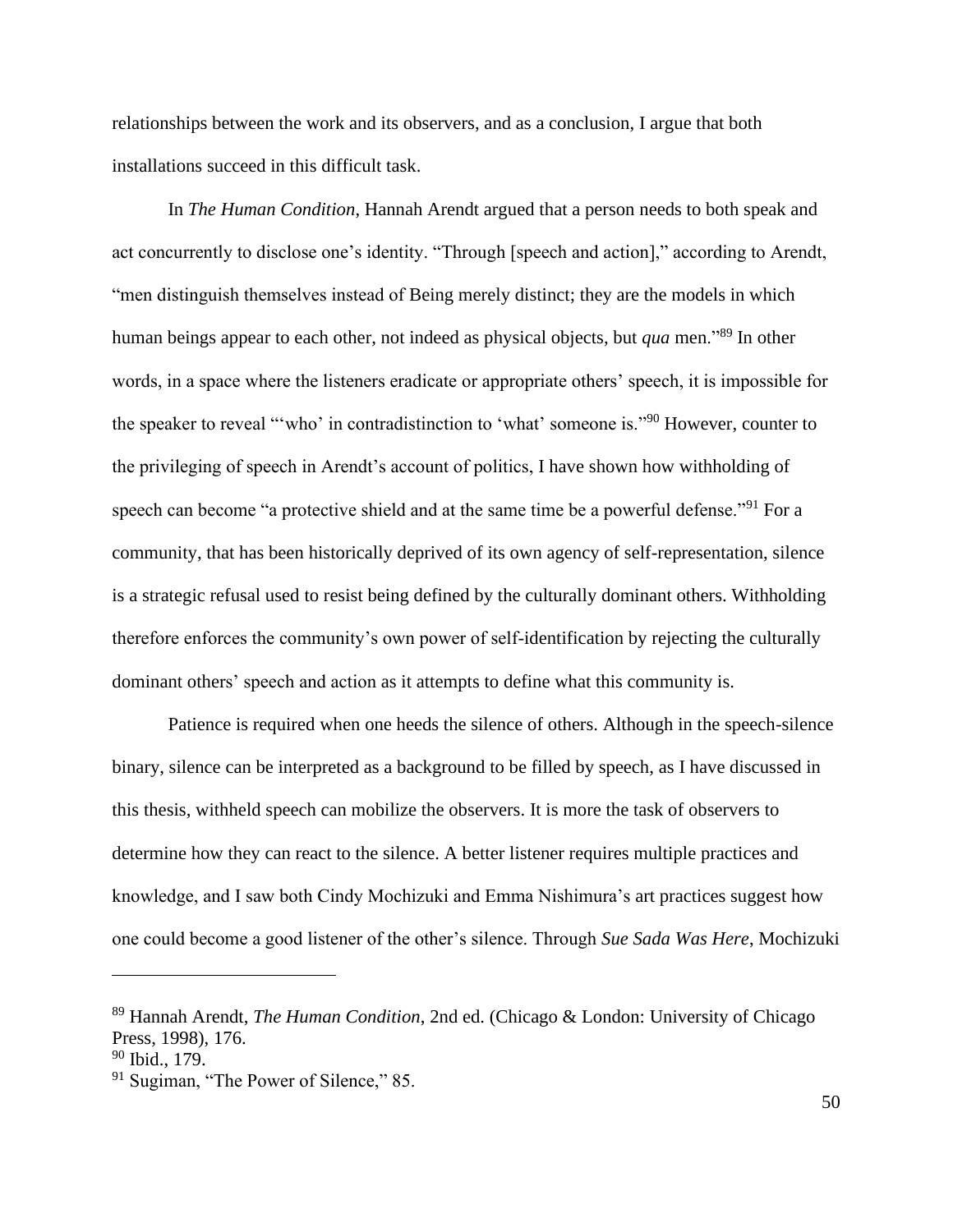suggested how a viewer can focus on what is missing in public discourse. Through *An Archive of Rememory*, Nishimura indicates how the observer of silence may recognize the incomprehensibility of others' memories, and how to commit to listening through reenacting the past experience of those who stayed silent. Their experiences will not be identical, but it is one way of practicing ethical empathy. To have a close understanding of others' silence, one cannot just sit in one place and absorb the silence. Silence of others requires us to think, move, and hold this memory of witnessing silence, so that after some days and years, a sudden realization of what was behind that silence may come.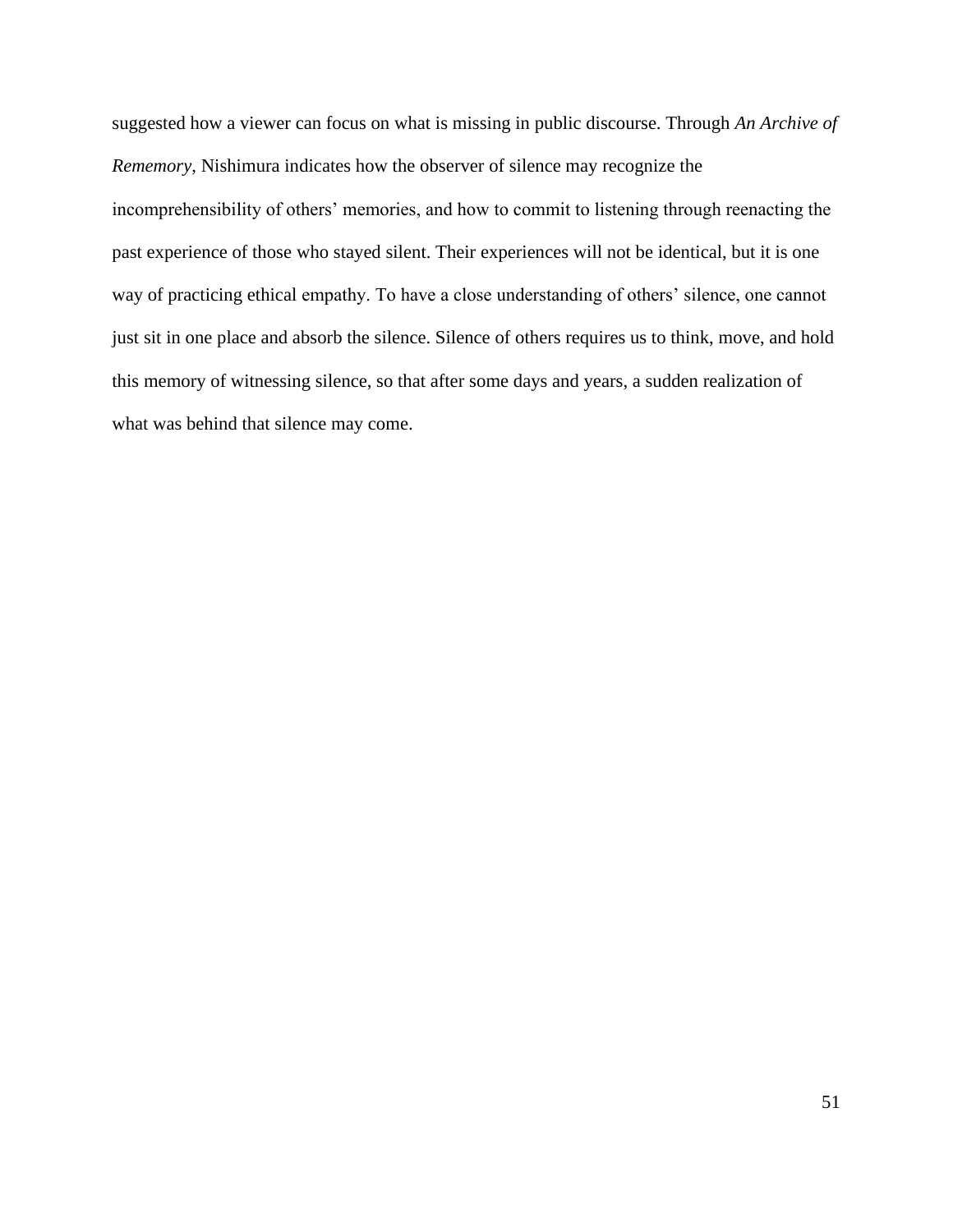## **Figures**



Figure 1. *Sue Sada Was Here*, Cindy Mochizuki. Installation view from *Memories of the Future III* curated by Katherine Dennis, Roedde House, Vancouver, B.C. (2018) Photo: Rachel Topham Photography.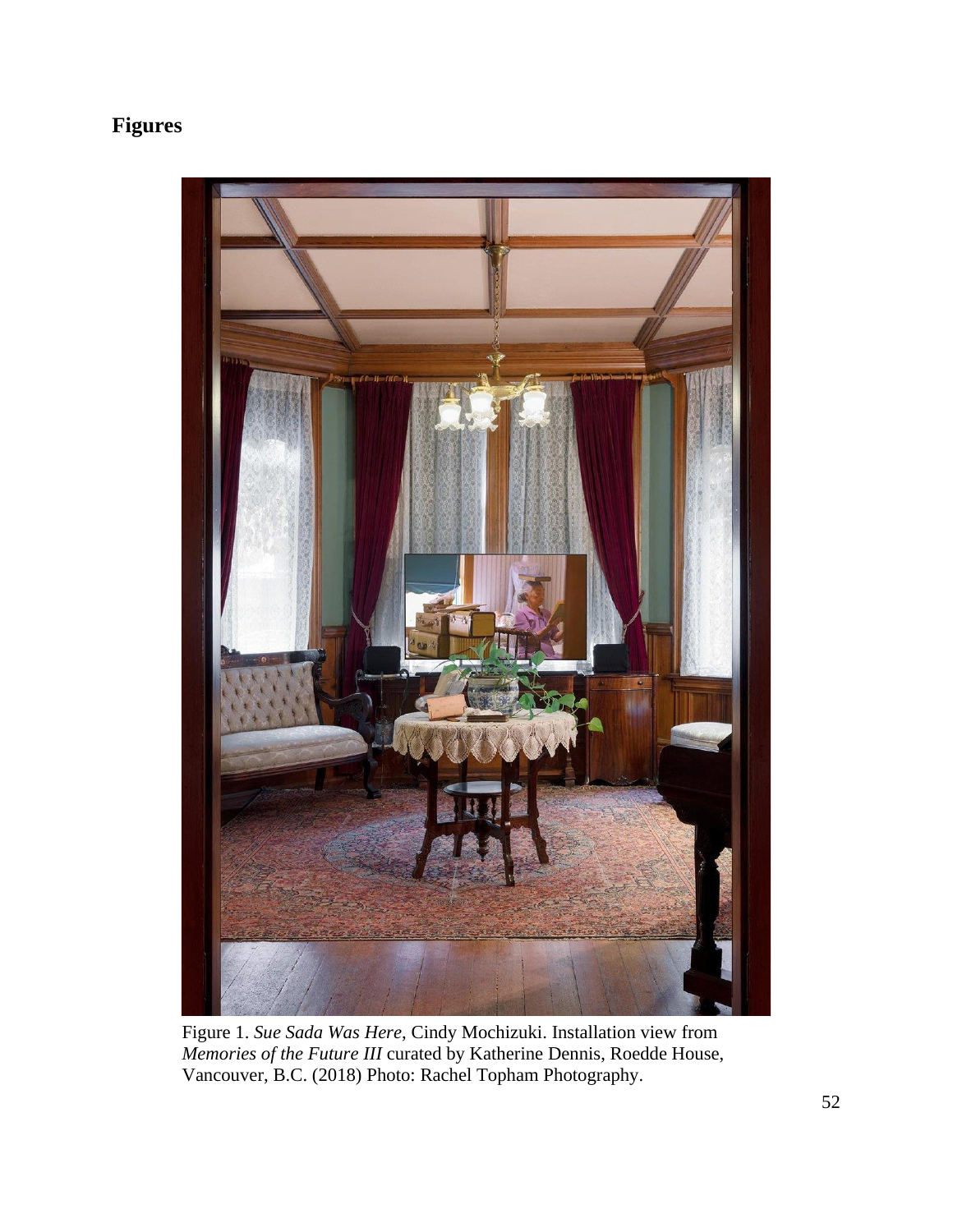### **Bibliography**

- Acheson, Kris. "Silence as Gesture: Rethinking the Nature of Communicative Silences." *Communication Theory* 18, no. 4 (November 2008): 535–555.
- Ahmed, Sara. *The Cultural Politics of Emotion*. 2nd ed. Edinburgh, Scotland: Edinburgh University Press, 2014.
- Arendt, Hannah. *The Human Condition*. 2nd ed. Chicago & London: University of Chicago Press, 1998.
- Azuma, Eiichiro. *Between Two Empires: Race, History, and Transnationalism in Japanese America*. New York: Oxford University Press, 2005.
- Boltanski, Luc. *Distant Suffering: Morality, Media, and Politics*. Translated by Graham Burchell. Cambridge: Cambridge University Press, 1999.
- Brecht, Bertolt. Quoted in Jill Bennett. *Empathic Vision: Affect, Trauma, and Contemporary Art*. Redwood City, CA: Stanford University Press, 2005.
- Canadian Race Relations Foundation. "Muriel Kitagawa," August 10, 2016. https://www.crrffcrr.ca/en/clearinghouse-search/author/156-k646.
- Chin, Matthew, Izumi Sakamoto, Jane Ku, and Ai Yamamoto. "(Re)Storying Japanese Canadian Histories: Artistic Engagements." *Cultural Studies ↔ Critical Methodologies* (January 2021): 1–12.
- Dechausay, Lucius. "Emma Nishimura Embeds History in Paper to Uncover Her Family's Lives In B.C. Internment Camps." *CBC Arts*. August 5, 2020. https://www.cbc.ca/arts/emmanishimura-embeds-history-in-paper-to-uncover-her-family-s-lives-in-b-c-internmentcamps-1.5675126.
- ———. *Emma Nishimura Embeds History in Paper to Uncover Her Family's Lives in B.C. Internment Camps*. Video. CBC Arts, 2020. https://www.cbc.ca/player/play/1773013059929/.
- Dennis, Katherine. "Practices/Pratiques Reflections on One Story Among Many: Memories of the Future III (2018)." *UAAC-AAUC (University Art Association of Canada | Association d'art Des Universités Du Canada)* 45, no. 2 (2020): 111–118.
- ———. "Reflections on One Story among Many." *Memories of the Future III*, exhibition catalogue.

"Etching the Language of History." *Border Crossings* 38, no. 1 (May 2019): 18.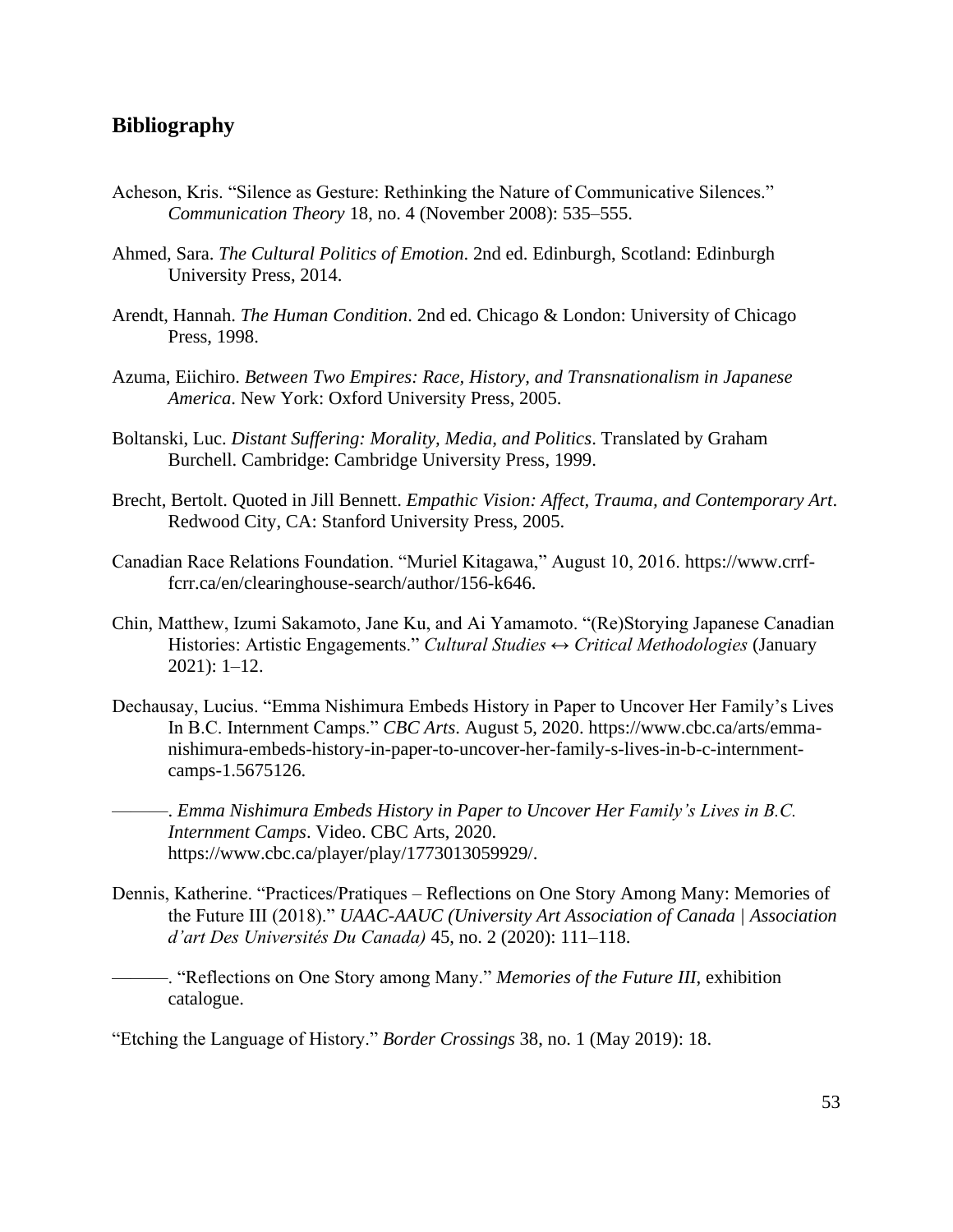- Fleras, Augie, and Jean Lock Kunz. *Media and Minorities: Representing Diversity in a Multicultural Canada*. Toronto: Thompson Educational Publishing, 2001.
- Foucault, Michel. *The History of Sexuality: An Introduction*. Translated by Robert Hurley. Vol. 1. New York: Vintage Books, 1990.
- Geiger, Andrea. "Shashin: Japanese Canadian Photography to 1942." *BC Studies*, no. 153 (Spring 2007): 124–125.
- Gordon, Avery F. *Ghostly Matters: Haunting and the Sociological Imagination*. Minneapolis: University of Minnesota Press, 2008.
- Haggo, Regina. "Tiny Patterns Inspired Exquisite Images Need to Know." *The Spectator*. March 29, 2010, sec. G. 13.
- Hawkins, Naoko. "Becoming a Model Minority: The Depiction of Japanese Canadians in the Globe and Mail, 1946–2000." *Canadian Ethnic Studies* 41, no. 1 (2009): 137–154.
- Hirsch, Marianne. *Family Frames: Photography, Narrative, and Postmemory*. Cambridge, MA: Harvard University Press, 1997.
- ———. "Past Lives: Postmemories in Exile." *Poetics Today* 17, no. 4 (Winter 1996): 659–686.
- ———, ed. *The Familial Gaze*. 1st edition. Hanover, NH: Dartmouth College, 1999.
- Ikeda, Kunji Mark, and Julie Tamiko Manning. "Stories from the Stage 7: Julie Tamiko Manning." Sounds Japanese Canadian to Me Season 2. February 17, 2021. https://centre.nikkeiplace.org/podcasts/sfts-7-julie-tamiko/.
- "Japanese-Canadian Artist Emma Nishimura Breaks Her Family's Silence about Being Interned during WWII." Podcast. *CBC Radio Specials*. June 30, 2018. https://www.cbc.ca/radio/japanese-canadian-artist-emma-nishimura-breaks-her-family-ssilence-about-being-interned-during-wwii-1.4725174.
- Johnson, Genevieve Fuji, and Randy Enomoto, eds. *Race, Racialization, and Antiracism in Canada and Beyond*. Toronto: University of Toronto Press, 2007.
- Kitagawa, Muriel. *This Is My Own: Letters to Wes & Other Writings on Japanese Canadians, 1941-1948*. Edited by Roy Miki. Vancouver: Talonbooks, 1985.

Kogawa, Joy. *Obasan*. Puffin Classics. Toronto: Penguin Random House Canada, 2014.

Lemire, Daniel Lachapelle. "Bittersweet Memories: Narratives of Japanese Canadian Children's Experiences before the Second World War and the Politics of Redress." *BC Studies; Vancouver*, no. 192 (Winter 2016-17): 71–104.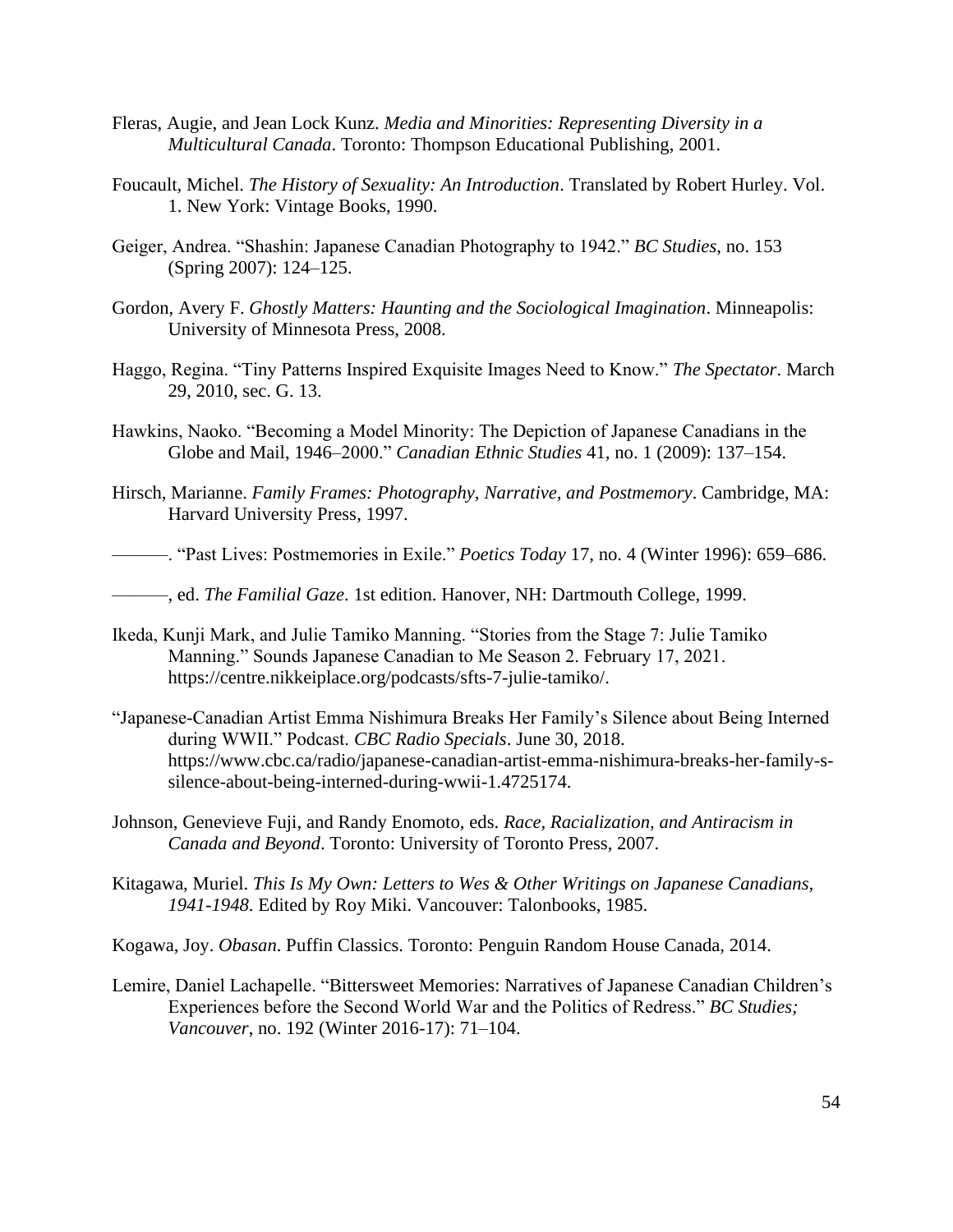- Low, Joni. "Diyan Achjadi and Cindy Mochizuki." *Canadian Art*, November 14, 2018. https://canadianart.ca/reviews/diyan-achjadi-and-cindy-mochizuki/.
- Mackey, Eva. *House of Difference: Cultural Politics and National Identity in Canada*. Sussex Studies in Culture and Communication. London: Routledge, 1999.
- Mochizuki, Cindy. "Memories of the Future III Opening September 25 November 18." Artist website. Cindy Mochizuki, September 21, 2018. https://www.cindymochizuki.com/cindys-blog/2018/9/21/memories-of-the-future-iiiopening-september-25-november-18.
	- ———. *Sue Sada Was Here*. Digital file, Art film. VIVO Media Arts Centre, 2018.
- Niergarth, Kirt. "'This Continent Must Belong to the White Races': William Lyon Mackenzie King, Canadian Diplomacy and Immigration Law, 1908." *The International History Review* 32, no. 4 (2010): 599–617.
- Nikkei National Museum & Cultural Centre. *Ohanashi The Storty of Our Elders: Alfie Kamitakahama*. Youtube video. 2017. https://www.youtube.com/watch?v=Ac7WYsaVQMU&list=PL3wWo2WfQlOfTrlW0BS xv\_SroxAUegxkI&index=6.
- *Nippon Kyōritsu Go-Gakkō, Gakkō Katei Tsūshin* [(Vancouver) Japanese Language School, School Newsletter], 1. (December 1921), 12, MS 106. Tsutae and Hanako Sato Fonds. NNM. Quoted in Lemire, Daniel Lachapelle. "Bittersweet Memories: Narratives of Japanese Canadian Children's Experiences before the Second World War and the Politics of Redress." *BC Studies; Vancouver*, no. 192 (Winter 2016-17): 71–104.
- Nishimura, Emma. "Baachan's Patterns." Artist website. Emma Nishimura, Accessed April 7, 2021. https://www.emmanishimura.com/baachans-patterns.
- Norm, Masaji Ibuki. "Toronto Artist Emma Nishimura: Mapping Out Nikkei Identity." *Discover Nikkei*, April 7, 2015. http://www.discovernikkei.org/ja/journal/2015/4/7/emmanishimura/.
- Oikawa, Mona. *Cartographies of Violence: Japanese Canadian Women, Memory, and the Subjects of the Internment*. Toronto: University of Toronto Press, 2000.
- Oleksy, Wiesław. "Performativity Revisited: J. L. Austin and His Legacy." In *Memory, Identity and Cognition: Explorations in Culture and Communication*, edited by Jacek Mianowski, Michał Borodo, and Paweł Schreiber, 115–38. Second Language Learning and Teaching. New York, US: Springer International Publishing, 2019.
- Omori, Hisako. "Collective Experience of Political Violence as Identity: Conversion, Citizenship, and Religious Identities among Second Generation Japanese Canadians." *Studies in Religion/Sciences Religieuses* 45, no. 2 (Spring 2016): 181–200.